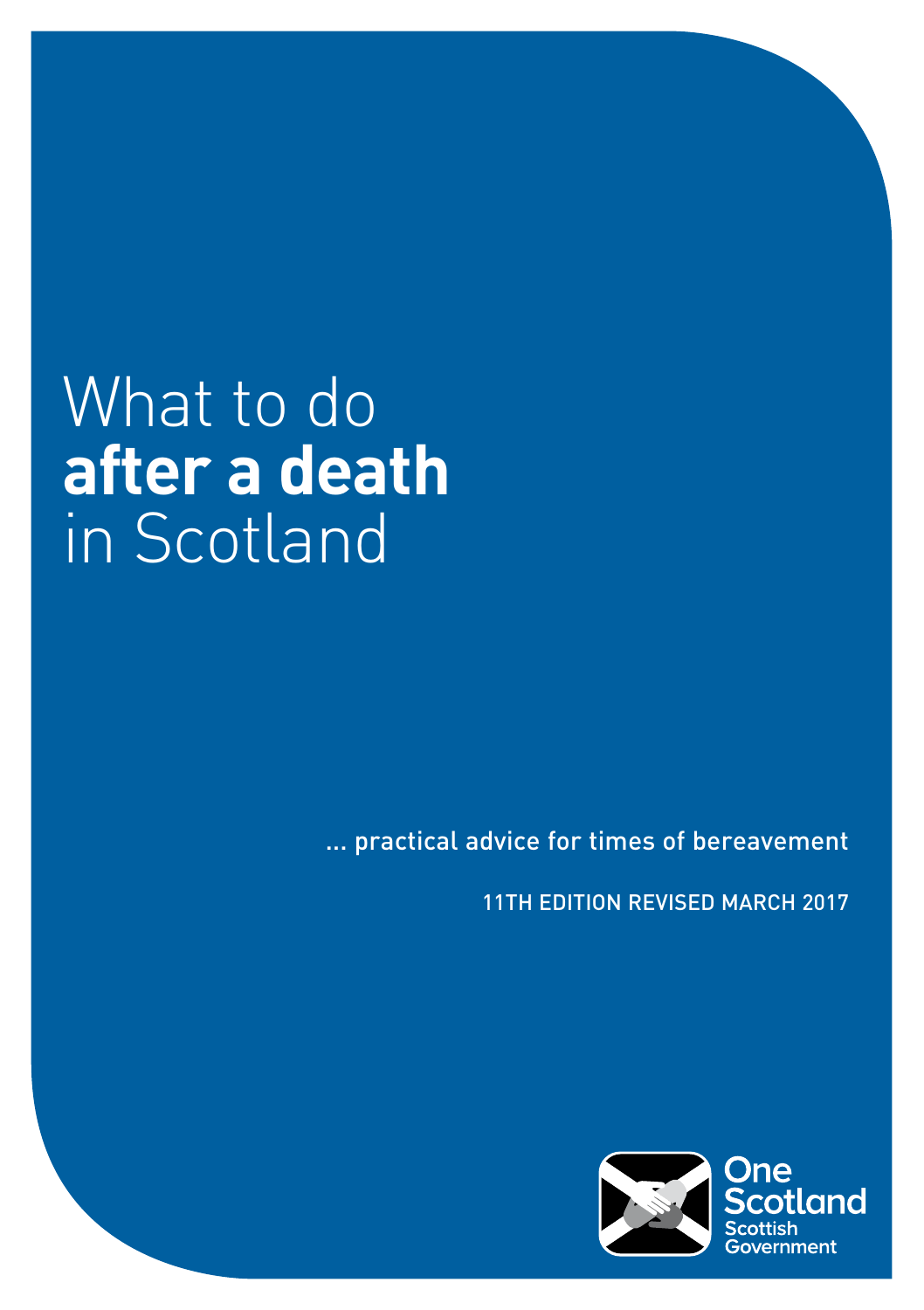Most people at some point in their lives find themselves responsible for making the arrangements after the death of a relative or friend. It is a difficult and worrying time, and this booklet tells you some of the things that have to be done. **It applies to Scotland only.**

#### **Further Advice**

The death of someone close to you can be overwhelming, and you may need practical advice to help you manage. You may also need to speak to someone about how you feel.

You can get practical advice from a funeral director, your family doctor, a solicitor, your local social work department or Citizens Advice Bureau. You will find numbers for these organisations in your local telephone directory. Part VI of this booklet gives contact details for a number of organisations that may be able to help you.

If a health visitor or district nurse attended the person who died, he or she may be able to help. If the person died in hospital, speak to the Charge Nurse who may refer you to the hospital chaplain or social worker.

There are several organisations that can offer you counselling or emotional support. You may wish to contact your minister of religion. Your local telephone directory may also have details of other organisations that offer such services in your area.

You could also contact your local Citizens Advice Bureau or Age Scotland. If you cannot find a local service, you will find the contact details for these organisations at Part VI of this booklet.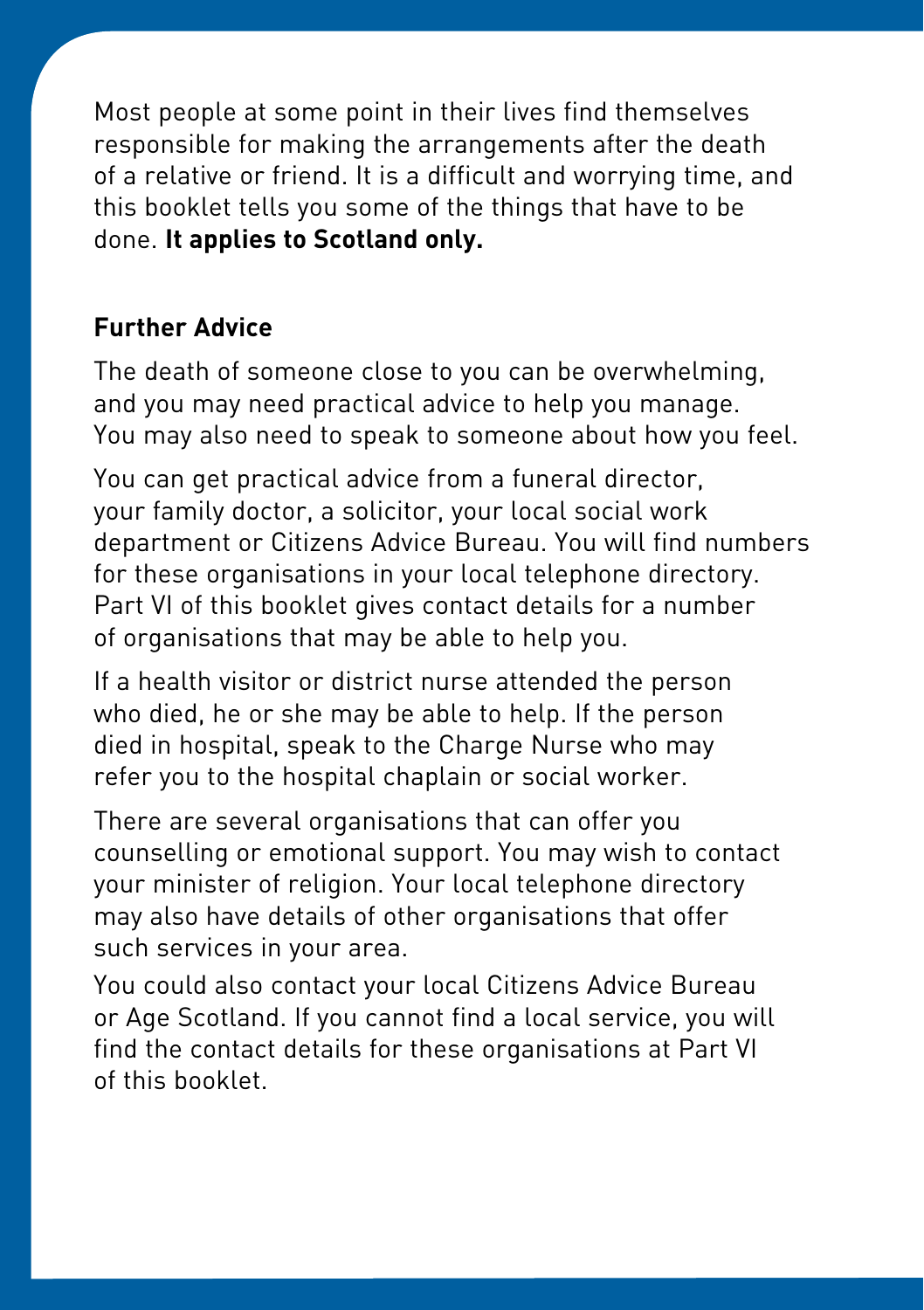# What to do **after a death** in Scotland

... practical advice for times of bereavement

11TH EDITION REVISED MARCH 2017

The Scottish Government, Edinburgh 2017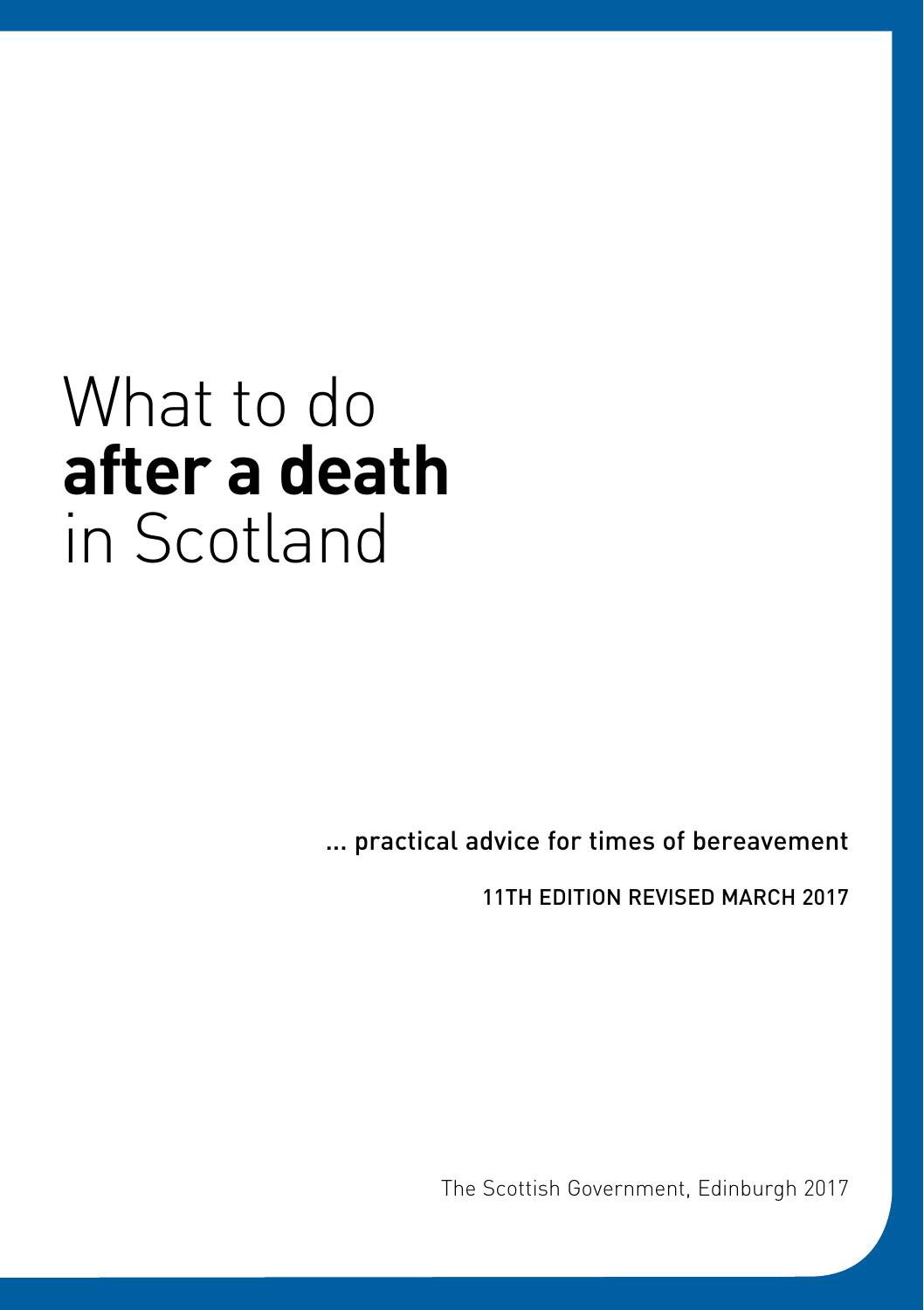#### **About this booklet**

The Scottish Government Law Reform Division publishes this booklet. You can get additional copies from them (details below) or from your local Citizens Advice Bureau.

The Scottish Government Civil Law and Legal System Division St Andrew's House Regent Road Edinburgh EH1 3DG Telephone: 0131 244 3581

You can also view the most up to date version of this booklet online at www.gov.scot/Topics/Justice/law/damages/ succession

© Crown copyright 2017



ISBN: 978-1-78652-272-6

First published by the Scottish Government June 2009

11th Edition Revised March 2017

Amendments to contact information throughout the booklet.

Please tell us your experience of using this booklet. Did you find it useful or were there any difficulties?

Your suggestions will help us to improve the booklet in the future.

Please call 0131 244 3581 or write to the above postal address with your comments.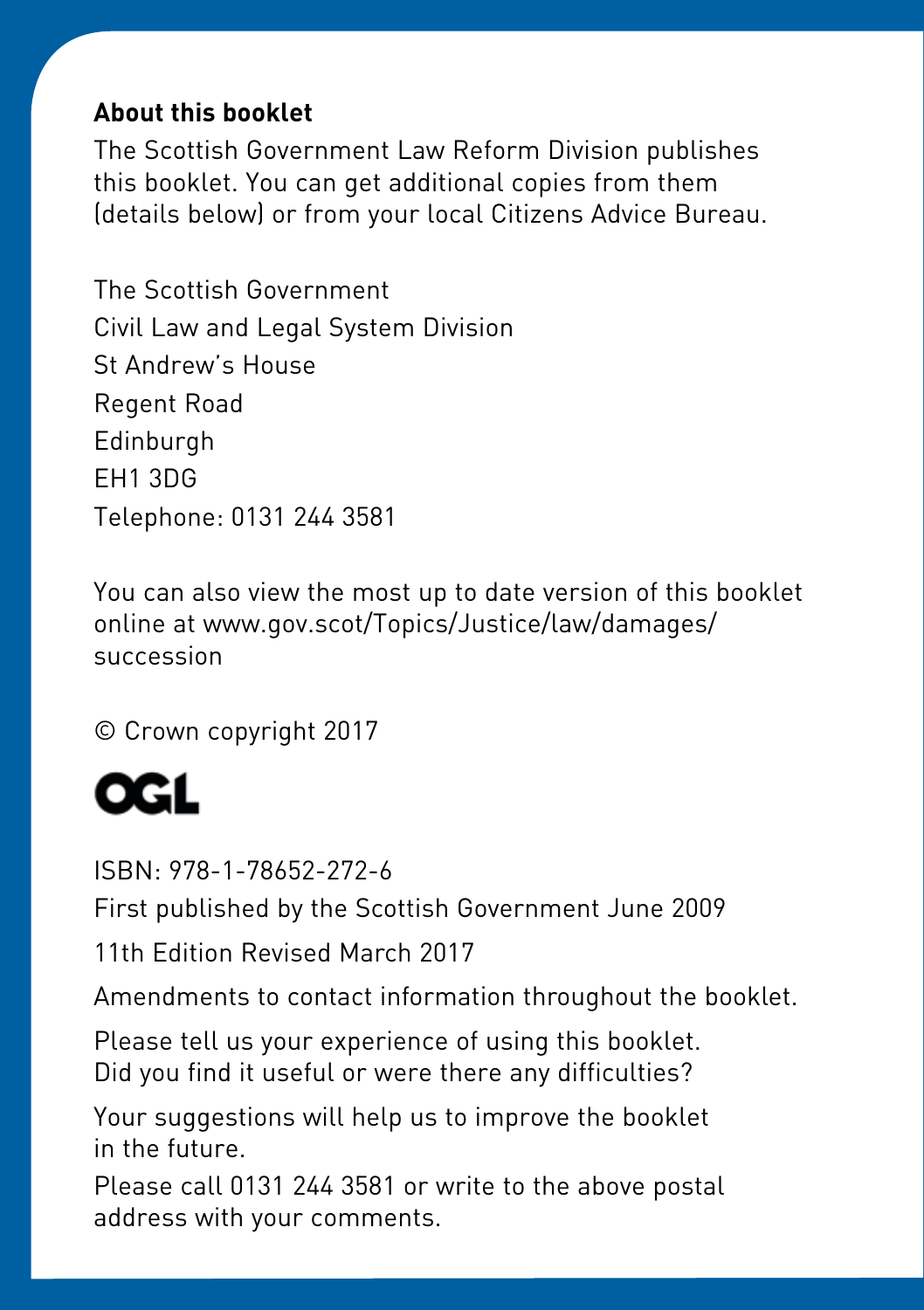## **Contents**

| PART I. FROM THE TIME OF DEATH TO             |         |
|-----------------------------------------------|---------|
| THE FUNERAL                                   | Page 1  |
| 1. First things to be done                    | 2       |
| 2. Donation of body parts for transplantation | 4       |
| 3. Getting a medical certificate              | 6       |
| 4. The Procurator Fiscal                      | 7       |
| 5. How to register a death                    | 11      |
| 6. Planning the funeral                       | 17      |
| 7. Cremation or burial                        | 21      |
| 8. Help with the funeral                      | 26      |
| 9. Paying for the funeral                     | 27      |
| PART II. POSSESSIONS, PROPERTY AND            |         |
| <b>CHILDREN</b>                               | Page 32 |
| 10. Is there a will?                          | 33      |
| 11. The executors                             | 35      |
| 12. Small estates                             | 39      |
| 13. Distribution of property and possessions  | 42      |
| 14. The home                                  | 43      |
| 15. Debts                                     | 44      |
|                                               |         |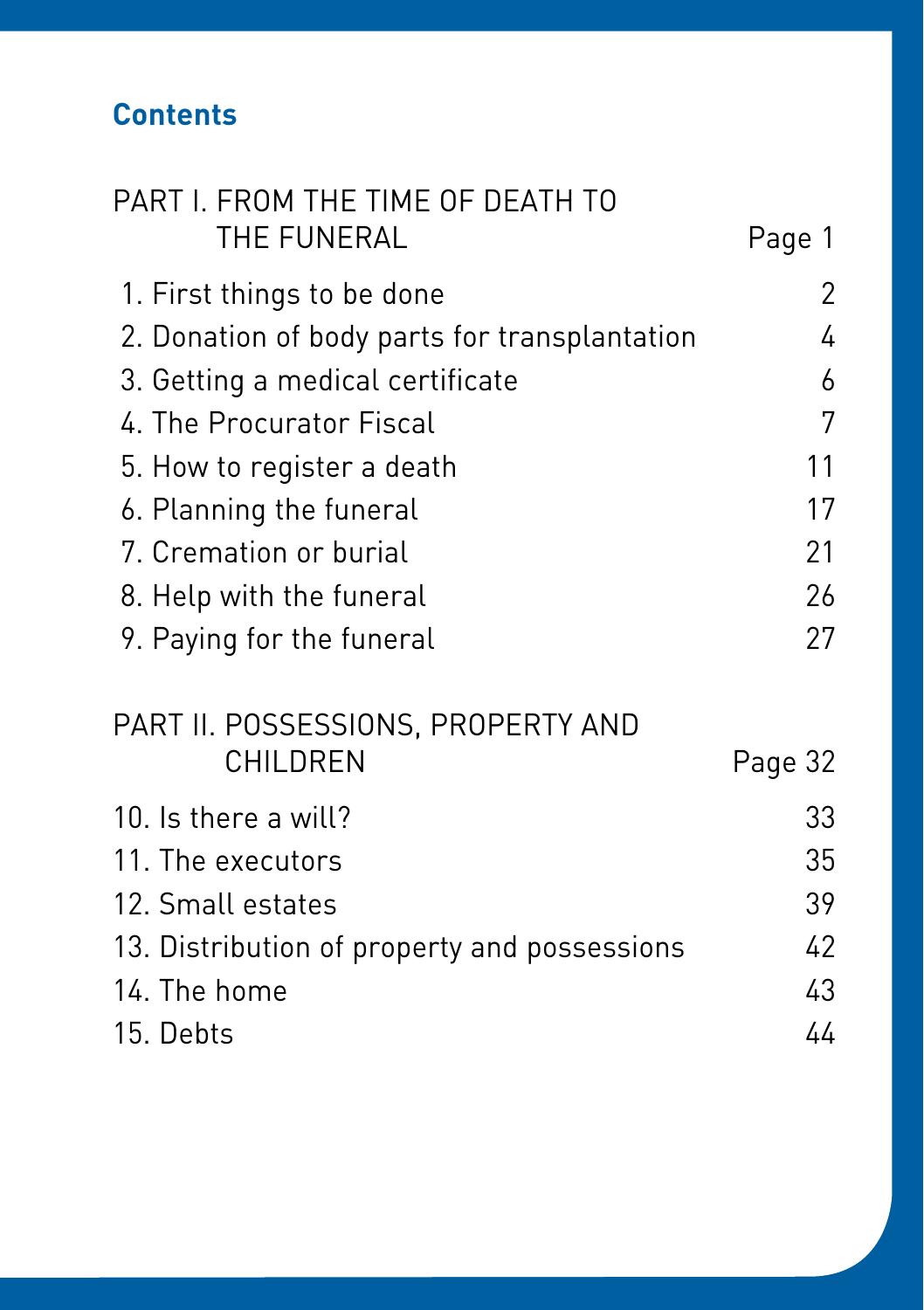| PART III. FINANCIAL HELP YOU MAY BE<br><b>ABLE TO ACCESS</b>                                                                                                                                                                                                                          | Page 45                                            |
|---------------------------------------------------------------------------------------------------------------------------------------------------------------------------------------------------------------------------------------------------------------------------------------|----------------------------------------------------|
| 16. Benefit help                                                                                                                                                                                                                                                                      | 46                                                 |
| PART IV. WHAT ELSE HAS TO BE DONE?                                                                                                                                                                                                                                                    | Page 47                                            |
| 17. Other things to do                                                                                                                                                                                                                                                                | 48                                                 |
| PART V. RIGHTS OF SUCCESSION                                                                                                                                                                                                                                                          | Page 51                                            |
| 18. Where the person did not leave a will<br>19. Prior rights<br>20. Legal rights<br>21. The remainder of the estate<br>22. The three principles<br>23. Where the person left a will<br>24. Adopted children<br>25. Cohabitants<br>26. If you are making a will or need more guidance | 52<br>53<br>54<br>55<br>58<br>61<br>61<br>62<br>63 |
|                                                                                                                                                                                                                                                                                       |                                                    |

PART VI. USEFUL ADDRESSES Page 64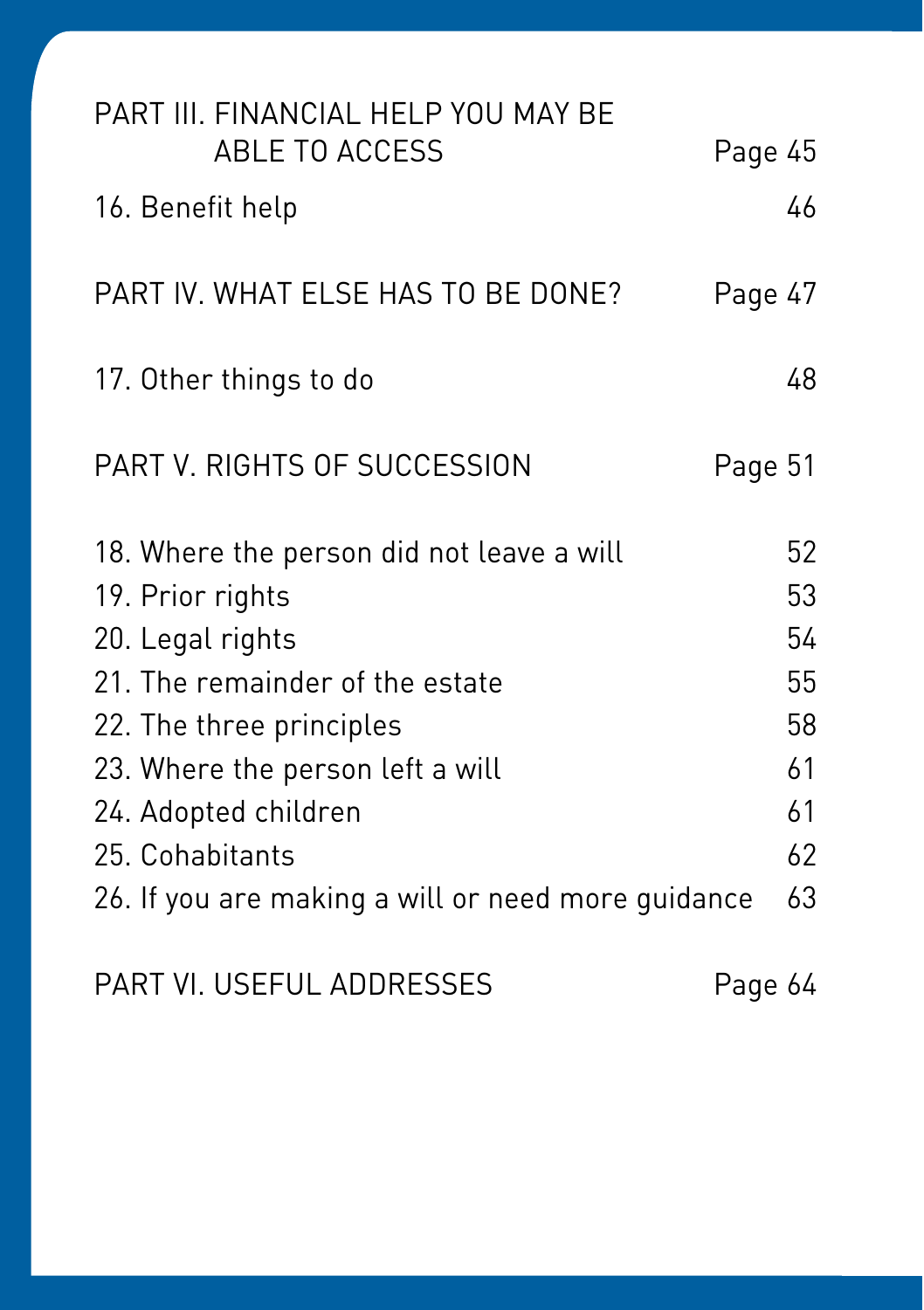# Part<sub>1</sub> **From the time of death to the funeral**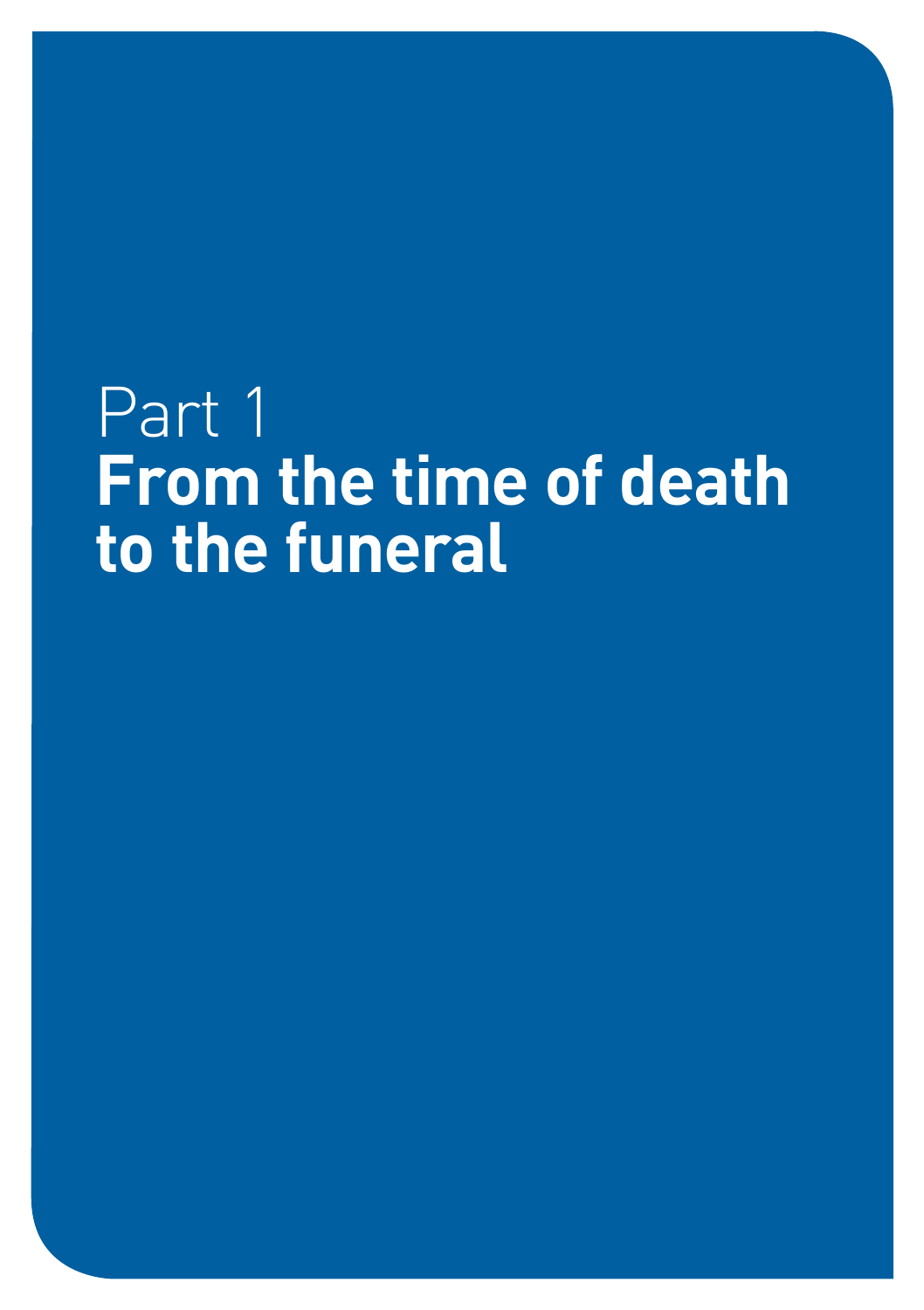## **PART I. FROM THE TIME OF DEATH TO THE FUNERAL**

## 1. FIRST THINGS TO BE DONE

#### **If someone dies at home, you should:**

- Contact the family doctor (see section 3).
- Contact the nearest relative(s).
- Contact the police if the death was violent, accidental, unexpected, if there are unusual circumstances or if the cause of death is not known. If the police are called, do not touch or move anything in the home (see section 4).
- Contact the relevant minister of religion.
- If the dead person wanted to donate their body, or body parts (such as organs), you will need to contact a doctor quickly.
- Contact a funeral director (undertaker) who will arrange for the laying out of the body.
- Find out if there is a will, and if so, where it is and who is responsible for dealing with it (see sections 10 and 11).

#### **If someone dies in hospital:**

The Charge Nurse or the police will contact the nearest relative or next of kin and arrange a convenient time for them to attend the hospital.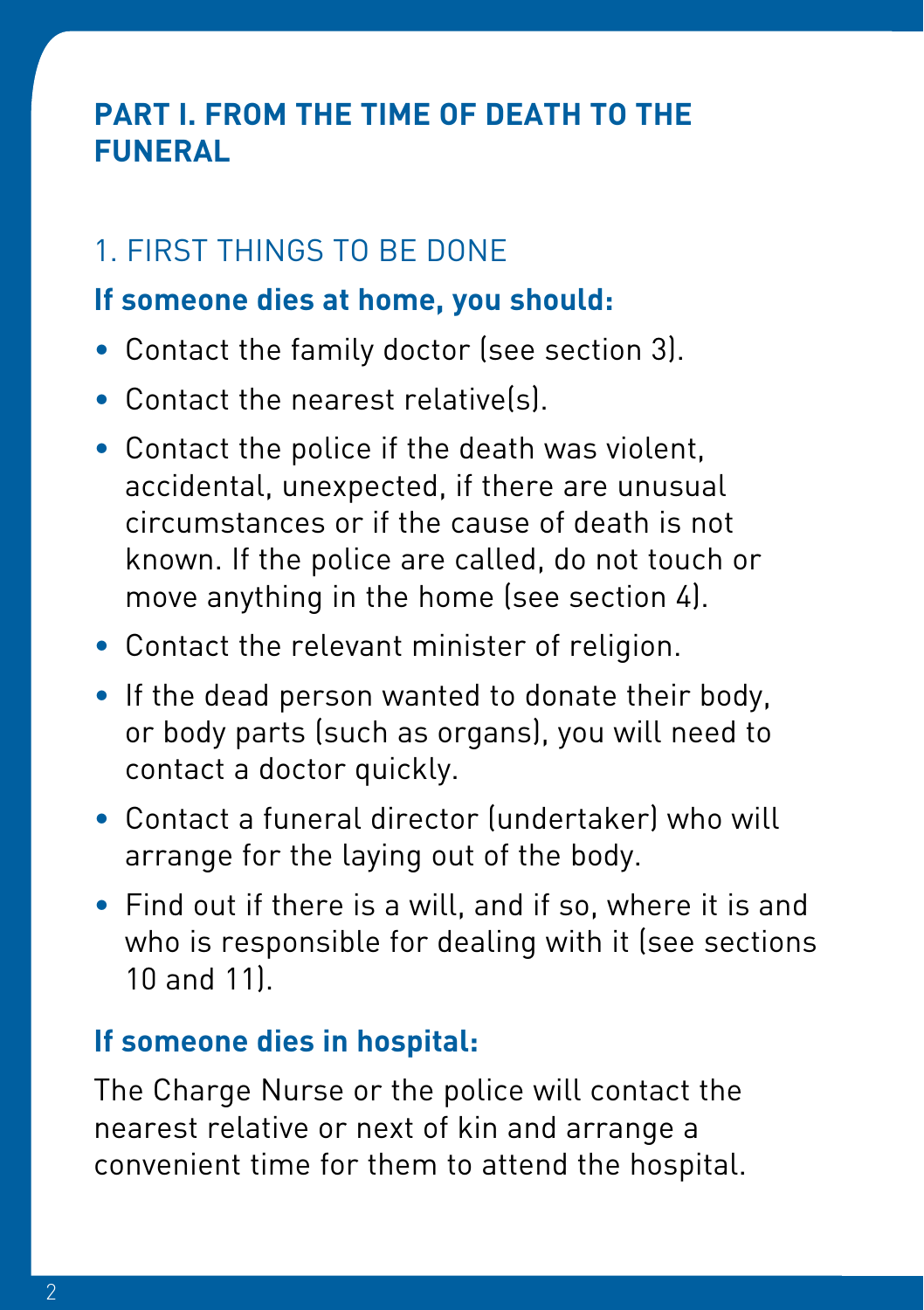If you are the nearest relative or next of kin, you may be asked to:

- Identify the body, if the person was not a patient of the hospital.
- Consider authorising a post-mortem examination, although such authorisation is not needed when a post-mortem is legally required (see section 4).
- Provide the documents needed to allow you to take away any personal possessions.
- Tell the hospital staff if you know that the person wanted to donate parts of their body for transplantation. More details are given in section 2.
- Let the hospital staff know if the body is to be donated to medical science (see section 6 for more information).
- Contact a funeral director (undertaker) who will arrange for the laying out of the body.
- Find out if there is a will, and if so, where it is and who is responsible for dealing with it (see sections 10 and 11).
- Get a death certificate.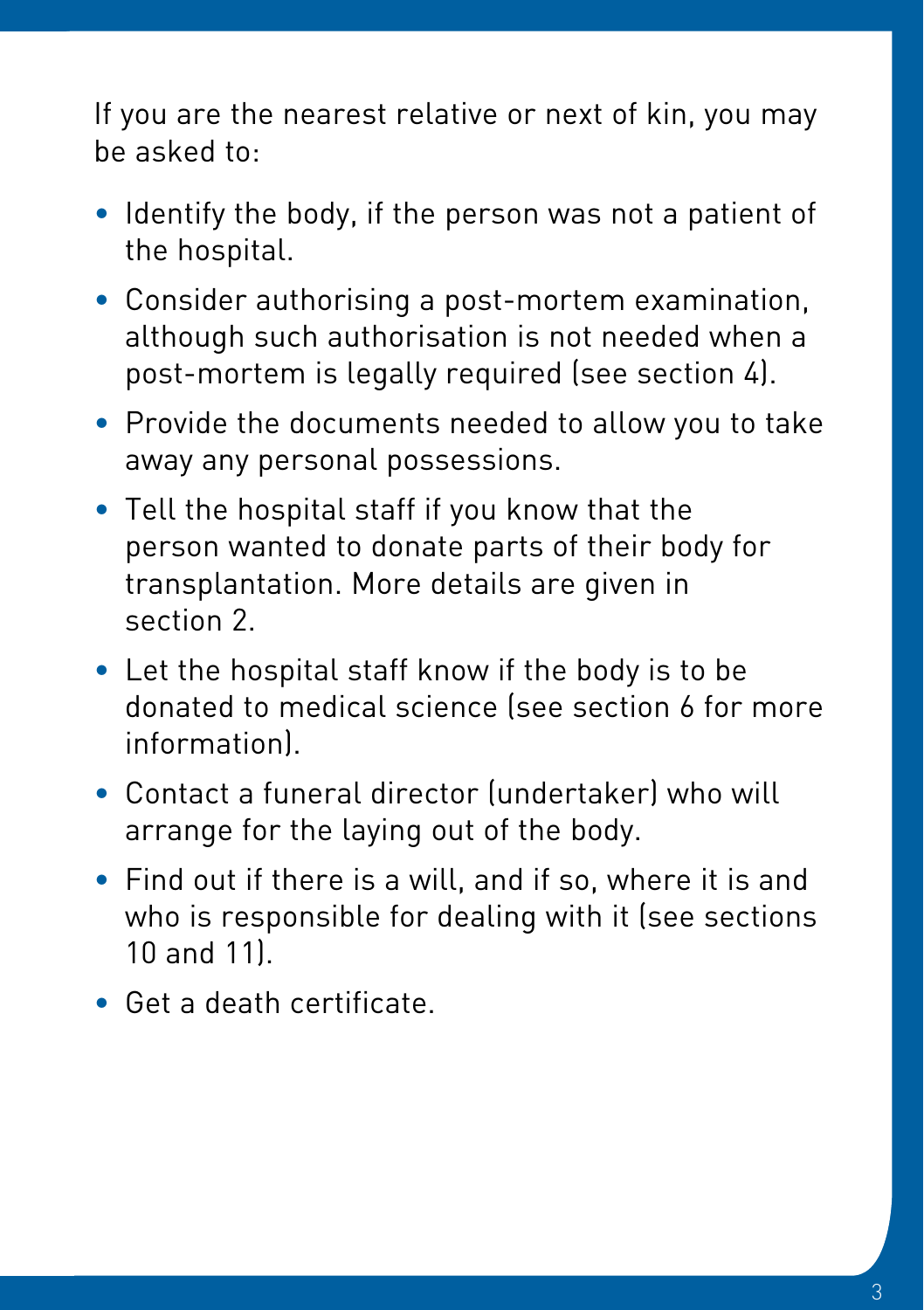#### 2. DONATION OF BODY PARTS FOR TRANSPLANTATION

If someone dies in hospital, the donation of body parts for transplantation becomes possible. All the major organs and many kinds of tissue can be used for transplantation. One donor can help several of the hundreds of people in Scotland on the waiting list. A new organ will very often save a life. In other cases, an organ or tissue can free the recipient from long and painful treatments such as kidney dialysis.

To make sure of the best possible outcome for recipients, body parts for transplantation have to be removed very soon after death. This means that hospital staff must approach you in the very early stages of your bereavement. This will be done by a dedicated member of staff called a "transplant co-ordinator" who is trained to approach the subject in as sensitive a manner as possible.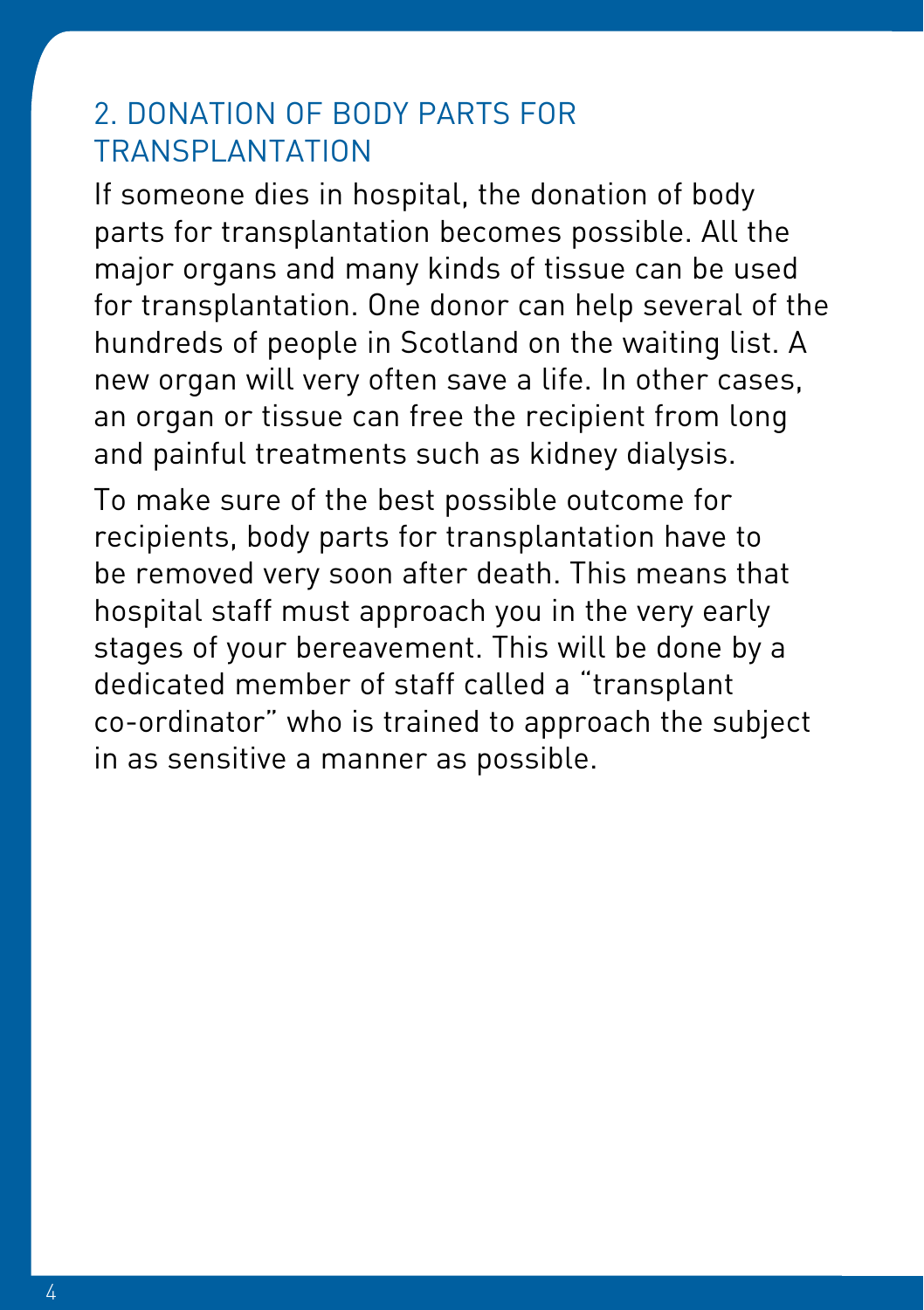The Law is based on making sure that the wishes people expressed in life about donation are carried out after their death.

People can express their wishes in a variety of ways, including:

- carrying a donor card
- putting their name on the NHS Organ Donor Register
- adding a provision to their will
- writing their wishes down
- telling someone verbally.

These expressions are called "authorisations". If authorisation has been given properly, the hospital staff are entitled to go ahead with the retrieval of body parts for transplantation. The transplant co-ordinator will still wish to speak to you about this to find out if there is anything in the donor's medical or social history which would rule out the use of his or her body parts for transplantation.

If the person who died did not leave a clear indication of his or her wishes, the transplant co-ordinator will approach the nearest relative to ask whether or not he or she will authorise the removal and use of body parts for transplantation. The law makes it clear who the nearest relative is. If you are the nearest relative, you can give authorisation based on what you know your relative's views were.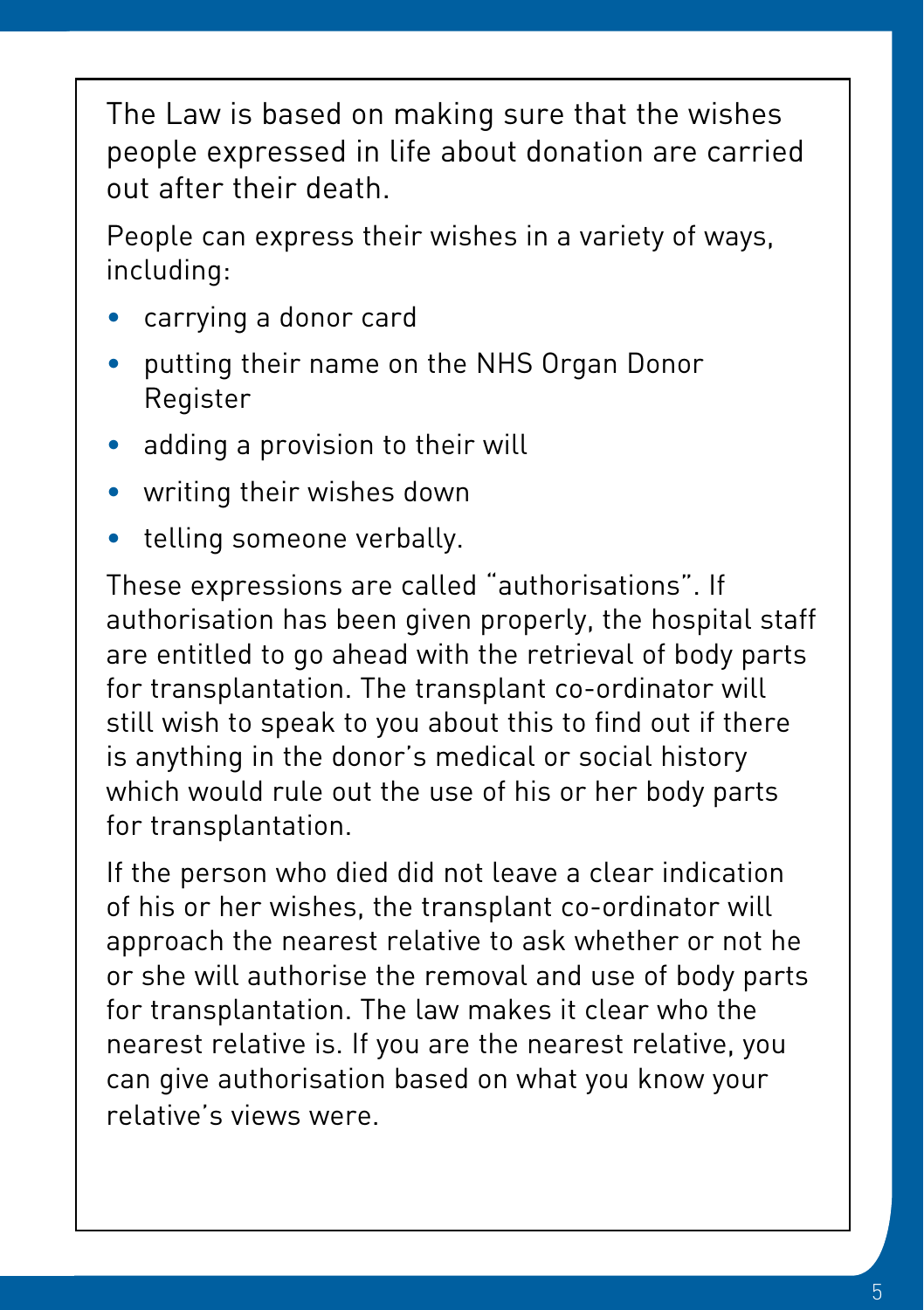## 3. GETTING A MEDICAL CERTIFICATE

## **If someone dies at home**

If death occurs during the night and is sudden and unexpected, the doctor should be notified at once. Otherwise you can call the doctor in the morning.

The doctor will:

- *either* issue a medical certificate of cause of death (Form 11) needed by the registrar, provided that there are no unusual circumstances;
- *or* in some cases, report the death to the Procurator Fiscal (see [section 4](http://www.gov.scot/Publications/2012/02/6043/4)).

## **If someone dies in hospital**

The hospital will:

- *either* issue a medical certificate of cause of death (Form 11) needed by the registrar, provided the cause of death is quite clear. The hospital staff may ask you to consider authorising a postmortem examination if that would provide valuable information about the person's final illness or treatment which could help other people;
- *or* in some cases, report the death to the Procurator Fiscal (see [section 4](http://www.gov.scot/Publications/2012/02/6043/4)).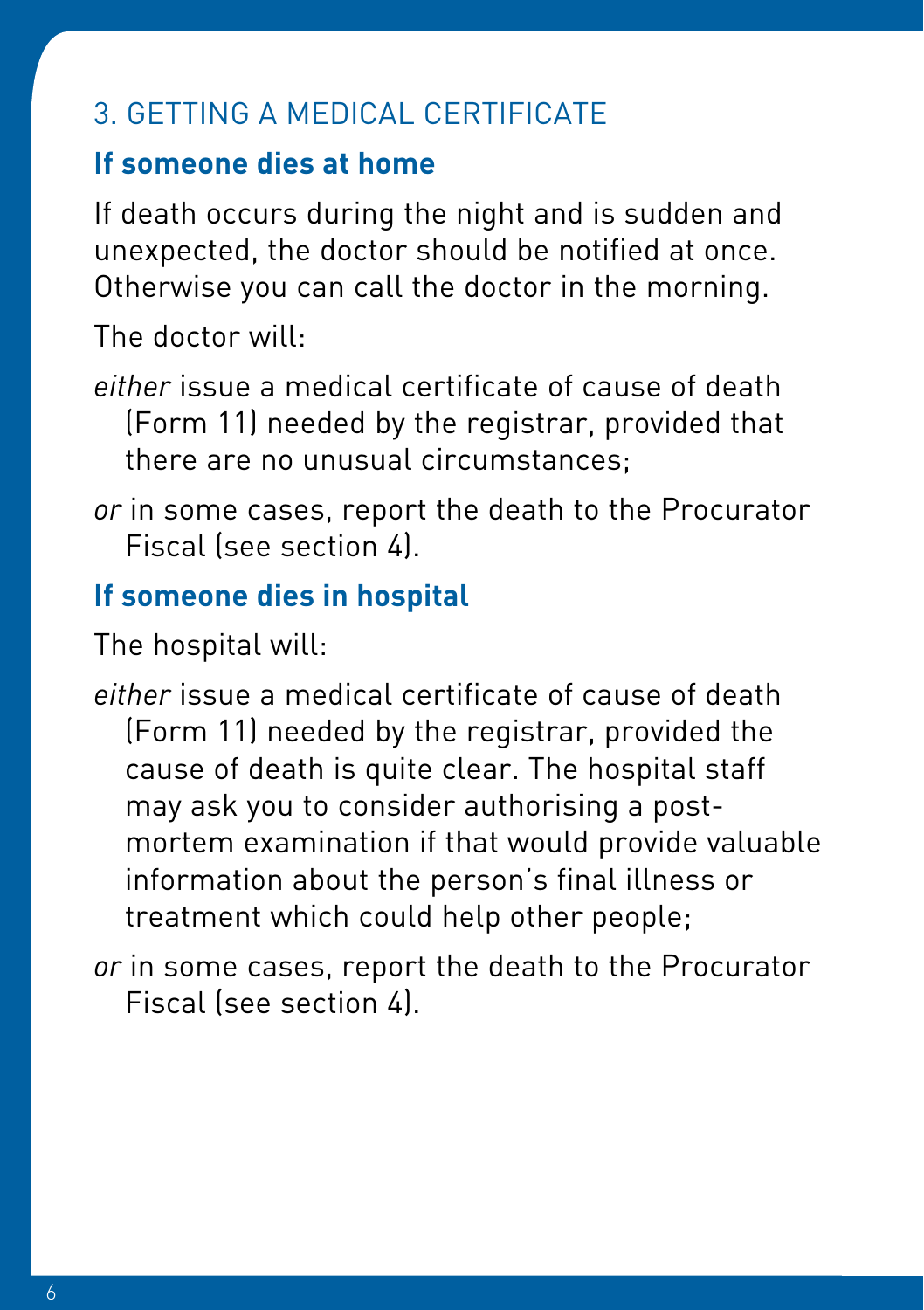Should you wish more information about hospital post-mortem examination, leaflets are available from the hospital.

Note: If the actual time of death is not known, the doctor may estimate the time of death.

# 4. THE PROCURATOR FISCAL

## **The role of the Procurator Fiscal**

The Procurator Fiscal has a duty to investigate all sudden, suspicious, accidental, unexpected and unexplained deaths and any death occurring in circumstances that give rise to serious public concern. Where a death is reported, the Procurator Fiscal will investigate the circumstances of the death, attempt to find out the cause of the death and consider whether criminal proceedings or a Fatal Accident Inquiry is appropriate. In the majority of cases reported to the Procurator Fiscal, early enquiries establish that the death was due to natural causes.

Deaths are usually brought to the attention of the Procurator Fiscal through reports from the police, the Registrar, GPs or hospital doctors. However, anyone who has concerns about the circumstances of a death can report it to the Procurator Fiscal. There are certain categories of deaths that must be enquired into, but the Procurator Fiscal may enquire into any death brought to his or her notice.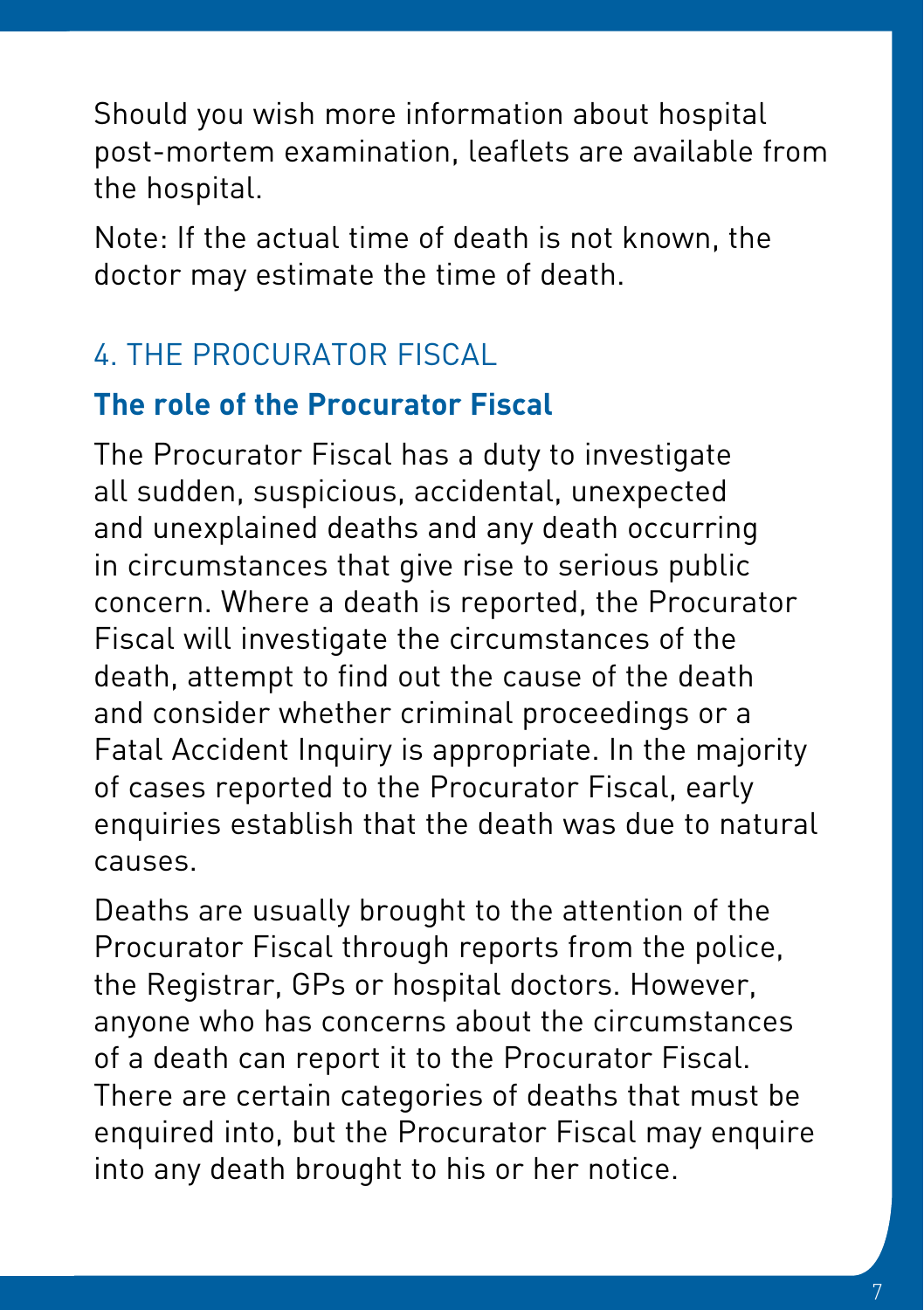The first task for the Procurator Fiscal is to find out the cause of death. The police will provide full information about the circumstances of the death. They will normally interview relatives and others who can provide information about the circumstances of the death.

#### **Post-mortem examination**

In some cases reported to the Procurator Fiscal it will be necessary to instruct a post-mortem examination, for example, where no doctor is able to issue a death certificate or where criminal proceedings or a Fatal Accident Inquiry may be considered. The consent of the next of kin is not required where the post-mortem examination is instructed by the Procurator Fiscal.

The examination will be carried out as soon as possible, normally within a day or two of the death. If the sudden or unexplained death is that of an infant or child, the Procurator Fiscal may be more likely to ask for a post-mortem examination. If there are any cultural, religious or other objections to a post-mortem examination it is important to tell the Procurator Fiscal as soon as possible. There may be legal reasons why a post-mortem is unavoidable, but where possible the wishes of the next of kin will be respected.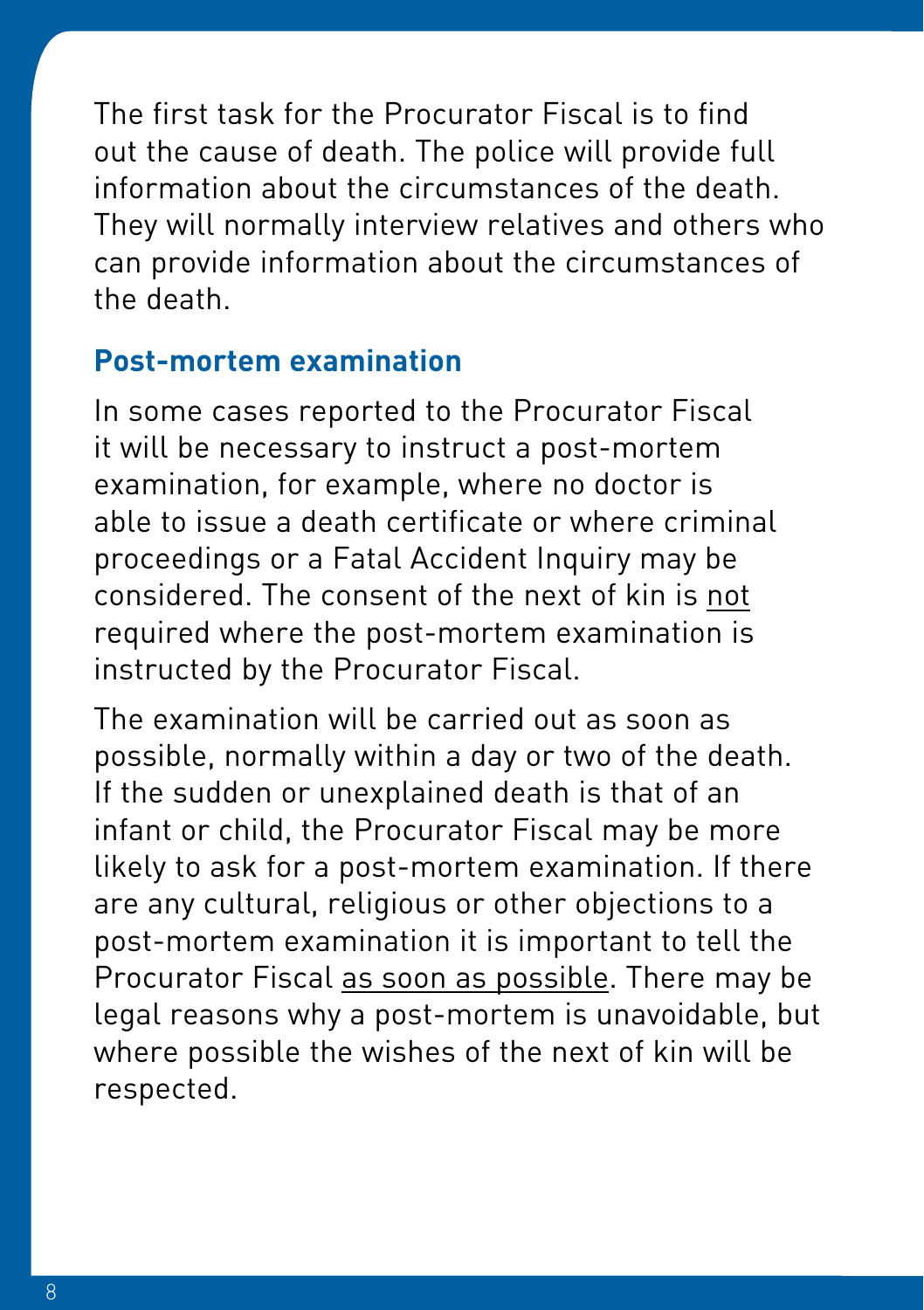## **Further investigation**

In most cases, the Procurator Fiscal's investigations are complete when the death certificate has been issued. In some cases the Procurator Fiscal will need to carry out further investigations into the death. The time necessary to investigate the death can vary considerably depending on the circumstances.

## **Victim Information and Advice**

The Victim Information and Advice staff are part of the Crown Office and Procurator Fiscal Service. They help bereaved relatives where the Procurator Fiscal is involved in investigating a death and may contact you if there is to be a meeting with the Procurator Fiscal, or if criminal proceedings, or a Fatal Accident Inquiry are being considered. They will assist you in dealing with the Procurator Fiscal by passing on any questions you may have. If you wish, they can also come with you to support you at any meeting with the Procurator Fiscal.

## **Tracing relatives**

If someone dies and there are apparently no blood relatives, local Procurators Fiscal will make preliminary enquiries on behalf of the Queen's and Lord Treasurer's Remembrancer (QLTR). The QLTR deals with the property of people who die when there are no traceable relatives.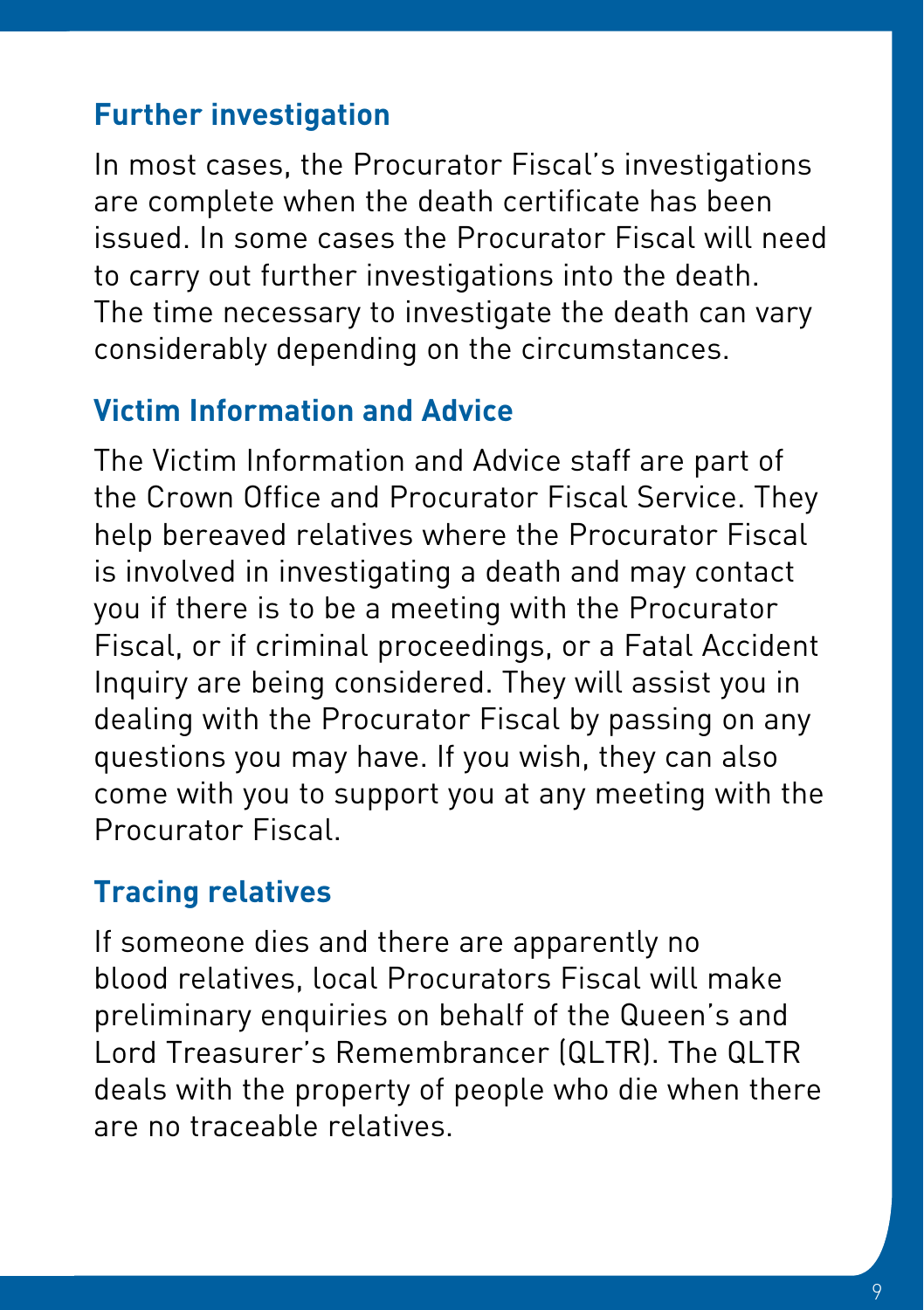The Procurator Fiscal – often in cooperation with the Local Authority's Legal or Housing or Social Work Department – may therefore visit the house and speak to neighbours. The Procurator Fiscal will collect relevant papers and documents and forward them to the QLTR Department with a form giving as much background information about the dead person as possible.

Sometimes someone will report a death to the QLTR Department directly. In those cases the QLTR Department will decide whether to administer the estate or to ask the local Procurator Fiscal to investigate in more detail.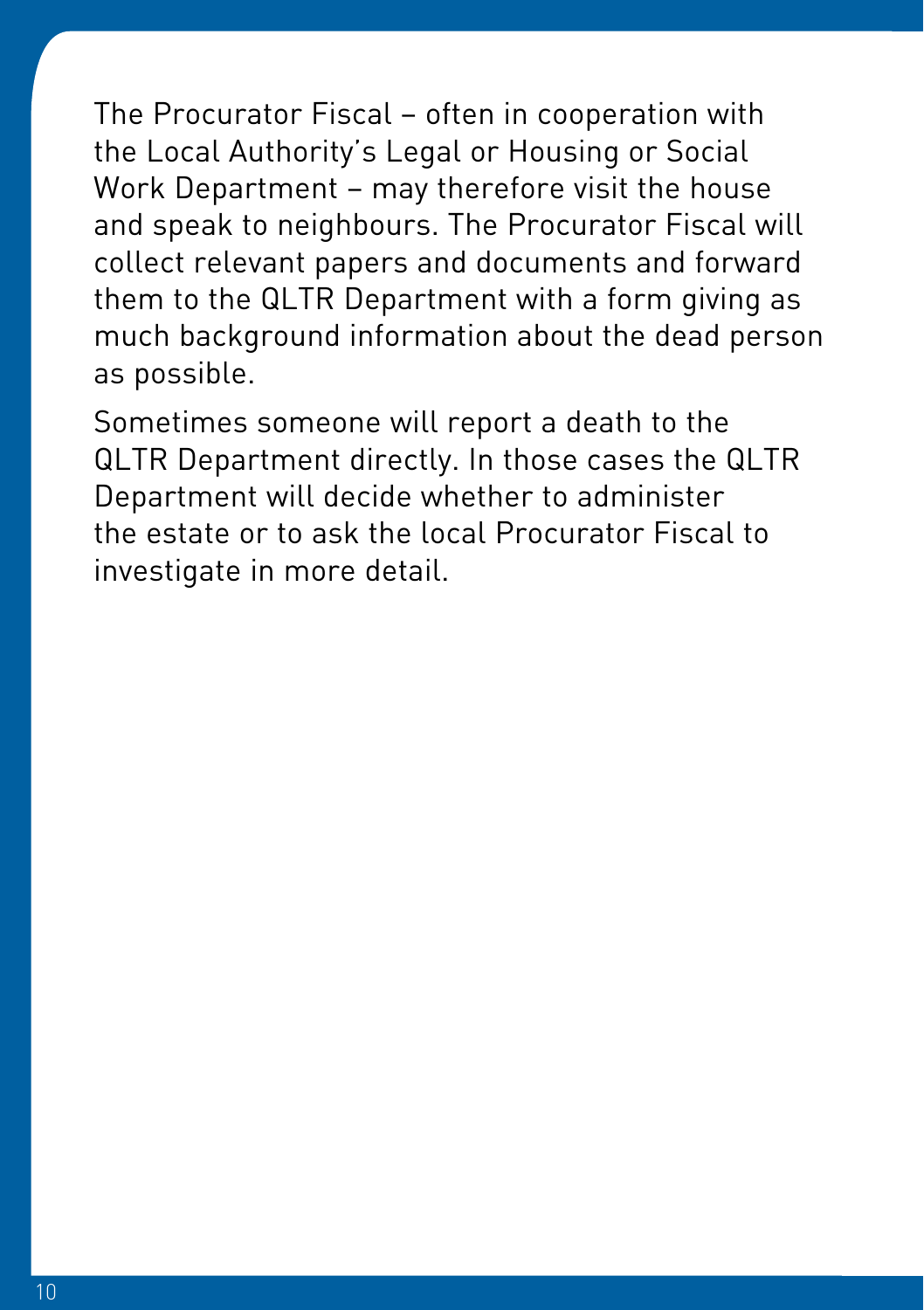# 5. HOW TO REGISTER A DEATH

# **When?**

The Registrar of Births, Deaths and Marriages must register the death within eight days. But it is desirable to have the death registered as soon as possible. All deaths that happen in Scotland must be registered in Scotland, even if the dead person's usual residence was outwith Scotland and the body is to be taken outwith Scotland for interment. Registration of a death must also take place before burial or cremation can take place.

For deaths which have not been reported to the Procurator Fiscal a random selection of the medical certificates of cause of death will be selected for review, through the registration system. These reviews are designed to check the quality and accuracy of certificates and to improve how this information is recorded.

If the death you are registering is selected for review you may not immediately be able to complete the death registration. The registrar will explain the review process and timescales, and will contact you when the review is complete.

You can make initial funeral arrangements while the review is underway. However, the funeral cannot take place until the review is completed and you receive the Certificate of registration of Death (Form 14) from the registrar.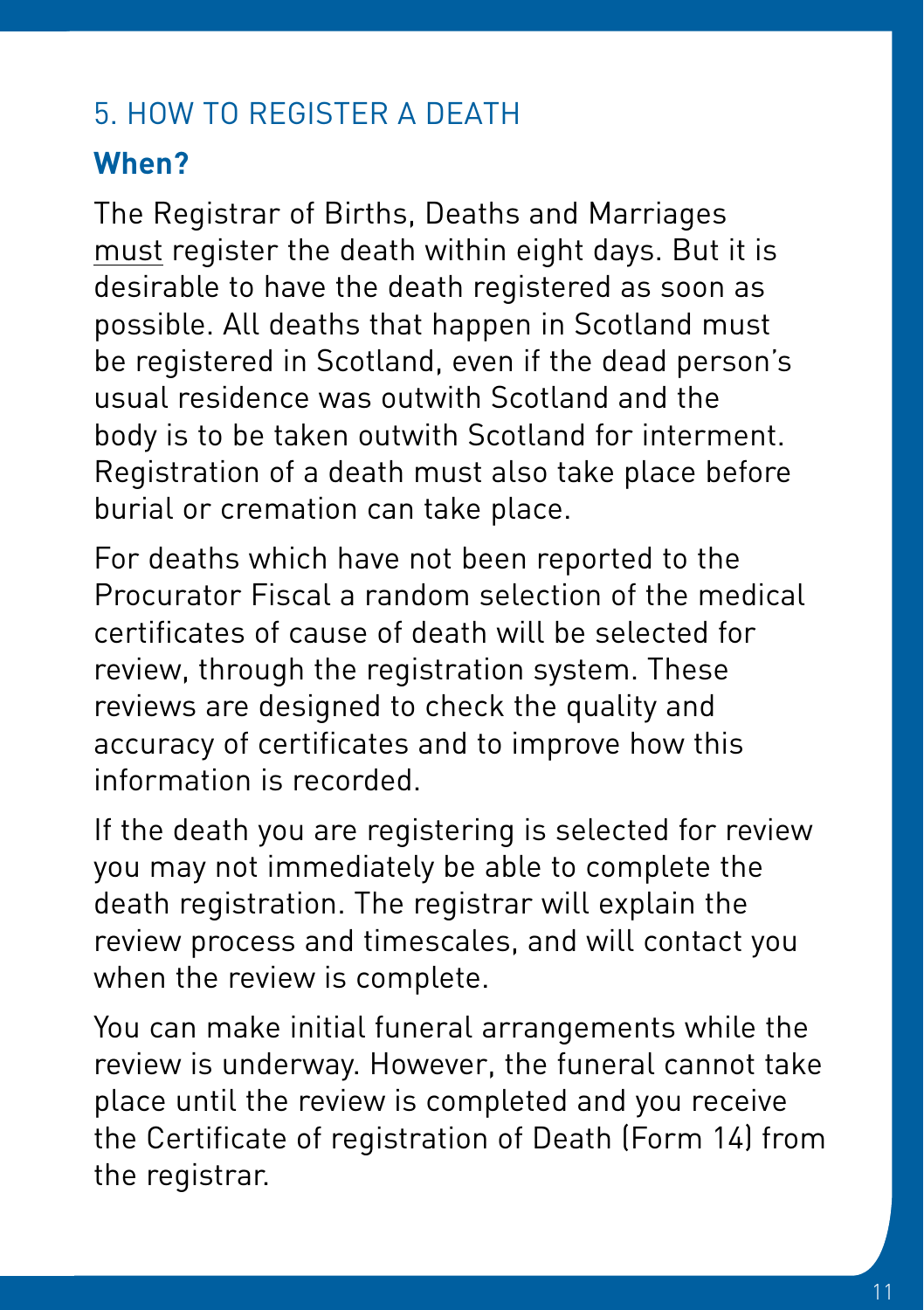If you need the funeral to go ahead quickly you may be able to apply for advance registration.

Further information on the review service and how to apply for advance registration can be read here - [www.healthcareimprovementscotland.org/](http://www.healthcareimprovementscotland.org/deathcertification) [deathcertification](http://www.healthcareimprovementscotland.org/deathcertification)

# **By whom?**

The death may be registered by:

- any relative (this includes the spouse or civil partner of the person who died or a relative by marriage or civil partnership);
- any person present at the death;
- the executor or other legal representative;
- the occupier of the premises where the death took place;

or, if there is no such person

• any other person possessing the information needed for registration.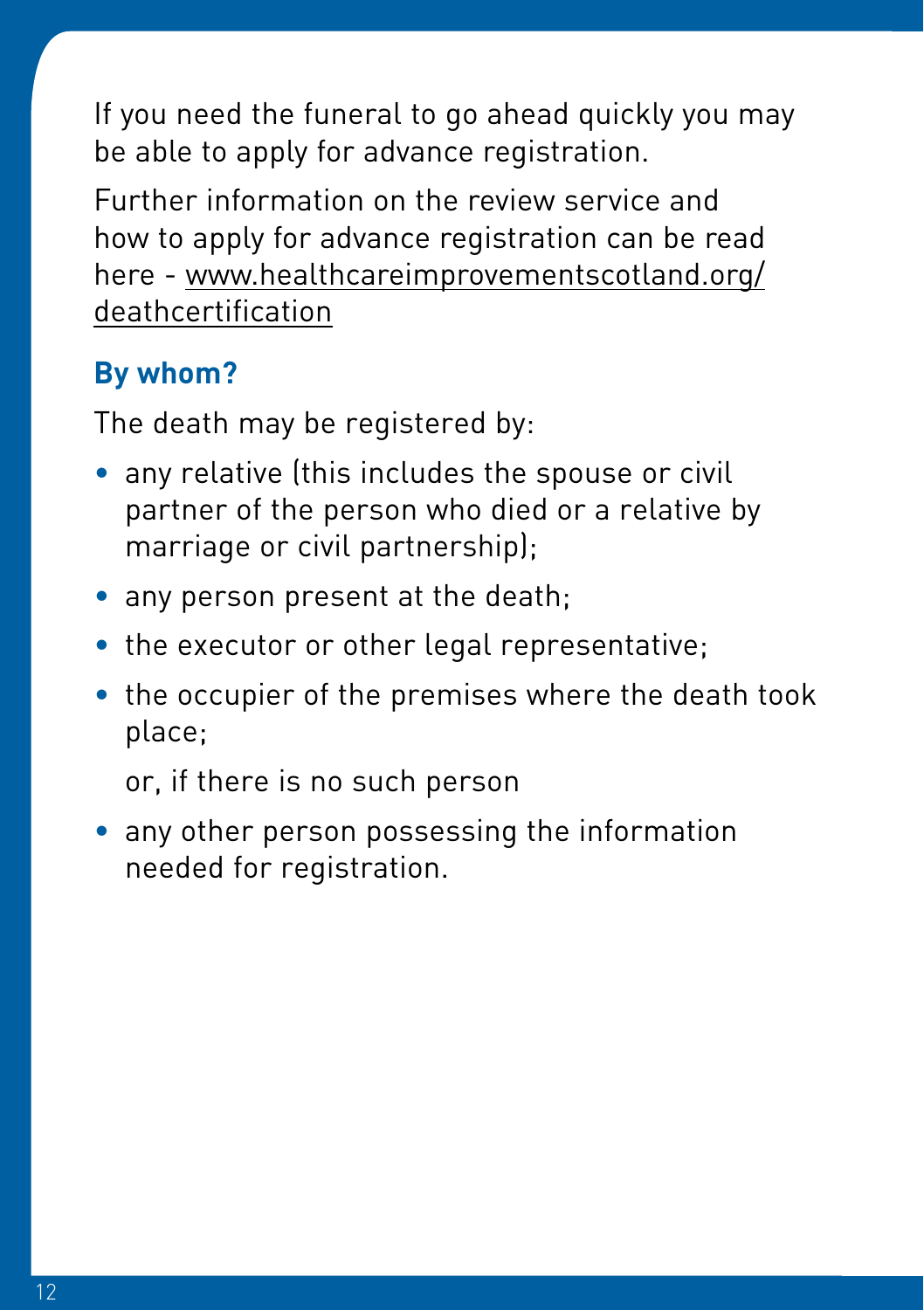## **Where?**

Deaths may be registered by any registrar in **Scotland** 

You can get the address of the Registrar of Births, Deaths and Marriages for the area from the funeral director, the telephone directory, the hospital or doctor or the Post Office. Most registration offices operate an appointment system so you should check when the registrar is available.

# **Take with you:**

- Medical certificate of death (Form 11) (see section 3).
- Any certificate or document relating to any pension, benefits, or allowances which the person was receiving from public funds.
- NHS medical card, if available.
- The person's birth and marriage or civil partnership certificates, if available.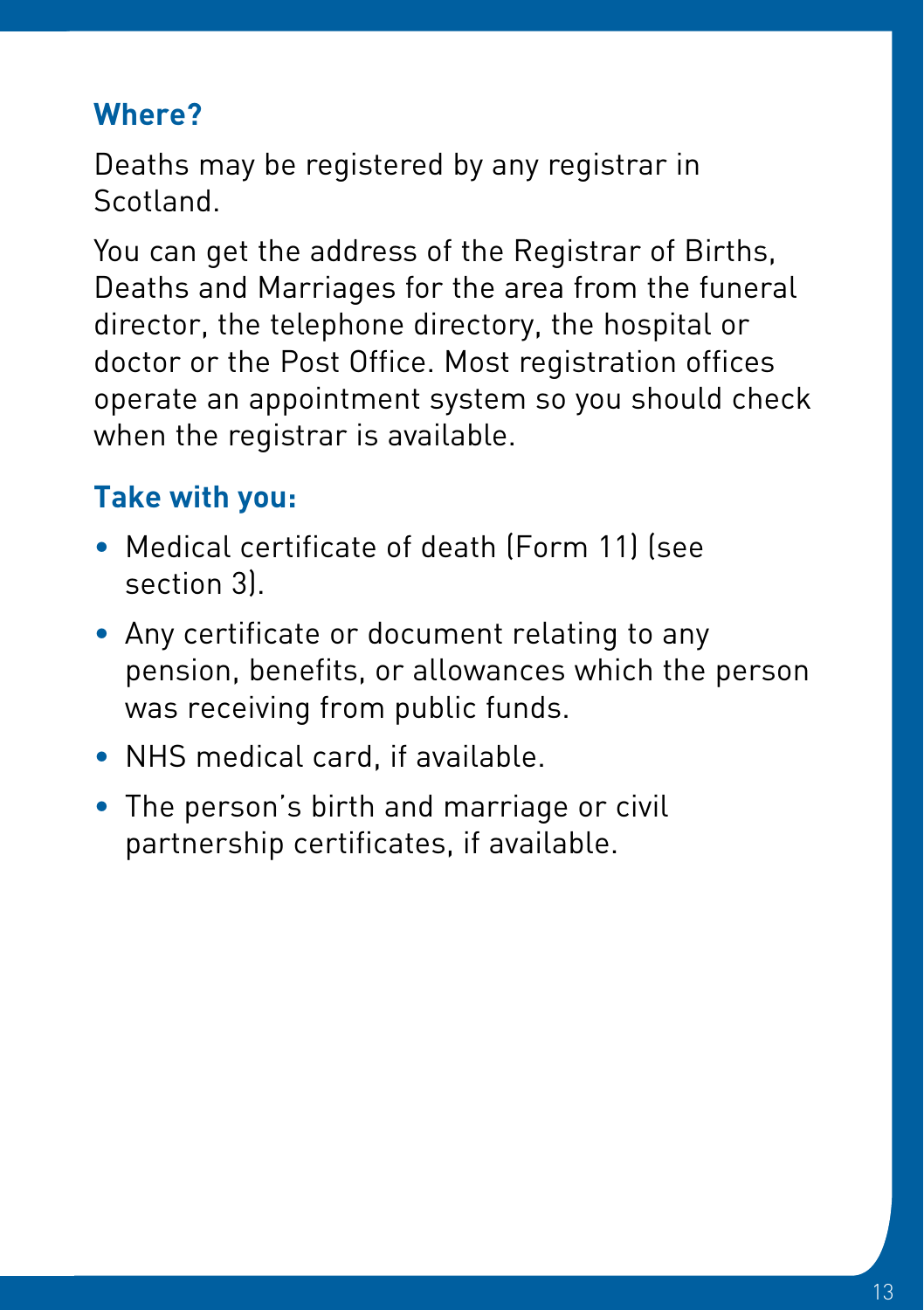### **Things to tell the Registrar:**

- The full name, occupation and postal address of the person and his or her date and country of birth.
- If the person was:
	- married or a civil partner;
	- widowed or a surviving civil partner:
	- divorced or his or her civil partnership was dissolved or annulled,

 tell the registrar the full name and occupation of the husband, wife or civil partner. If the person had been married or in a civil partnership more than once, you should also give the registrar details of previous spouses and civil partners.

- If the person was married or a civil partner at the date of death, tell the registrar the date of birth of the surviving widow, widower or civil partner.
- The full name and occupation of the dead person's father, and the full name and maiden surname of his or her mother.
- Whether the person was in receipt of a pension or an allowance from public funds.
- The name and address of the person's NHS doctor.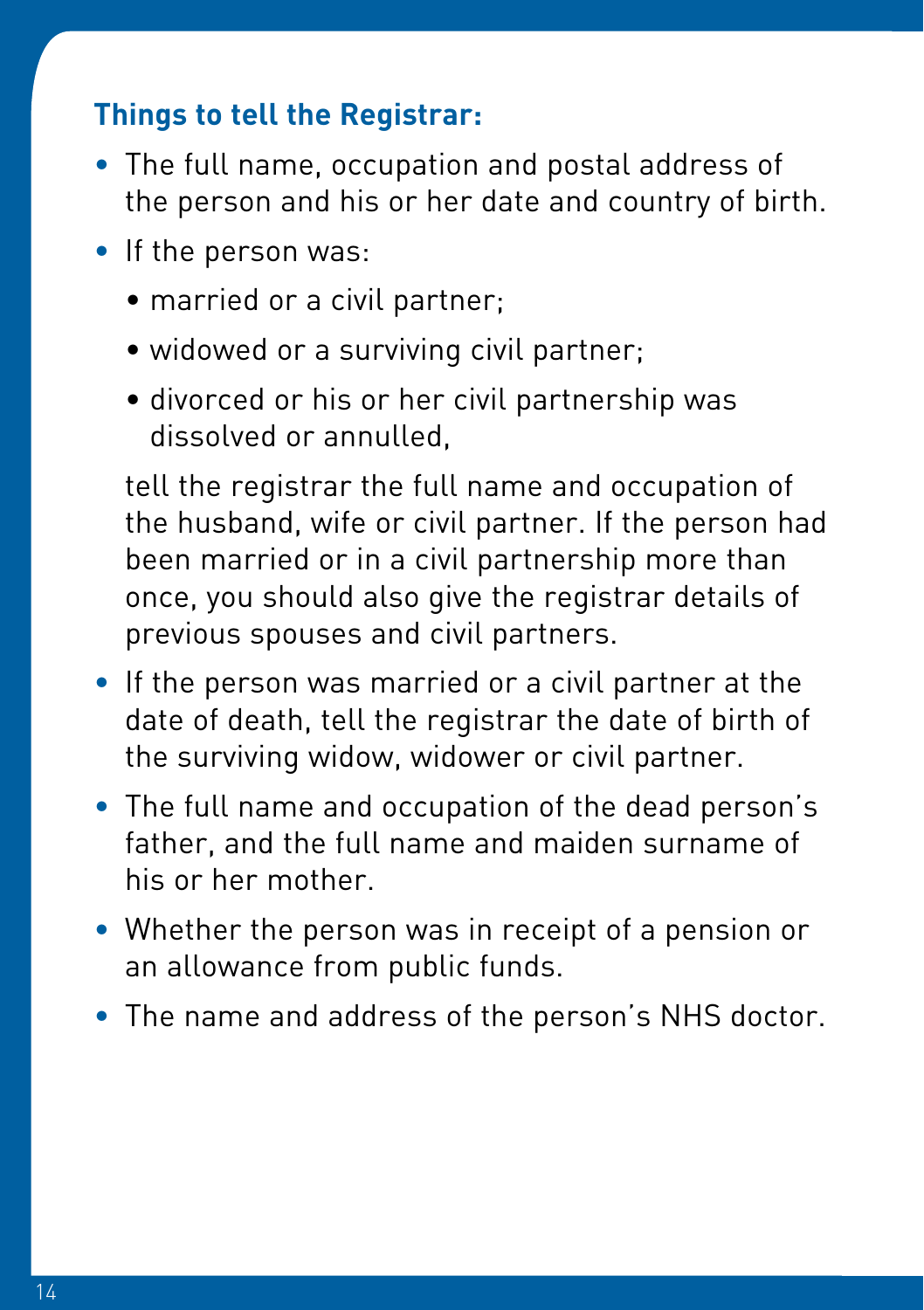### **The Registrar will give you:**

- A Certificate of Registration of Death (Form 14), to be given to the funeral director so that the funeral can go ahead. If the death you are registering is selected for review you may not immediately be able to complete the death registration. The registrar will explain the review process and timescales, and will contact you when the review is complete.
- A form 334/SI, "Registration or notification of death" for use in obtaining or adjusting Benefits or for National Insurance purposes.
- On payment of the appropriate fee, an extract of the entry recorded in the Register of Deaths. You may need this to get information about the person's assets. This could include things such as his or her pension, insurance policies, savings, and Premium Bonds.

#### **If someone dies abroad:**

- Register the death according to the rules in the country where the person died, and get a certificate of death.
- Although not required, you may also be able to register the death with the British Consul. This would mean that a record of the death will be kept in Scotland, and you would be able to get a copy of the record at a later date from the General Register Office for Scotland, New Register House, West Register Street, Edinburgh EH1 3YT, telephone: 0131 334 0380.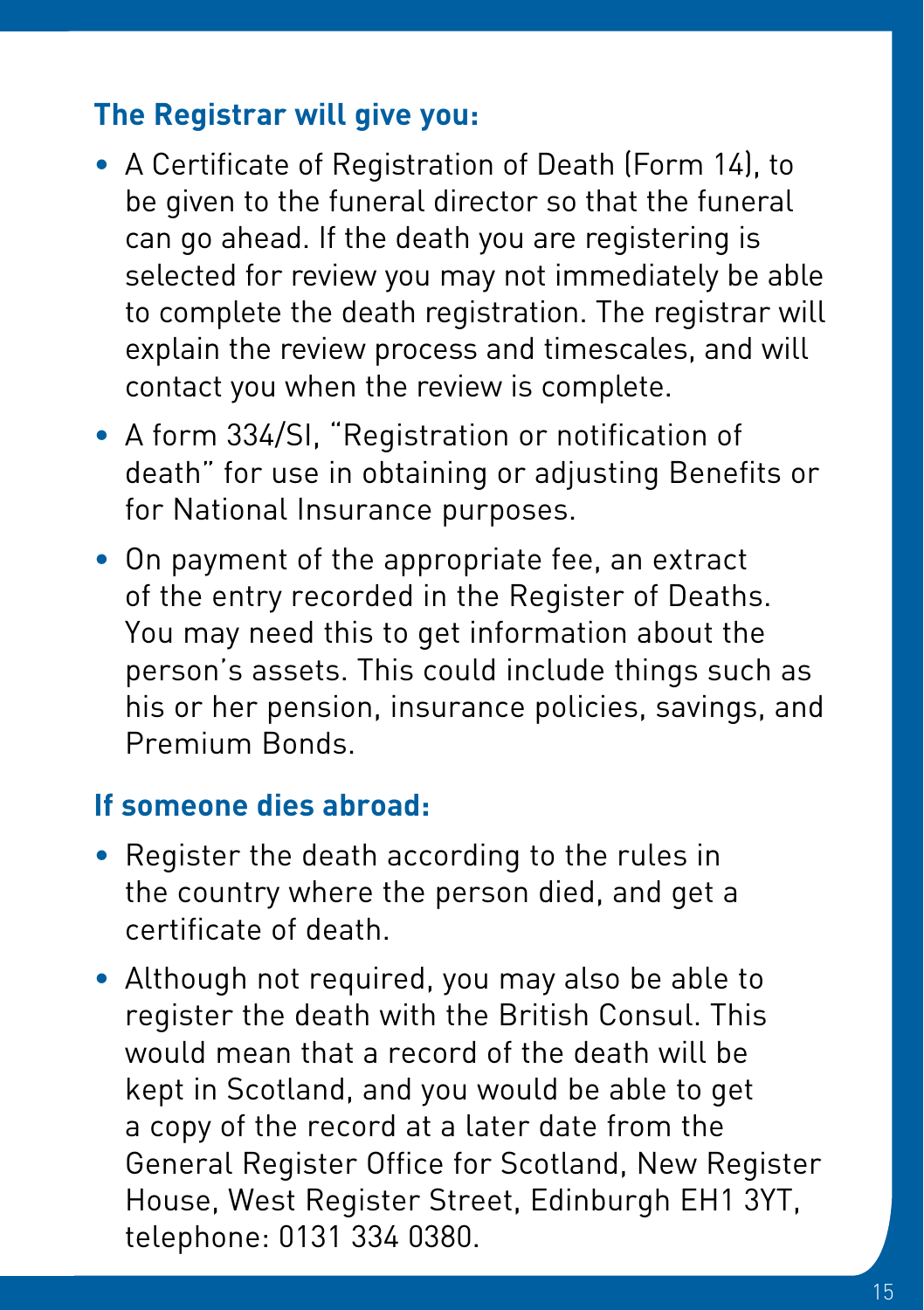• If you need further assistance you should contact the Foreign and Commonwealth Birth, Marriage and Death (BMD) Certificate Helpline 0207 0080186 (mornings only).

Deaths outside of the UK must be registered according to the regulations of the country where the death occurred. Before you can have a body repatriated to Scotland, you will need to obtain the death certificate or equivalent and authorisation for the removal of the body from the appropriate authorities in the country where the death occurred.

The Death Certification Review Service run by Healthcare Improvement Scotland is responsible for checking relevant paperwork and authorising burial or cremation of people who have died outside of the UK and have been returned to Scotland.

The Death Certification Service can be contacted using the details below:

Telephone : 0300 123 1898

Email: dcrs@nhs24.scot.nhs.uk

**If a baby is stillborn** (born dead after the 24th week of pregnancy):

- Register the stillbirth within 21 days.
- Give the Registrar a certificate of stillbirth (Form 6) signed by the midwife or doctor.
- If no midwife or doctor was present, the parents will have to sign a Declaration as to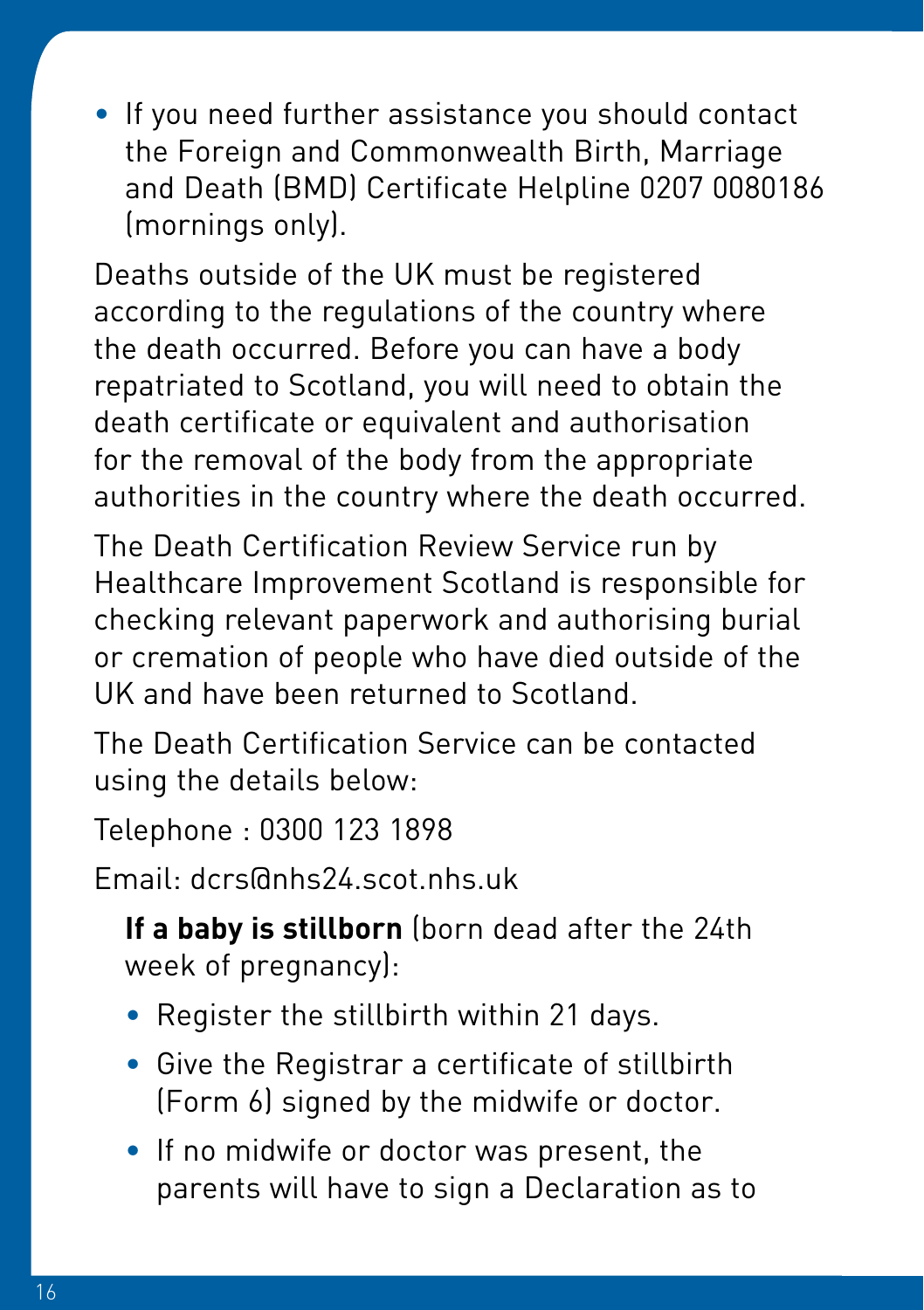Stillbirth (Form 7) which they can get from the registrar. The registrar will then give you a Certificate of Registration of Stillbirth (Form 8) to give to the funeral director so that the funeral can go ahead. (For help with the funeral of a stillborn baby, see also section 8.)

# 6. PLANNING THE FUNERAL

You should start planning the funeral as soon as possible. But you should not make the final funeral arrangements until you are sure that the death does not have to be reported to the Procurator Fiscal, since this may affect the date when the funeral can be held.

## **Pre-paid funeral plans**

A number of people now pre-arrange and pre-pay for their funerals by taking out a pre-paid funeral plan or funeral bond. These are different from insurance policies in that they do not pay a monetary amount on death but provide an entitlement. Usually someone will pay in advance for a specific funeral director to carry out the funeral.

Before contacting a funeral director or making any arrangements, check whether the person had a pre-paid funeral plan or bond. Look among personal papers at home or with relatives. If such a document exists then it is advisable to contact the plan or bond provider, who will give details as to which funeral director should be contacted.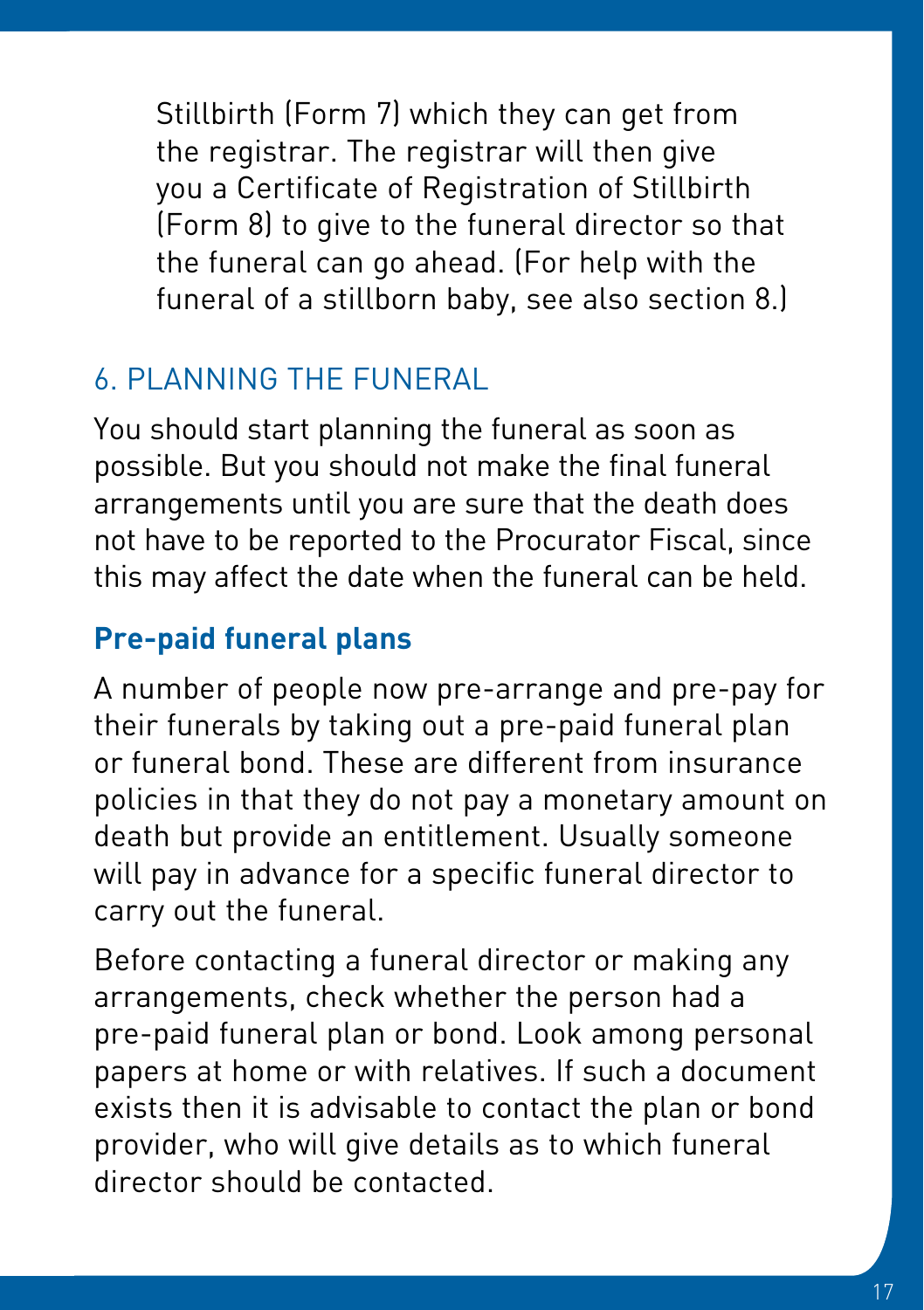#### **Funeral director or undertaker**

You can make arrangements for a funeral yourself, but most people go to a funeral director (or undertaker) who can take over all the arrangements. Funeral directors are normally a most helpful support to the family.

## **You will need to decide:**

- Where the body is to rest while awaiting the funeral.
- The time and place of the funeral.
- How much you intend to spend on the funeral.
- Whether to have a funeral service.
- Whether to have flowers, or to make any donations to a named charity.
- Whether to put a notice in the newspapers.
- Whether the body should be buried or cremated.

You may wish to obtain estimates from at least two funeral directors.

A funeral director who is a member of the National Association of Funeral Directors (NAFD) must give a full estimate when you first make enquiries. This estimate will include what is called a "basic simple funeral" as well as any additional services. Check when the bill will have to be paid.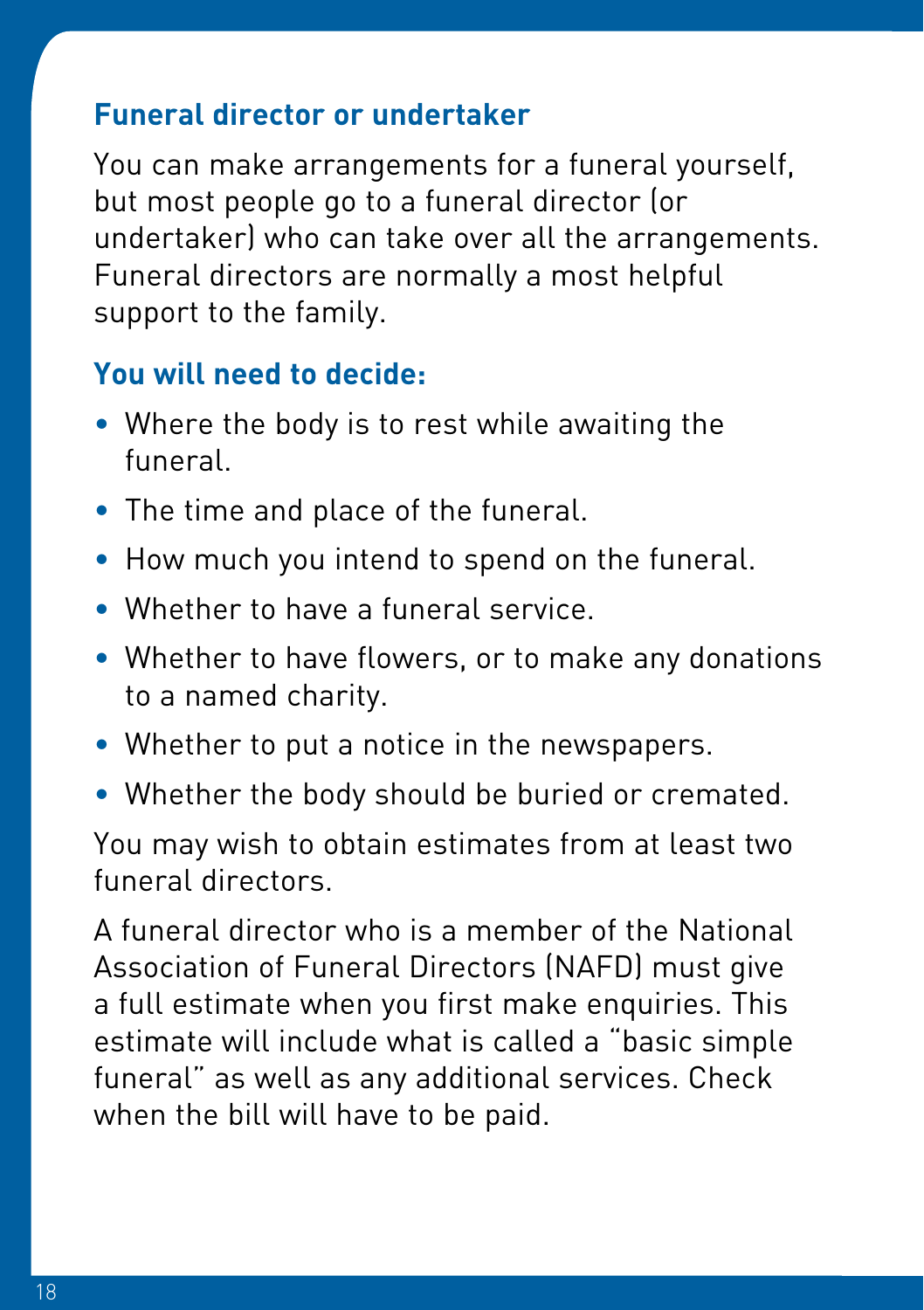A "basic simple funeral" will include a coffin and a hearse. It will not include things like church or crematorium fees, flowers or newspaper notices. If you are not satisfied with the service you get, or the price you have to pay, the NAFD have a complaints and arbitration service which you can use.

## **Funeral service**

If you wish to have a funeral service you should contact the minister of religion as soon as possible. Most ministers appreciate a personal approach by relatives and can be helpful in many ways. If you wish to have the services of a minister but do not know one in the area, most funeral directors will do their best to advise and in some cases arrange for one to officiate at the service.

If you would prefer to have a non-religious service at the funeral, you may be able to get help with this by contacting the Humanist Society of Scotland. The Society produces a leaflet describing its views and purposes and it can be contacted at the address given at Part VI of this booklet.

## **Medical research**

If the body is to be given for medical teaching purposes, the dead person will usually have made arrangements in advance with a Medical School. A written statement of the intention to benefit medical science should therefore be among the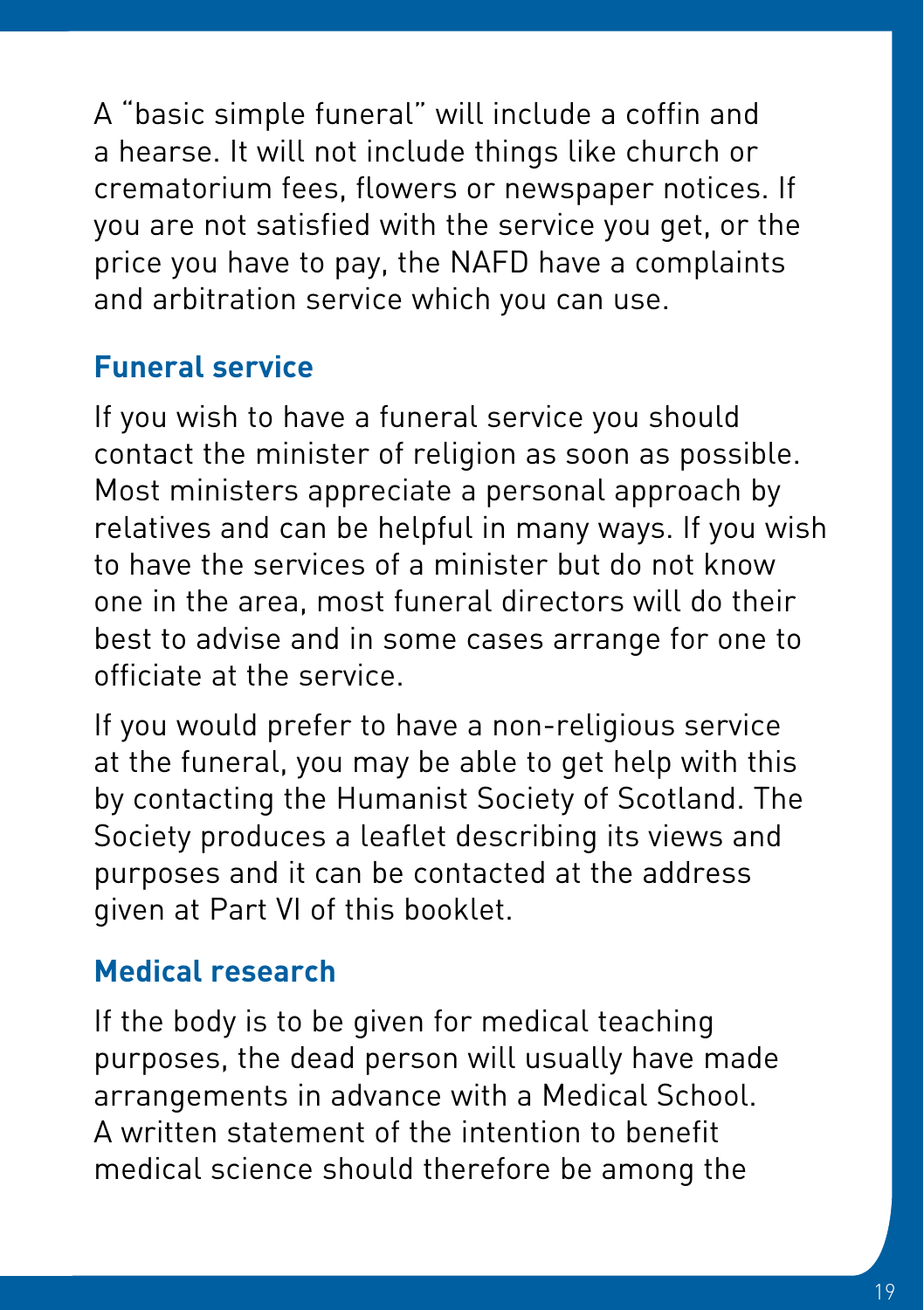dead person's papers. You should contact the Anatomy Department of the appropriate University Medical School (Aberdeen, Dundee, Edinburgh, Glasgow or St Andrews), and they will advise on the procedures involved. Before a body can be accepted by a Medical School, there are several factors which have to be considered, such as:

- place of death;
- cause of death;
- condition of body at time of death; and
- extent of demand in the Medical School.

Bodies are normally refused if there has been a post-mortem examination, or if any major organs have been removed. In normal circumstances, the costs of removing the body, and burying or cremating it are normally borne by the Medical School. A body used for teaching purposes will normally be cremated or buried within 3 years at a special memorial service.

## **If someone dies abroad or in England, Wales or Northern Ireland**

You can arrange a local burial or cremation to avoid the expense of bringing the body back;

*or* bring the body back to Scotland once you have got the certificate of death and an authorisation for the removal of the body from the country of death from the appropriate authorities, and arrange a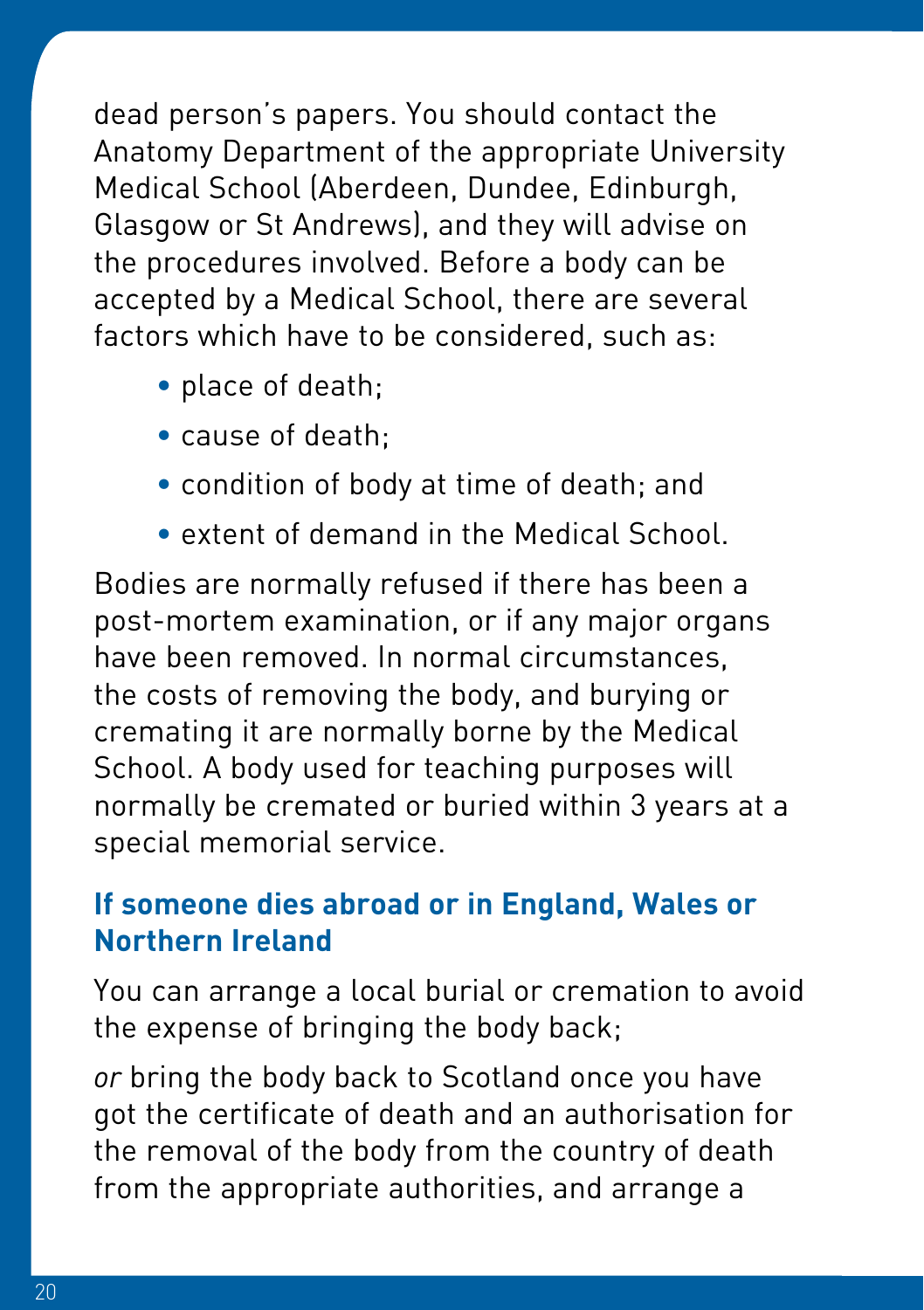funeral in Scotland. For this you will need either an authenticated translation of a foreign death certificate or a death certificate issued in England, Wales *or* Northern Ireland, depending on the country of death.

# 7. CREMATION OR BURIAL

The decision on whether to have a cremation or a burial will depend on a number of factors such as the person's own wishes, the views of the executor, the wishes of the person's next of kin and family, and the costs involved. If a death has been reported to the Procurator Fiscal, he will usually allow the body to be released for cremation or burial after establishing the cause of death. The Procurator Fiscal has to authorise the release of the body and written permission must be obtained before a cremation can be carried out. A form called an E1 is used and can be collected from the Procurator Fiscal's office. The funeral director will be in contact with the Procurator Fiscal and will be able to advise about when to make the funeral arrangements.

Note that burial or cremation cannot take place until the death has been registered and a certificate of registration of death issued by the registrar has been produced and provided to the cremation or burial authorities.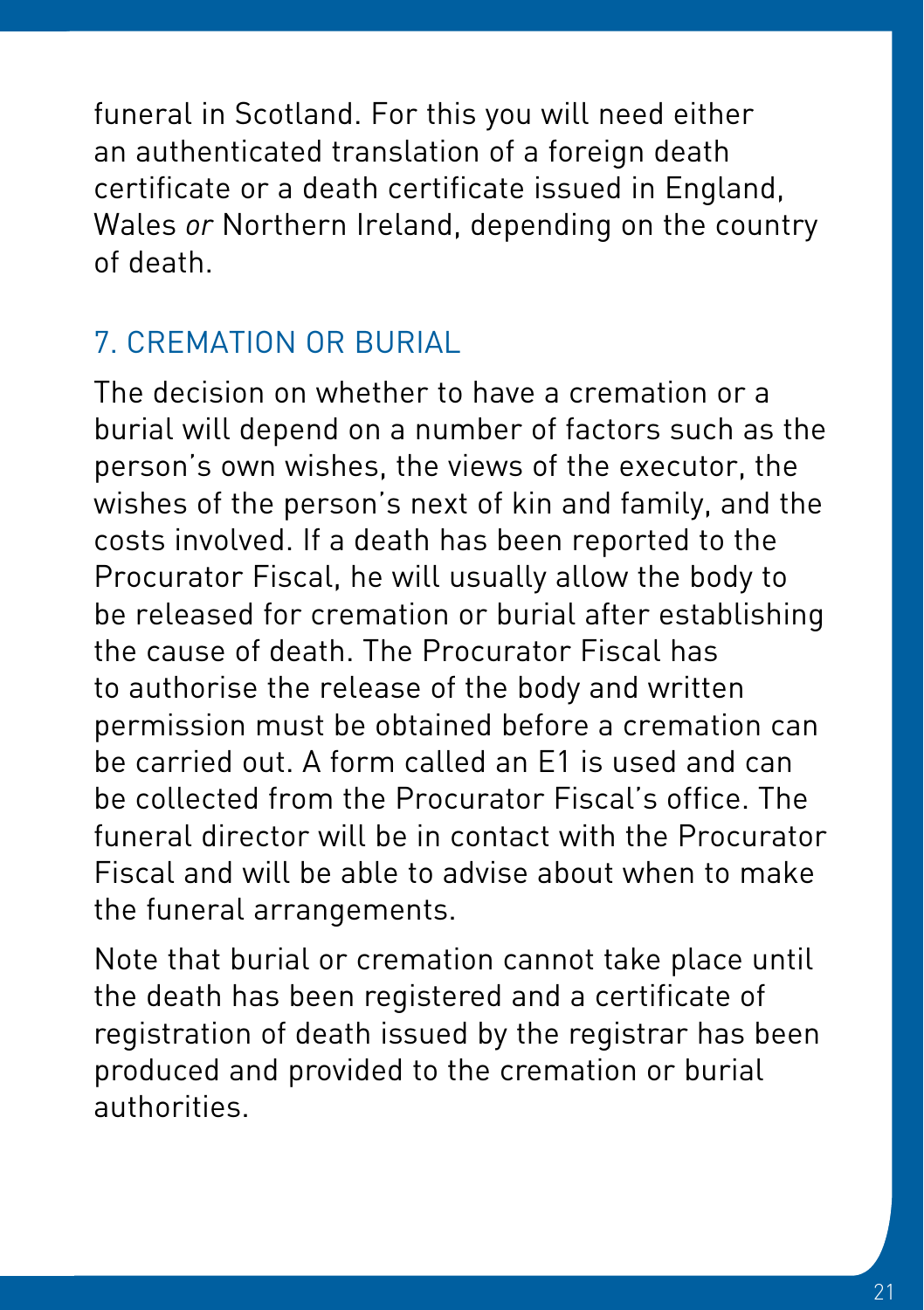To arrange a burial or cremation you will need the following:

Burial, regardless of Procurator Fiscal involvement.

- Certificate of registration of Death (Form 14)
- Application for Burial

Cremation, no Procurator Fiscal involvement

- Certificate of Registration of Death (Form 14)
- Application for Cremation (Form A)

Cremation, Procurator Fiscal involvement

- Certificate of registration of Death (Form 14)
- Procurator Fiscal's Certificate (Form E1)
- Application for Cremation (Form A)

#### **If someone dies abroad**

If someone dies abroad (including the Isle of Man and the Channel Islands) and you want to arrange a funeral in Scotland, you will need to get authorisation from the Death Certification Review Service run by Healthcare Improvement Scotland.

The review service is responsible for checking relevant paperwork and authorising burial or cremation of people who have died outside of the UK and have been returned to Scotland.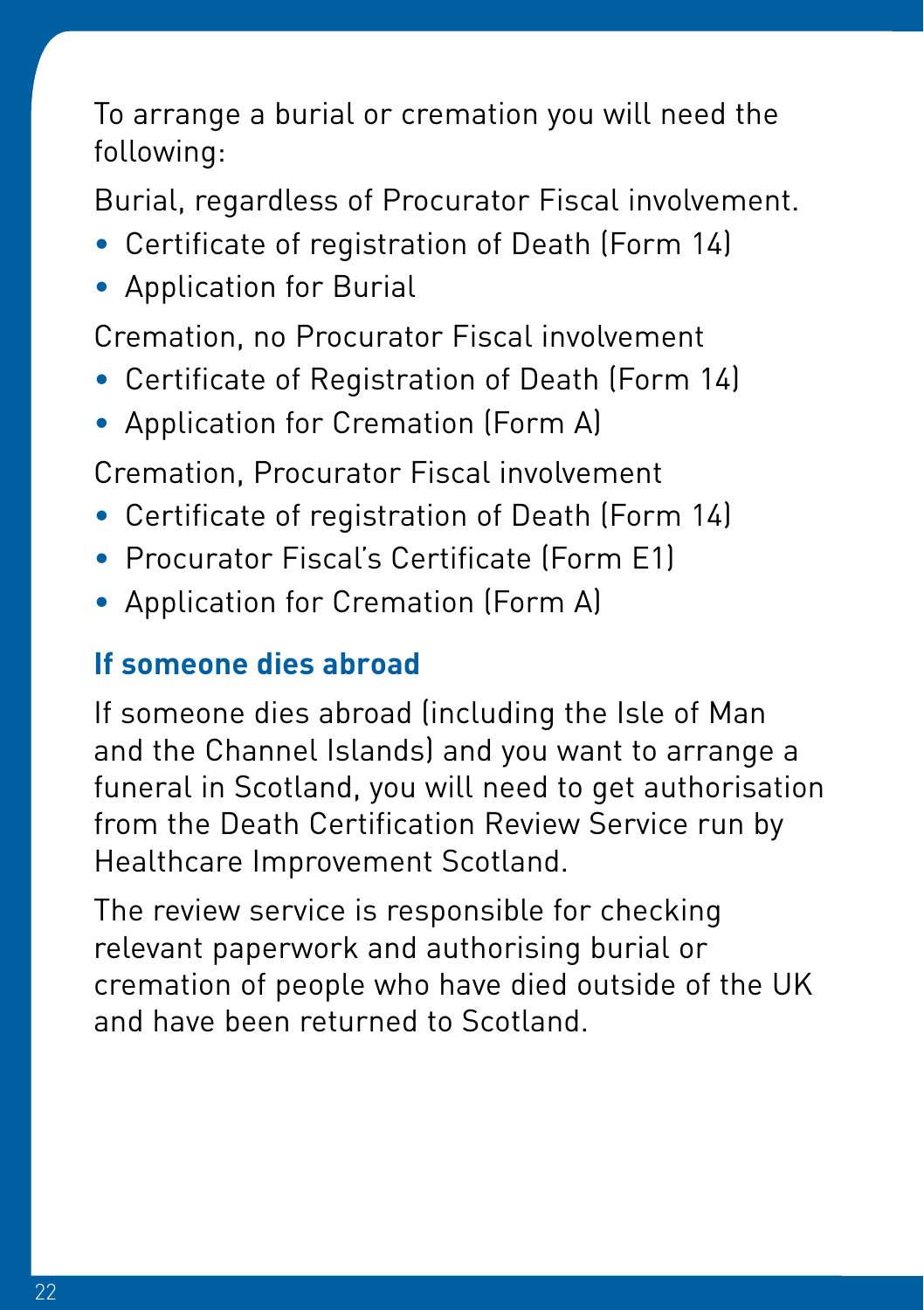# **The process**

The person applying for authorisation to bury or cremate must supply the review service with the following:

- a completed application form
- the death certificate or equivalent (issued by country where the person died)
- the certificate of registration of death (issued in country where the person died)
- passport (or equivalent identification)
- a completed Form A for cremations only (application for cremation), and
- any other relevant paperwork.

To apply for this, take or send the documents to:

Death Certification Review Service NHS 24 Norseman House 2 Ferrymuir South Queensferry EH30 9QZ

Electronic copies can be emailed to the review service dcrs@nhs24.scot.nhs.uk

One of Healthcare Improvement Scotland's Medical Reviewers (all of whom are experienced doctors) will review the application to make sure that the funeral can be carried out safely.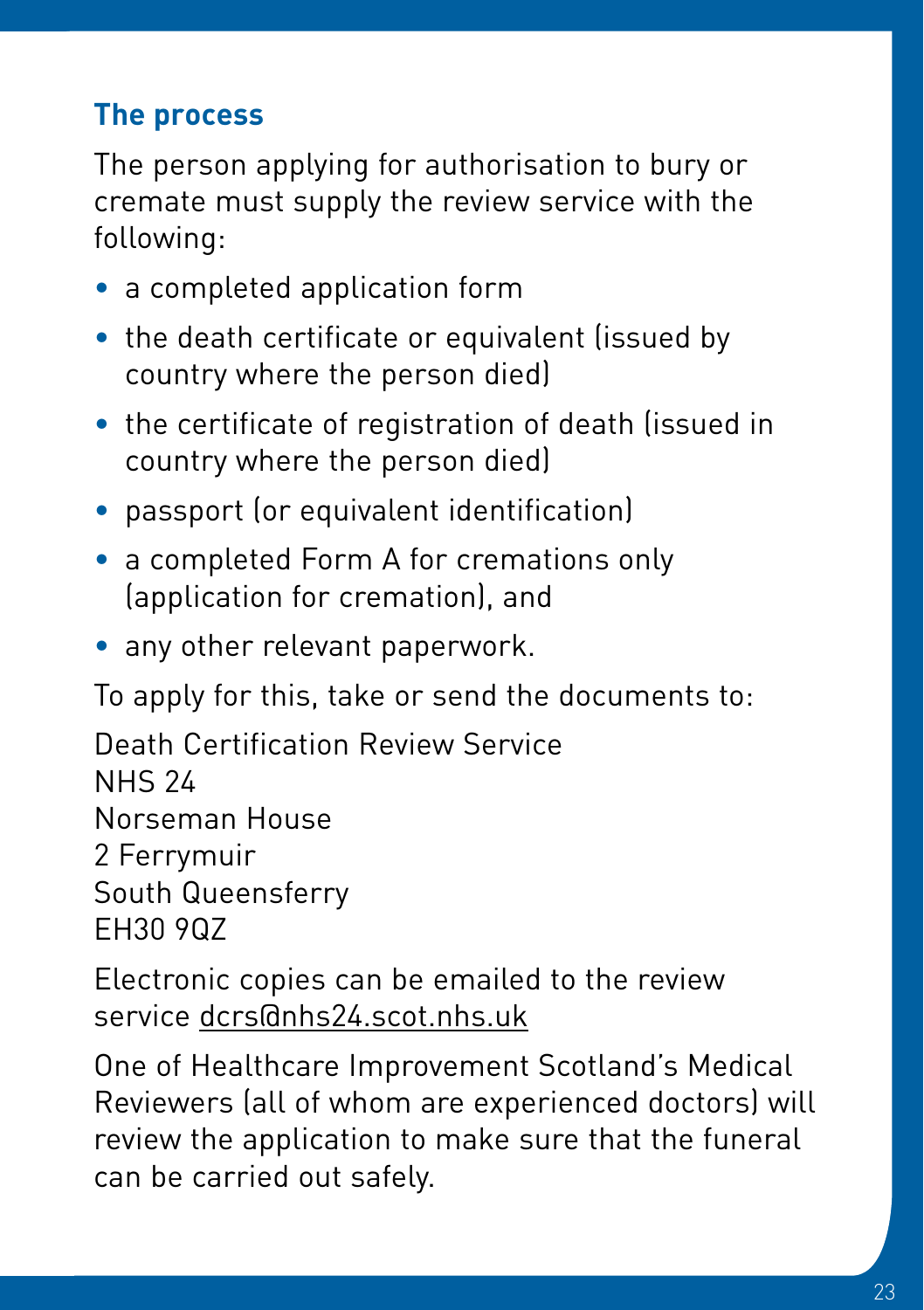England and Wales and Northern Ireland have different systems and forms in place to the system in Scotland. If a death occurs in England, Wales or Northern Ireland then the death must be registered in the country where the person died. You will also need authorisation for the removal of the body from the country of death from the appropriate authorities and cremation certificates signed by the family doctor and another doctor who will charge for this. Note there will be charges for this, even if the death happened in hospital.

Normally this procedure will be undertaken on your behalf by the funeral directors who are making the funeral arrangements.

• The Scottish Government on behalf of the Healthcare Improvement Scotland produced two leaflets:

*[Death Certification in Scotland – A guide to death](http://www.healthcareimprovementscotland.org/our_work/governance_and_assurance/death_certification/review_service_information/idoc.ashx?docid=5e42c48c-77d2-4e48-ab11-3530c9bf1836&version=-1)  [certification and registration changes in Scotland.](http://www.healthcareimprovementscotland.org/our_work/governance_and_assurance/death_certification/review_service_information/idoc.ashx?docid=5e42c48c-77d2-4e48-ab11-3530c9bf1836&version=-1)*

*[Death Certification Review: Advance Registration –](http://www.healthcareimprovementscotland.org/our_work/governance_and_assurance/death_certification/review_service_information/idoc.ashx?docid=5e42c48c-77d2-4e48-ab11-3530c9bf1836&version=-1)  [Available for Registration selected for review from 13](http://www.healthcareimprovementscotland.org/our_work/governance_and_assurance/death_certification/review_service_information/idoc.ashx?docid=5e42c48c-77d2-4e48-ab11-3530c9bf1836&version=-1)  [May 2015.](http://www.healthcareimprovementscotland.org/our_work/governance_and_assurance/death_certification/review_service_information/idoc.ashx?docid=5e42c48c-77d2-4e48-ab11-3530c9bf1836&version=-1)*

Alternative formats and further information available on the Healthcare Improvement Scotland website: *[Healthcare Improvement Scotland – Resources and](http://www.healthcareimprovementscotland.org/our_work/governance_and_assurance/death_certification/resources.aspx)  [Publications](http://www.healthcareimprovementscotland.org/our_work/governance_and_assurance/death_certification/resources.aspx)*.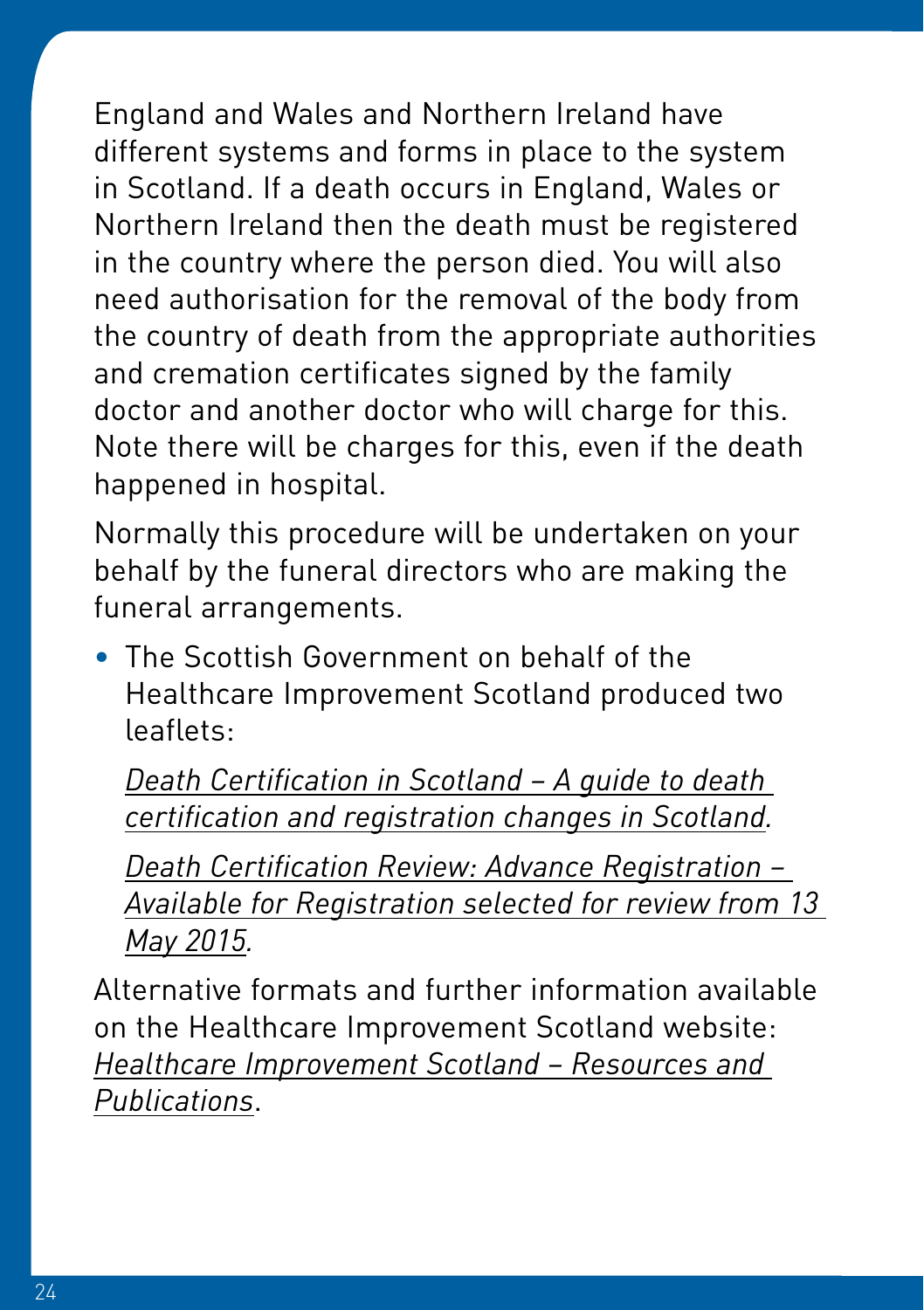# **Charges**

Most crematoria are run by a local authority. The charges usually include the medical referee's fee and use of the chapel, and may include the chaplain's fee for a short service.

## **The ashes**

Ashes can be scattered in a garden of remembrance, or a favourite spot chosen by the dead person, buried in a churchyard or cemetery or kept in an urn. It is important to make quite clear your wishes about the ashes. If no wishes have been expressed, it is the responsibility of the crematorium staff to contact the relatives before disposal. Arrangements can be made for the placing of a memorial plaque at the crematorium.

## **Burial**

Find out if the person had already paid for a lair in a churchyard or cemetery, by checking the will (see section 10) and looking through their papers for the necessary documents. You should give these to the funeral director. If not, you will have to buy one. Ask the funeral director how to arrange it.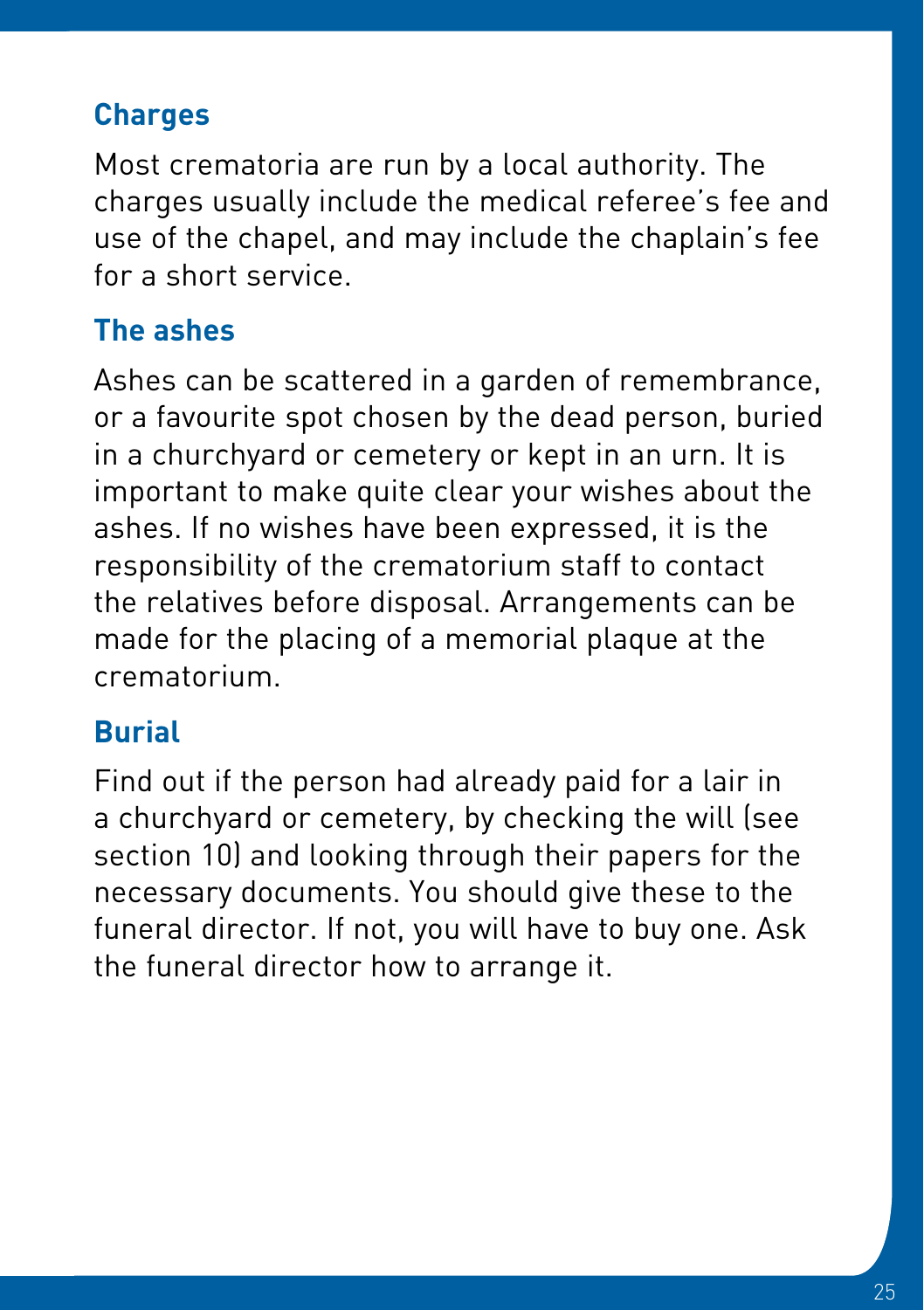# 8. HELP WITH THE FUNERAL

Normally the funeral is arranged by a member of the family or a close friend. This section explains what happens when there are no surviving family or friends available or they are not able to arrange the funeral. There are also other circumstances in which public authorities will help with or arrange a funeral. These are explained below.

## **When someone dies in hospital, a local authority home or in temporary accommodation**

The funeral may be arranged by the NHS Board, NHS Trust or the Social Work Department of the local authority. The authority that arranges the funeral can make a claim on the estate of the person who died.

Ask at the hospital or the home.

### **In the event of a stillbirth**

The NHS Board may arrange and meet the cost of funerals of stillbirths occurring in hospitals or in the community under the NHS.

#### **If no other arrangements can be made**

The local authority has a duty to bury or cremate a dead person. It may also claim on the estate. Ask at your local council office.

Funerals conducted by public authorities are conducted with dignity and respect and bear no resemblance to the "paupers' burials" of the past.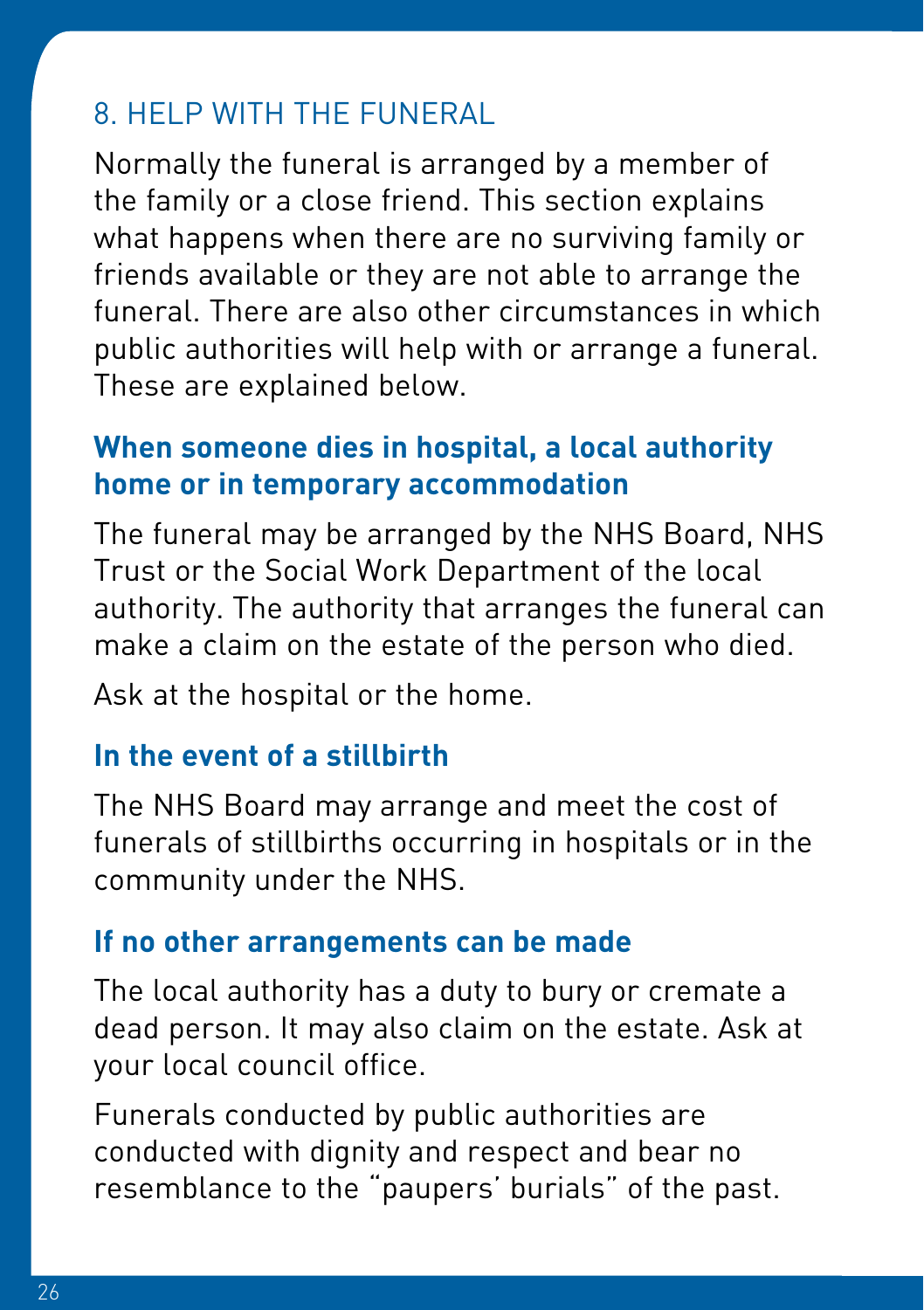Some local authorities prefer to carry out cremations rather than burials, but the wishes of the person or his or her relatives are normally respected.

# 9. PAYING FOR THE FUNERAL

Funerals can be expensive. Check where the money for the funeral will come from before finalising arrangements. If there is not enough money available, you may have to bear the cost yourself. The cost can be met from the following:

## **The money and possessions left by the dead person**

Reasonable funeral expenses take priority over other debts on the person's estate. The bank account may be frozen unless it is a joint account. You should ask the branch manager of the bank in which the account was held. The manager will be able to explain this further to you.

There are organisations which may release the money to you on the evidence of the death certificate if the overall value of the dead person's estate is small and there are no complications. Ask the organisation about this.

If the person had been living in hospital or a residential home, the body and possessions – up to a certain figure fixed by the relevant local authority – will be handed over to the nearest relative in exchange for a receipt or to a person with written authority from whoever is dealing with the will.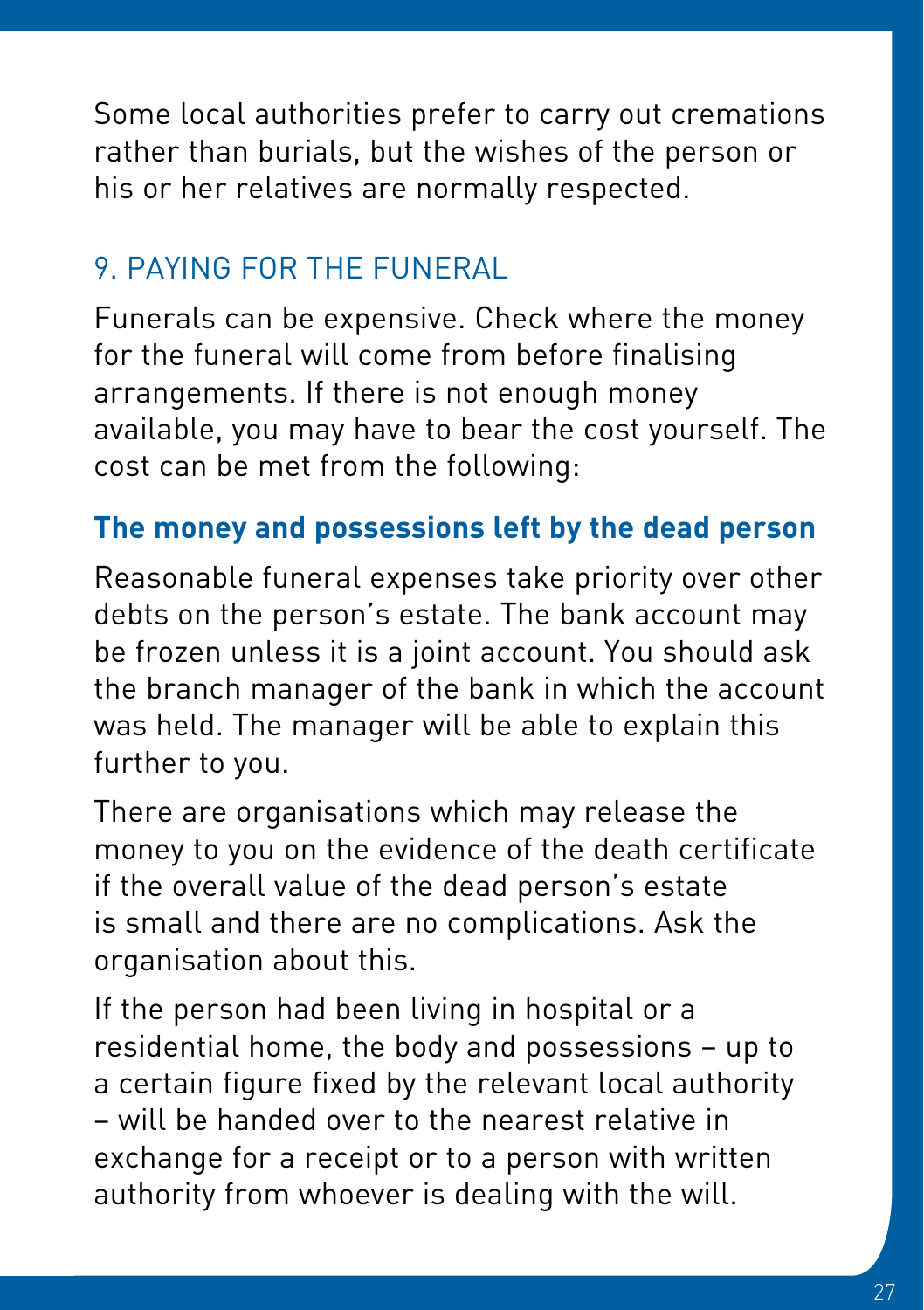Any belongings worth more than the figure cannot be released until confirmation has been obtained.

## **Funeral Payments from the Social Fund**

You may be able to get help if you or your partner are receiving one of the following benefits:

- Income Support
- Income-based Jobseeker's Allowance
- Income related Employment & Support Allowance
- Pension Credit
- Child Tax Credit which includes an amount higher than the family element
- Working Tax Credit where a disability or severe disability element is included in the award
- Housing Benefit

It must also be reasonable for you to have taken responsibility for the funeral expenses. This will usually mean that you were the partner of the person who died, or if they had no partner, you were a close relative or friend of the person.

You may be asked about the financial circumstances of any parent, son or daughter of the person. You may also be asked about the financial circumstances of the person's other close relatives.

The person who died must have been ordinarily resident in the United Kingdom at the date of death,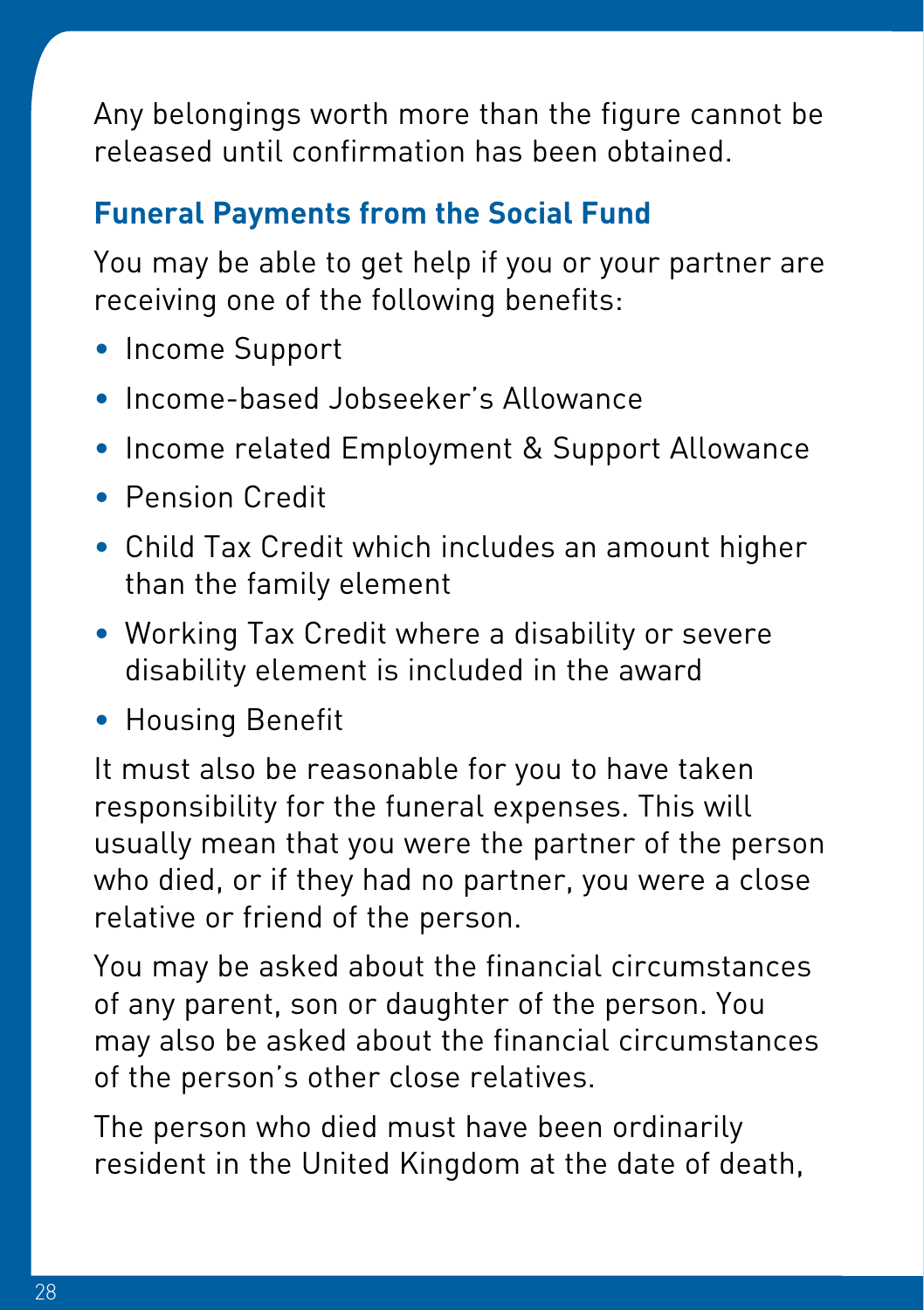and the funeral must normally take place in the United Kingdom. (You may be able to get a Funeral Payment if the funeral takes place elsewhere in the European Union (EU), but you should check with your local Jobcentre Plus, as this will depend on the circumstances.)

A funeral payment covers the costs of a simple respectful low cost funeral. The amount allowable includes the cost of certain specified items, including necessary burial or cremation fees, and up to £700 for all other funeral expenses.

The amount payable may be affected by any other means of paying for the funeral. Where items and services have been provided under a pre-paid funeral plan or similar arrangement, the amount is up to £120. If you get a Funeral Payment, it will have to be paid back from any estate of the person who died.

To claim, complete form SF200 "Funeral Payment from the Social Fund", available from your local Jobcentre Plus. You must claim within three months of the date of the funeral. For more information, see leaflet SB16 "A Guide to the Social Fund" which you can find on the DWP website www.dwp.gov.uk.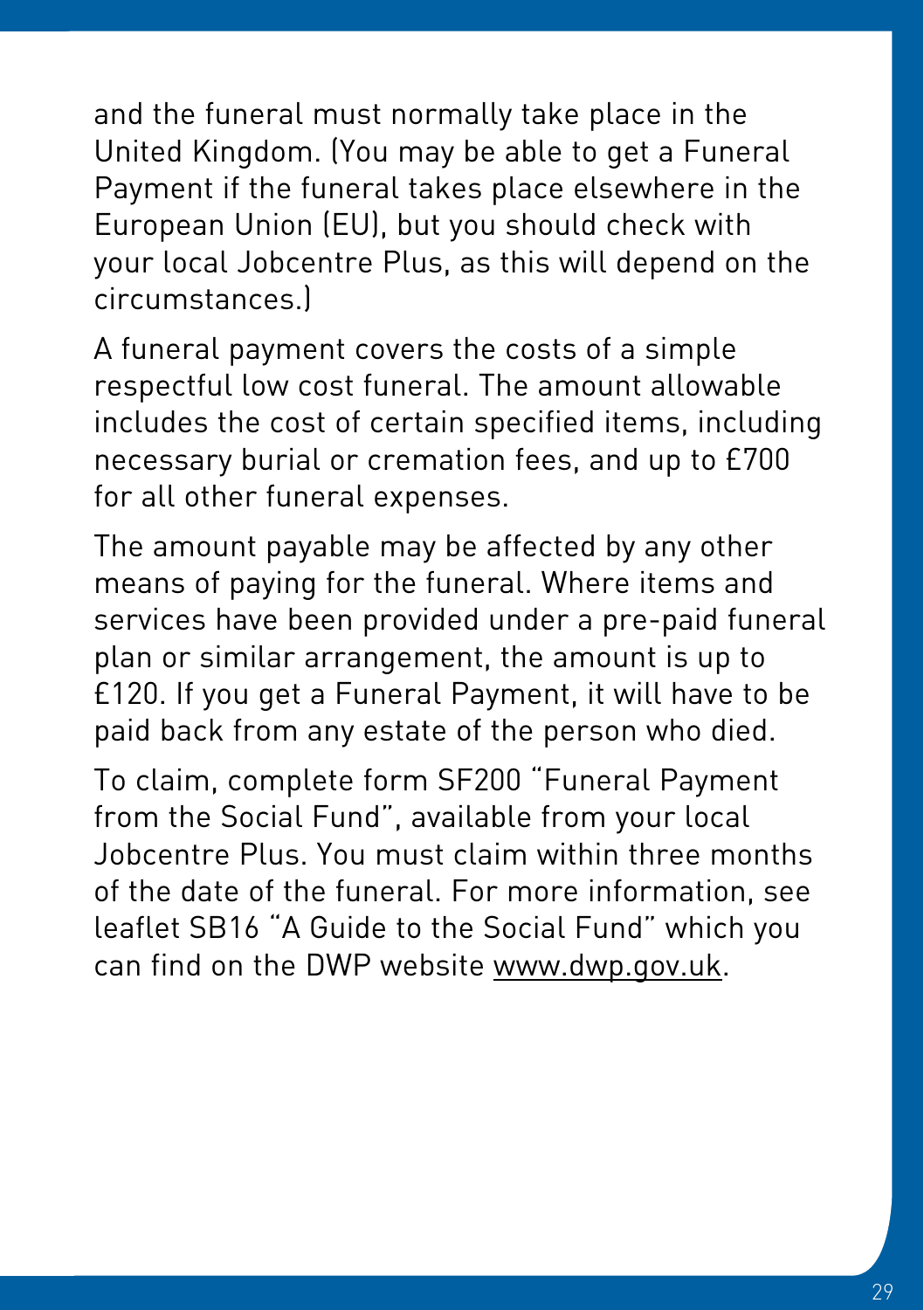#### **War pensioners' funeral expenses**

If the person was a war pensioner the Veterans Agency will pay for a basic funeral if the war pensioner died from a disablement for which he or she was entitled to a pension, or was receiving in-patient treatment for this disablement, or if the war pensioner was entitled to Constant Attendance Allowance.

#### **A cash sum or pension**

These may be paid by the dead person's employer or trade union, professional body or other association.

#### **Insurance policies of the dead person**

Tell the insurance company as soon as possible. They will tell you exactly what documents they need before they can meet a claim for insurance. You should make certain that a receipt is obtained when rendering insurance policies. You should also check carefully the amount due to be paid before signing for any money. It is also advisable to make sure that all policies are still in force and what their true values are before committing yourself to funeral costs.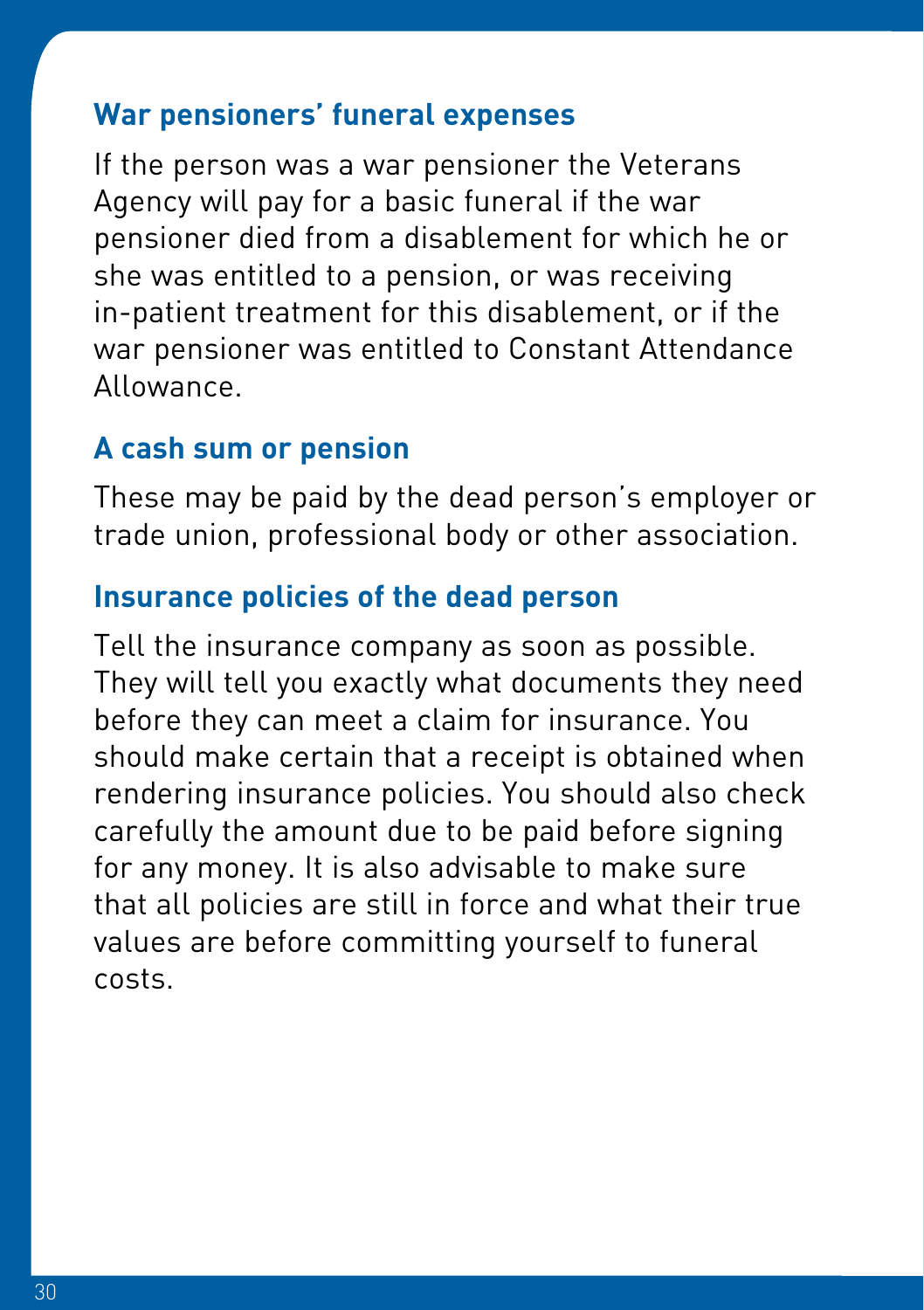## **A tax refund**

A refund may be payable if the person was paying tax. Contact HM Revenue and Customs to find out if a refund is due.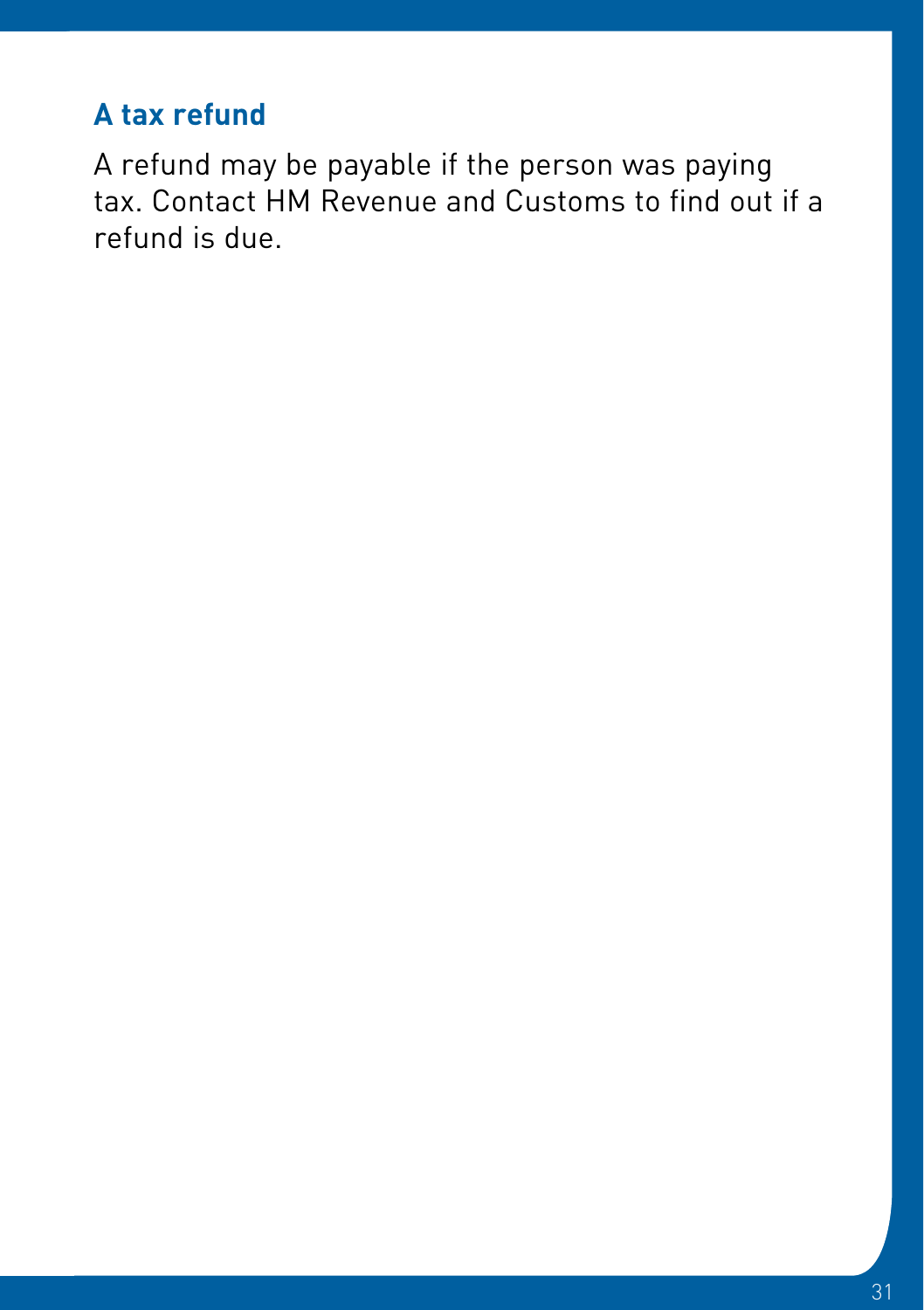# Part II **Possessions, property and children**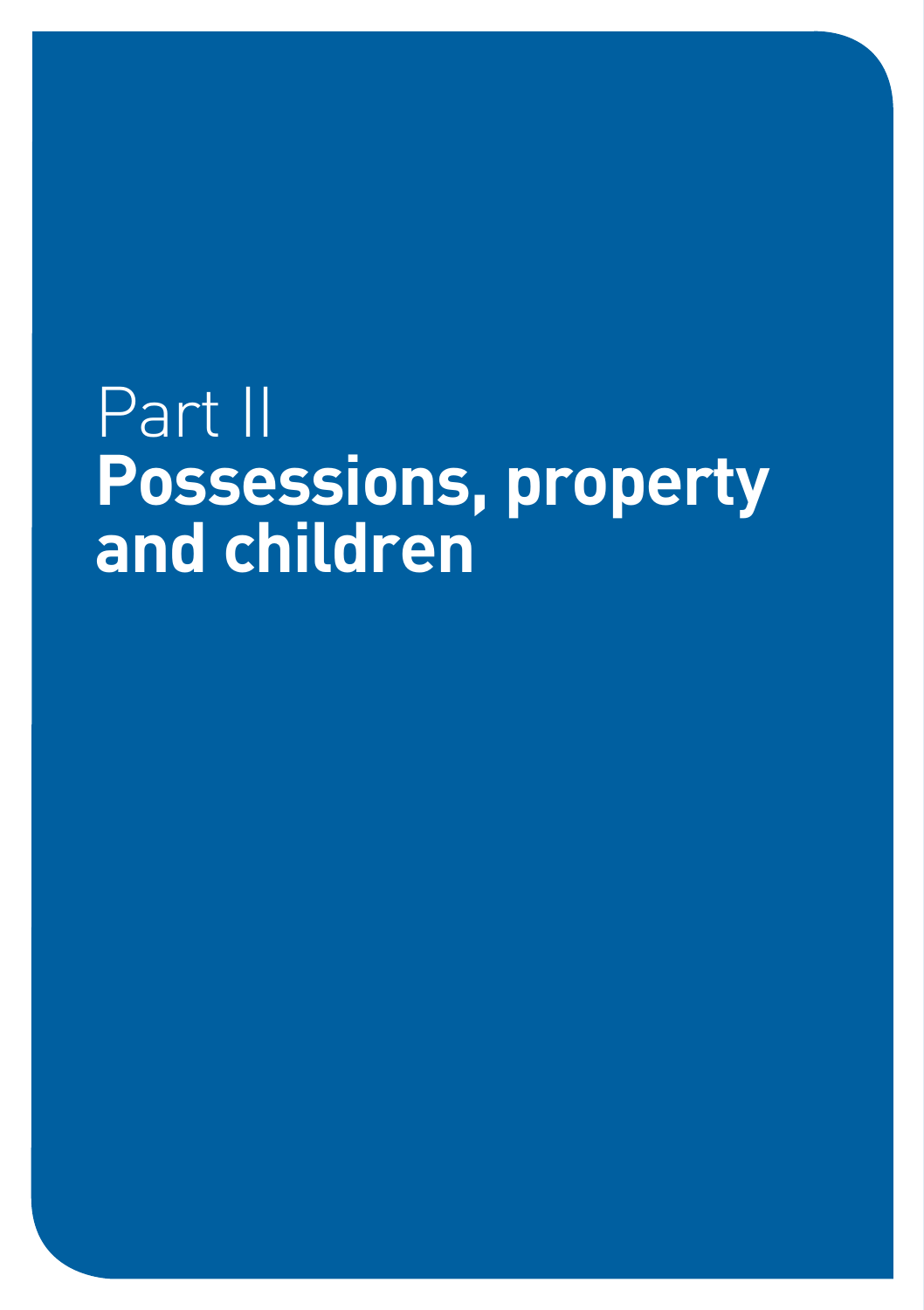## **PART II. POSSESSIONS, PROPERTY AND CHILDREN**

This part of the booklet gives a guide to the Scottish law of succession. Succession law says what happens to someone's property when they die. Part V contains more information about succession.

This information is only a guide. If in doubt, you should take independent legal advice before doing anything. If you have limited means, you may be able to get legal advice from a solicitor free or at a low cost. You could also ask your Citizens Advice Bureau for advice.

Where the total value of possessions is small (see section 12) your local sheriff clerk will be able to help. You can find the details of your local Sheriff Court in the telephone directory, or online at www.scotcourts.gov.uk. You should telephone to arrange an interview.

## 10. IS THERE A WILL?

A will normally says what someone wants to happen to his or her "estate" when he or she dies. An estate includes things like the person's property, money and possessions.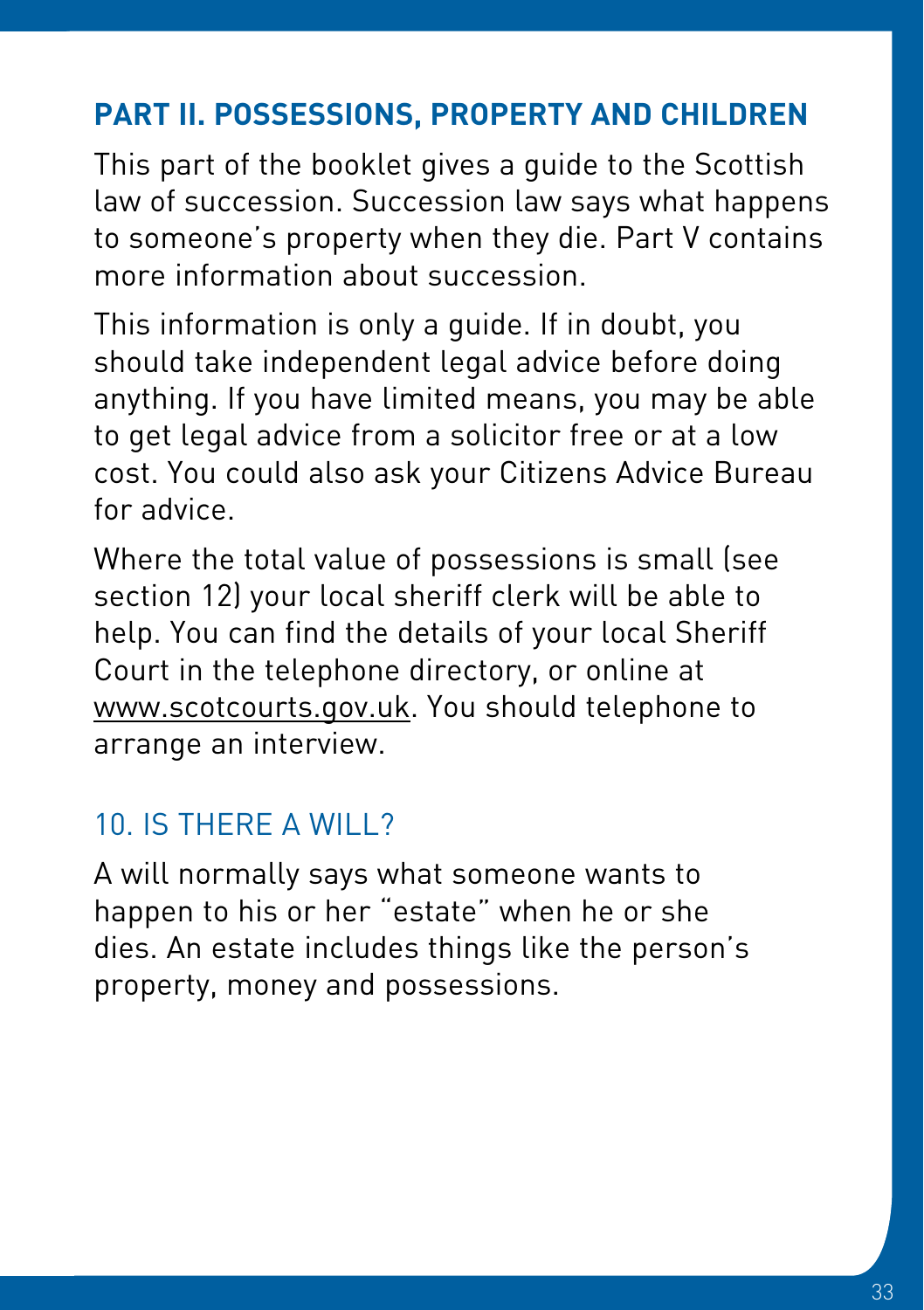A will may also:

- Say what the person wished to happen to his or her body, for instance:
	- whether he or she wished to be cremated
	- whether he or she wished his or her body to be bequeathed to a hospital
	- whether any of his or her organs were to be donated
	- what sort of funeral he or she wanted.
- Appoint one or more people as "executors". Executors are representatives of the dead person. An executor deals with someone's estate when they die (for more information see section 11).
- Name a "guardian" to look after any children.

### **Finding the will**

It is important to find any will(s) as soon as possible. Look amongst personal papers at home, in the bank, with the lawyer or with relatives. Whether or not the will is found, the next stage is the appointment of executors.

If there is no will, it is important to trace any relatives. A relative can be appointed as an executor to deal with the dead person's estate (see section 11).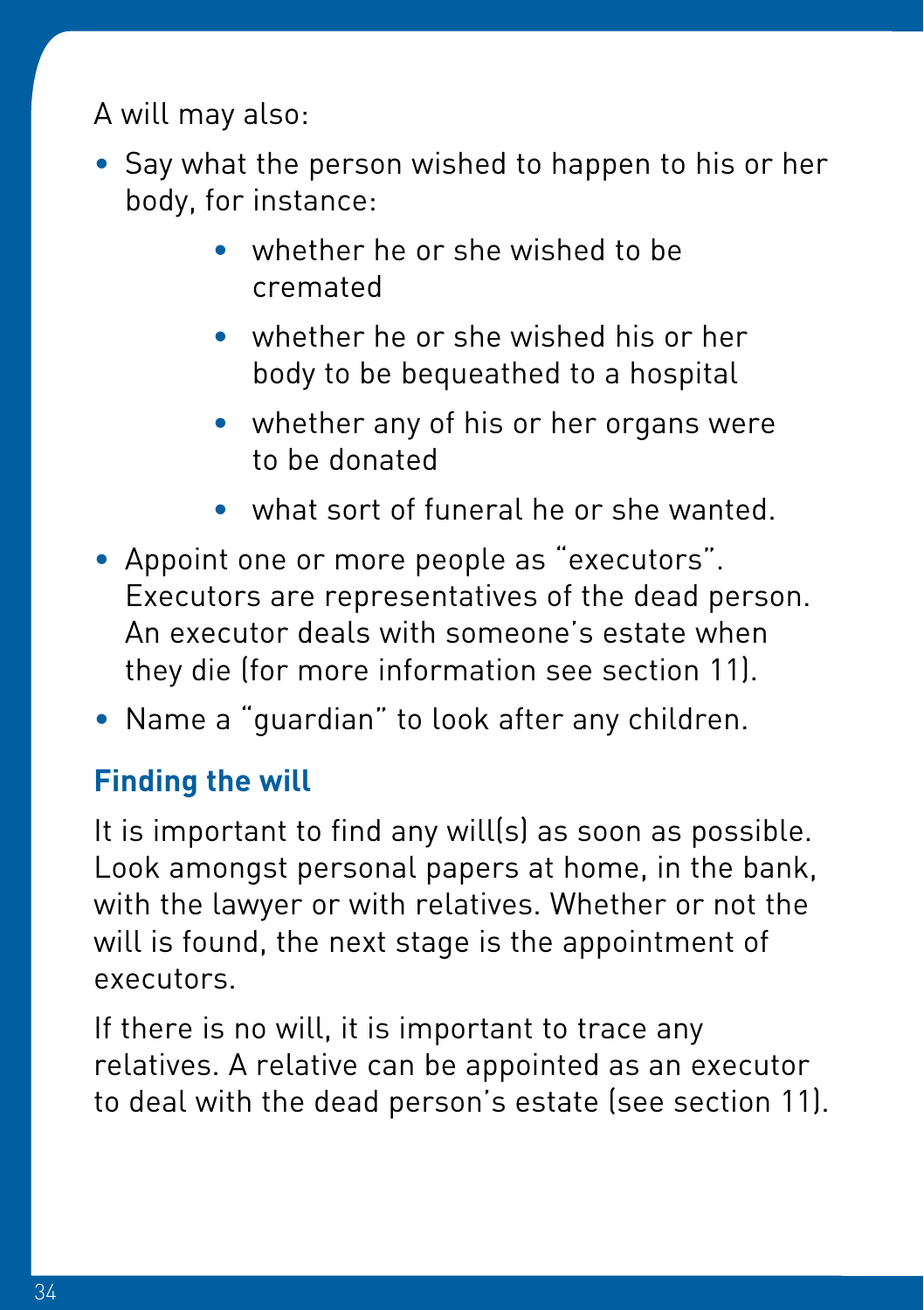If there is no will and no traceable relative, the property of the dead person falls by law to the Crown. For this purpose, the person who acts for the Crown in Scotland is the Queen's and Lord Treasurer's Remembrancer (QLTR) in Edinburgh. You can find out more about the QLTR's role at www.qltr.gov.uk. You can also find full contact details for the QLTR with other useful addresses at Part VI.

# 11. THE EXECUTORS

## **What is an executor?**

An executor is a representative of the dead person. The executor must pay off any debts or taxes from the person's "estate", and then distribute it to the "beneficiaries" (the people who will benefit, or inherit). An estate is normally made up of someone's property, money and possessions.

### **Who becomes an executor?**

An executor (or executors) may be named in someone's will. If no executor is named or if there is no will, your solicitor or the sheriff clerk will arrange for the court to appoint an executor called an "executor dative". An executor dative will normally be the surviving spouse or civil partner. If there is no such person, another person entitled to inherit from the estate may be able to apply.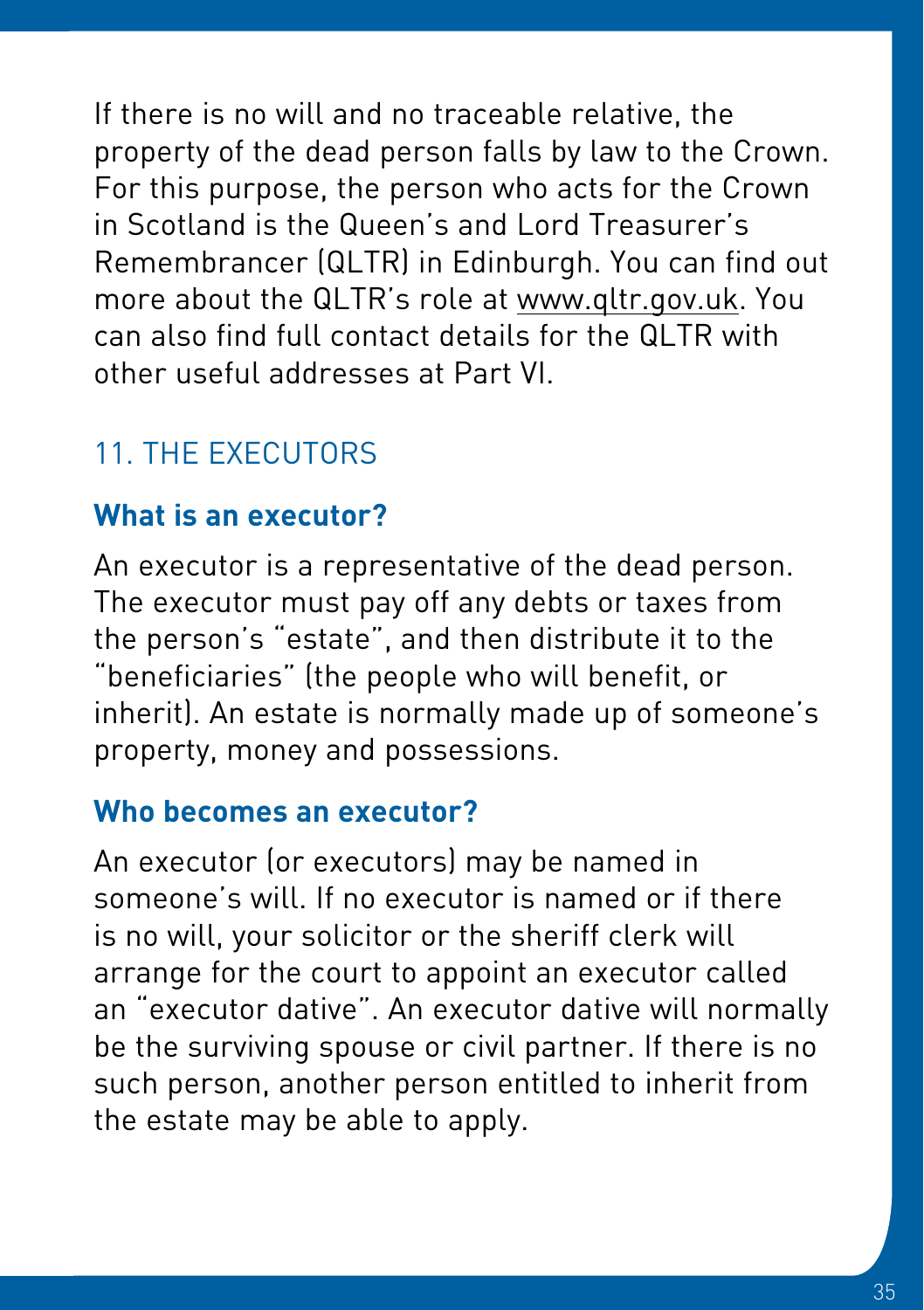#### **What does an executor do?**

An executor must:

- (i) make an inventory (a list) of all the money, furniture, savings and any house or other property belonging to the person who died. This is known collectively as his or her "estate";
- (ii) pay inheritance tax, if this is due. For deaths on or after 6 April 2004, inheritance tax is not in general payable unless the total value of the dead person's estate together with any property life rented and any gifts made within 7 years of the death exceeds £325,000 for the year 2010-2011 and £325,000 for the year 2011-2012. Please note these figures are adjusted from time to time. You can get further information and advice about inheritance tax from HM Revenue & Customs Charities, Assets and Residence. You can find their details at Part VI;
- (iii) obtain confirmation to the estate. Confirmation is the legal document which gives the executor authority to receive payments due to the estate and to make payments due on the estate. Confirmation may not be required in some small estates (see "Small Estates" below);
- (iv) "in-gather" the estate (see below);
- (v) distribute the estate to those entitled to it (see section 13 and Part V).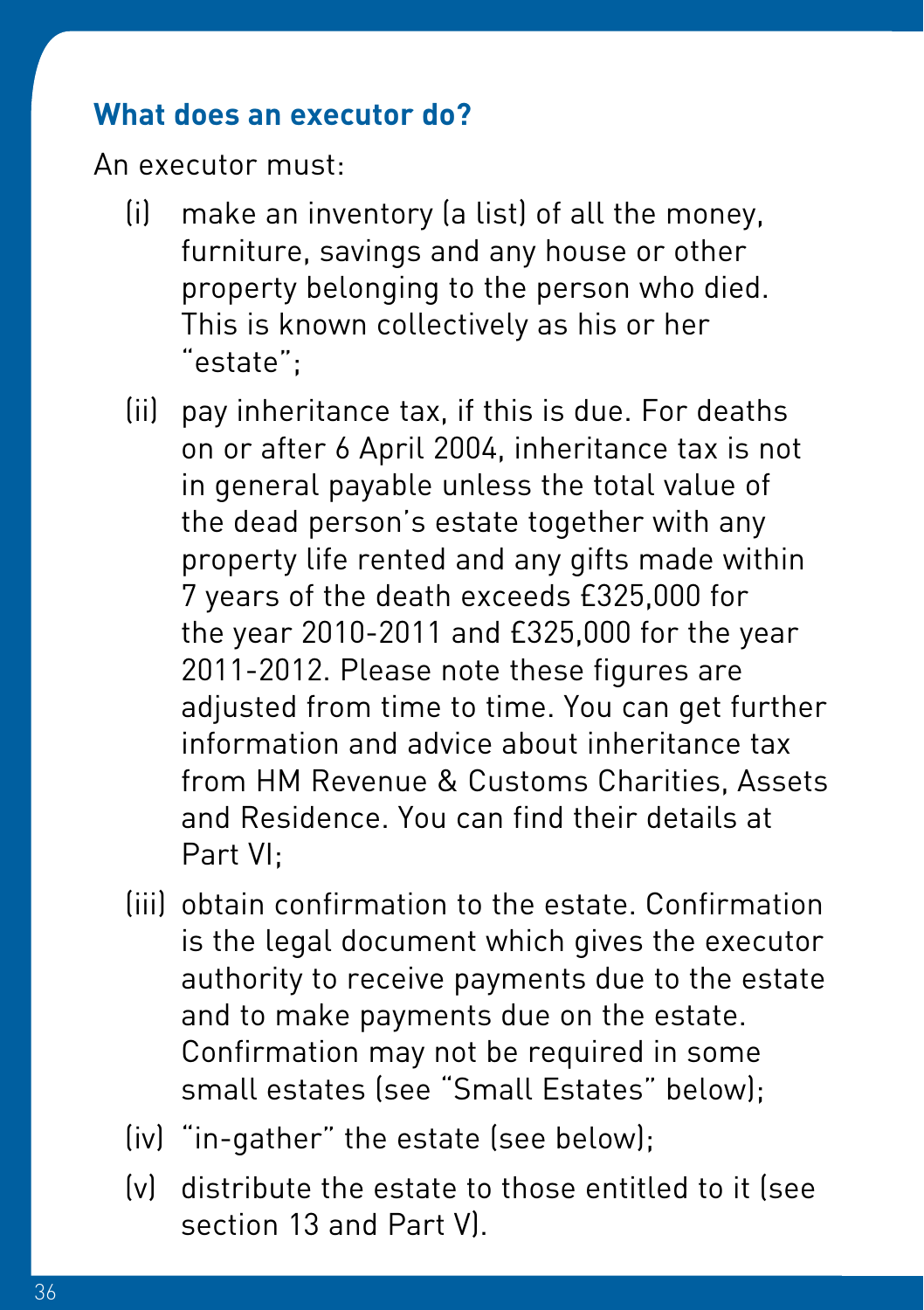### **Does an executor need a lawyer?**

It is possible for an executor to handle an estate without any legal help, but he or she may decide to employ a solicitor to help them. Even if someone decides to do it without legal help, he or she may want to seek advice on specific points from a Citizens Advice Bureau or a solicitor. The executor's out of pocket expenses, including any lawyer's charges, are met from the dead person's estate.

Dealing with a large estate or one where a house or other property is involved can often be very complicated and time consuming. In the event of any mistakes being made, the executor is legally responsible. If an executor is in any doubt about his or her ability to carry out the correct procedures, or if there is any dispute, the executor is strongly advised to consult a solicitor.

In the case of a small estate (see section 12), special simplified rules apply. This simplified procedure makes it easier for an executor to deal with the estate without taking legal advice. However, the executor is still legally responsible for any mistakes. The executor's work is quite complicated and time consuming, even when dealing with a small estate.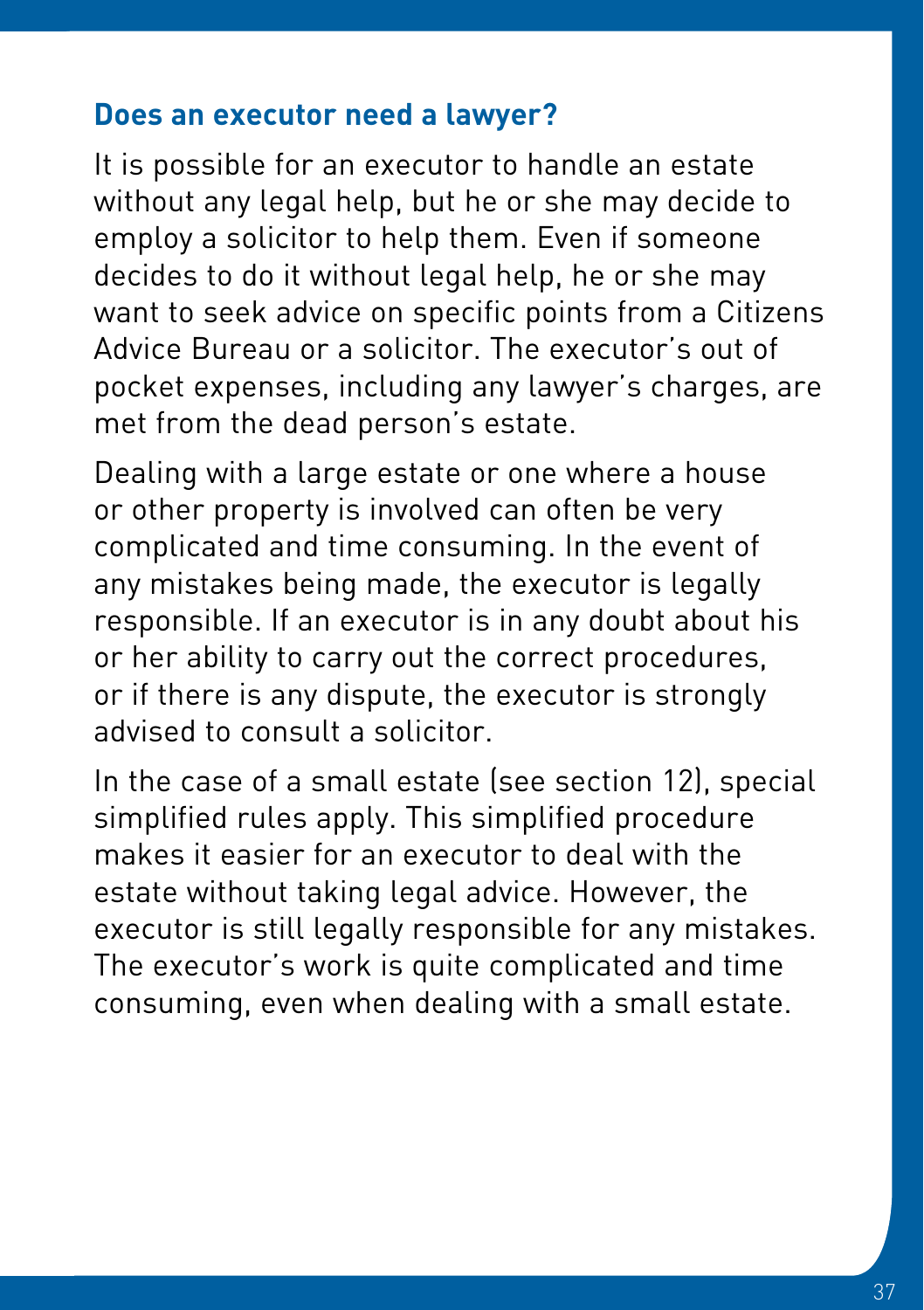#### **In-gathering the estate**

The confirmation is the executor's authority to receive payments from the banks, insurance companies and other organisations, institutions or persons who have property or money belonging to the dead person. The executor will need to produce the confirmation to obtain payments.

Where there are many items in an estate situated in different places this can slow up the process and the sheriff clerk will, if asked, provide for any individual item a certificate of confirmation which will serve the purpose of the full confirmation for that item. A small fee is payable for any certificate.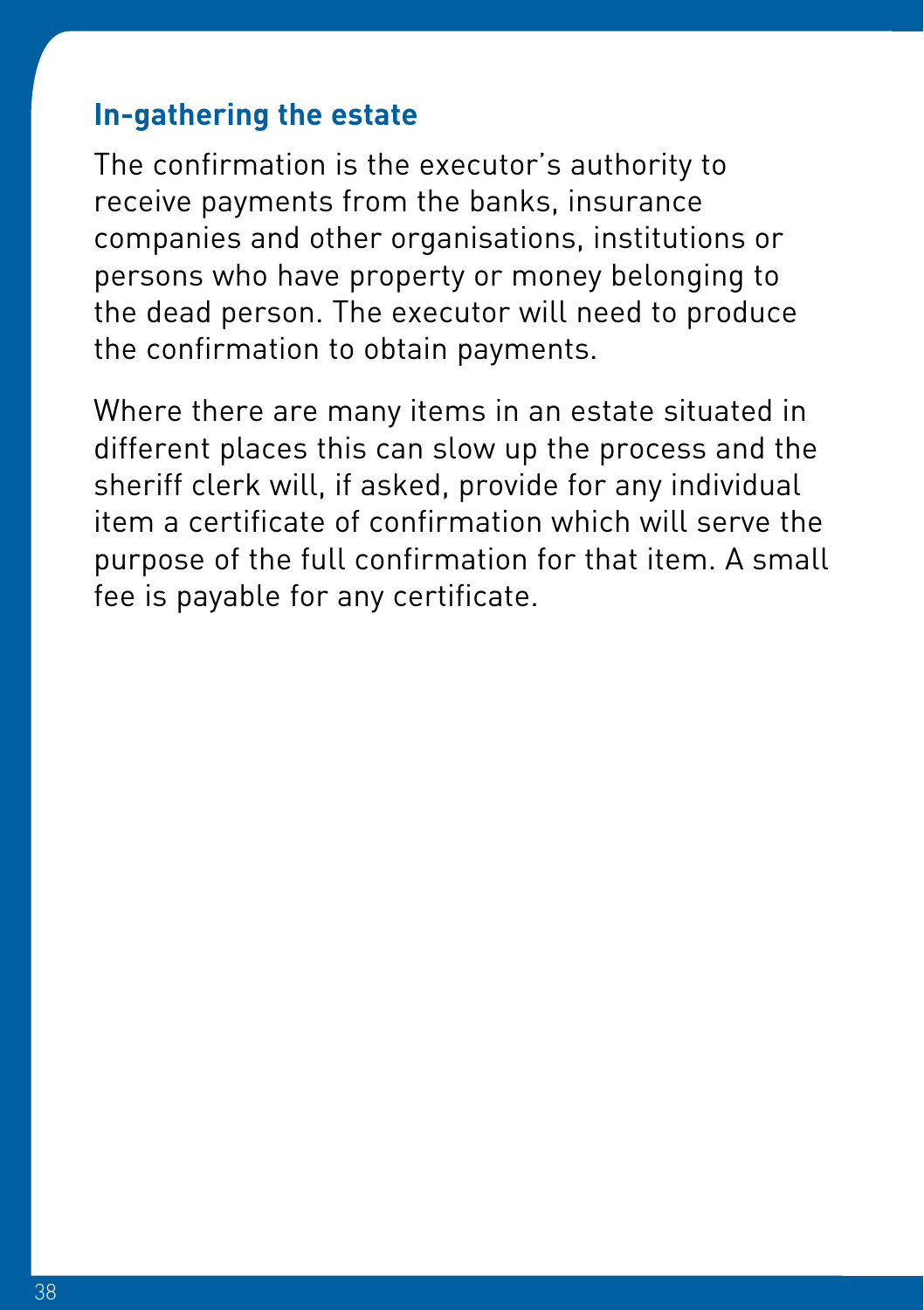# 12. SMALL ESTATES

### **What is a small estate?**

All estates with a total (gross) value of less than £36,000 are classed as small. This figure will change from time to time. If you are the executor you should check with your local Citizens Advice Bureau or with the sheriff clerk what the current limit is. **You should note that confirmation need only be obtained if required by a fund holder, for example a bank.**

### **Confirmation without a solicitor**

As the executor of a small estate you may choose to employ a solicitor to get confirmation from the court, or you may obtain confirmation without a solicitor. If you decide to obtain confirmation without a solicitor, there are special rules in place and the sheriff clerk will help you.

The advantage of doing it without a solicitor is that you avoid paying solicitor's charges. You will only need to pay the statutory confirmation fee which must be paid before confirmation is issued. On the other hand, even if you obtain confirmation without a solicitor, you may still require a solicitor to assist in interpreting any will and dividing up the estate.

You should note that after confirmation to a small estate has been obtained, the sheriff clerk cannot assist the executor any further.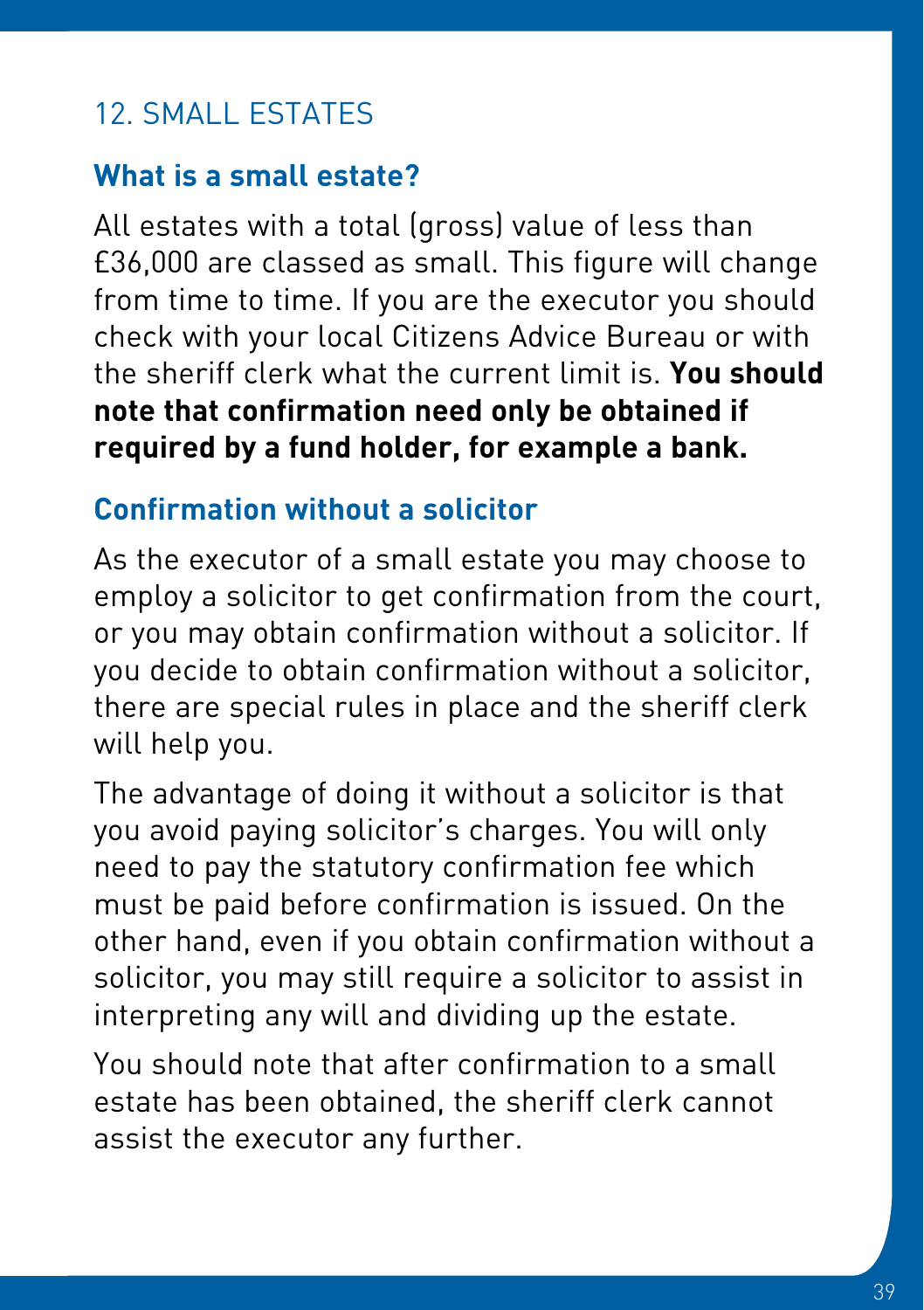If you wish to obtain confirmation without a solicitor, the sheriff clerk will help you to prepare the documents. You should consult the sheriff clerk, where the deceased last resided early on to ensure that you are collecting the correct information. You should telephone or call at your local sheriff clerk's office to arrange an appointment.

The procedure then varies according to whether or not there is a will.

### **If there is a will**

If there is a will, you should go to the sheriff clerk's office and take with you:

- The will:
- Personal details of the dead person and his or her family;
- A full list of the estate and its value as it stood at the date of the death including any interest, dividends or bonuses to be added to any bank accounts, stocks and shares or insurance policies;
- The certificate of death,
- Proof of Identification. Acceptable forms of identification include a valid passport or photocard driving licence **and** a current council tax statement or recent utility bill (not printed from the internet). Further information can be found on the Scottish Court Service website: [http://www.scotcourts.](http://www.scotcourts.gov.uk/taking-action/dealing-with-a-deceased) [gov.uk/taking-action/dealing-with-a-deceased's](http://www.scotcourts.gov.uk/taking-action/dealing-with-a-deceased)[estate-in-scotland/small-estates](http://www.scotcourts.gov.uk/taking-action/dealing-with-a-deceased) or by contacting the local sheriff clerk's office.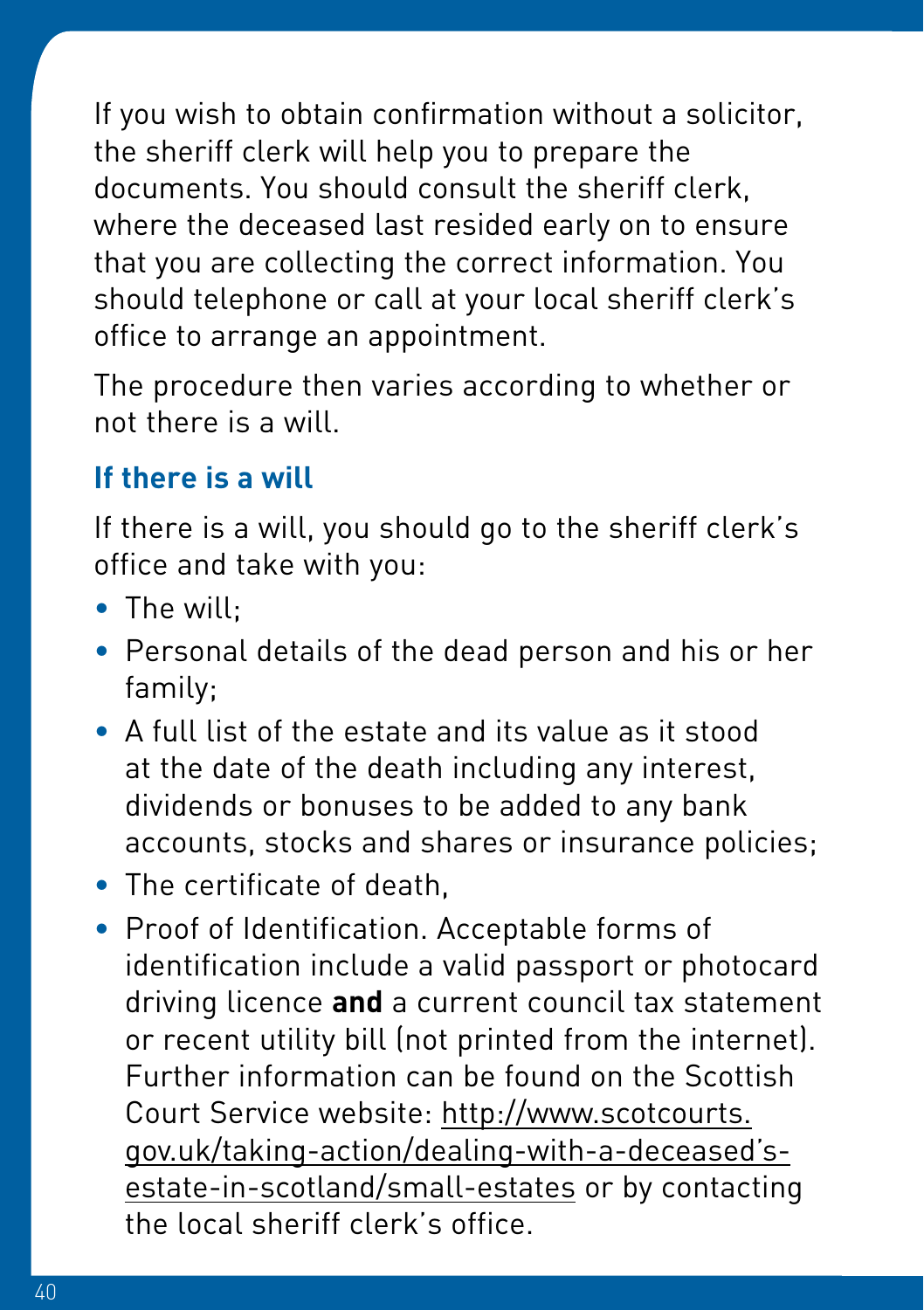The sheriff clerk will complete the necessary forms, and if no further enquiries are necessary will issue confirmation within a few days.

## **If there is no will**

If you are applying to be appointed executor (see section 11) you should provide the sheriff clerk's office with the same information as that required where there is a will. The process of confirmation is the same as when there is a will, except that you may need to get a "bond of caution" (pronounced kay-shun).

A bond of caution is a guarantor's agreement that the executor will carry out his or her duties correctly. You would normally get one from an insurance company. It insures against losses in the handling of the estate. A company will charge a fee for this. You will be asked to provide proof of your identity and of your relationship with the person.

The sheriff clerk will advise you about this.

## **After getting confirmation**

After you have obtained confirmation to the small estate, you will need to "in-gather" the estate (see Section 11) then distribute it to those legally entitled (more about distributing the estate at section 13 and Part V).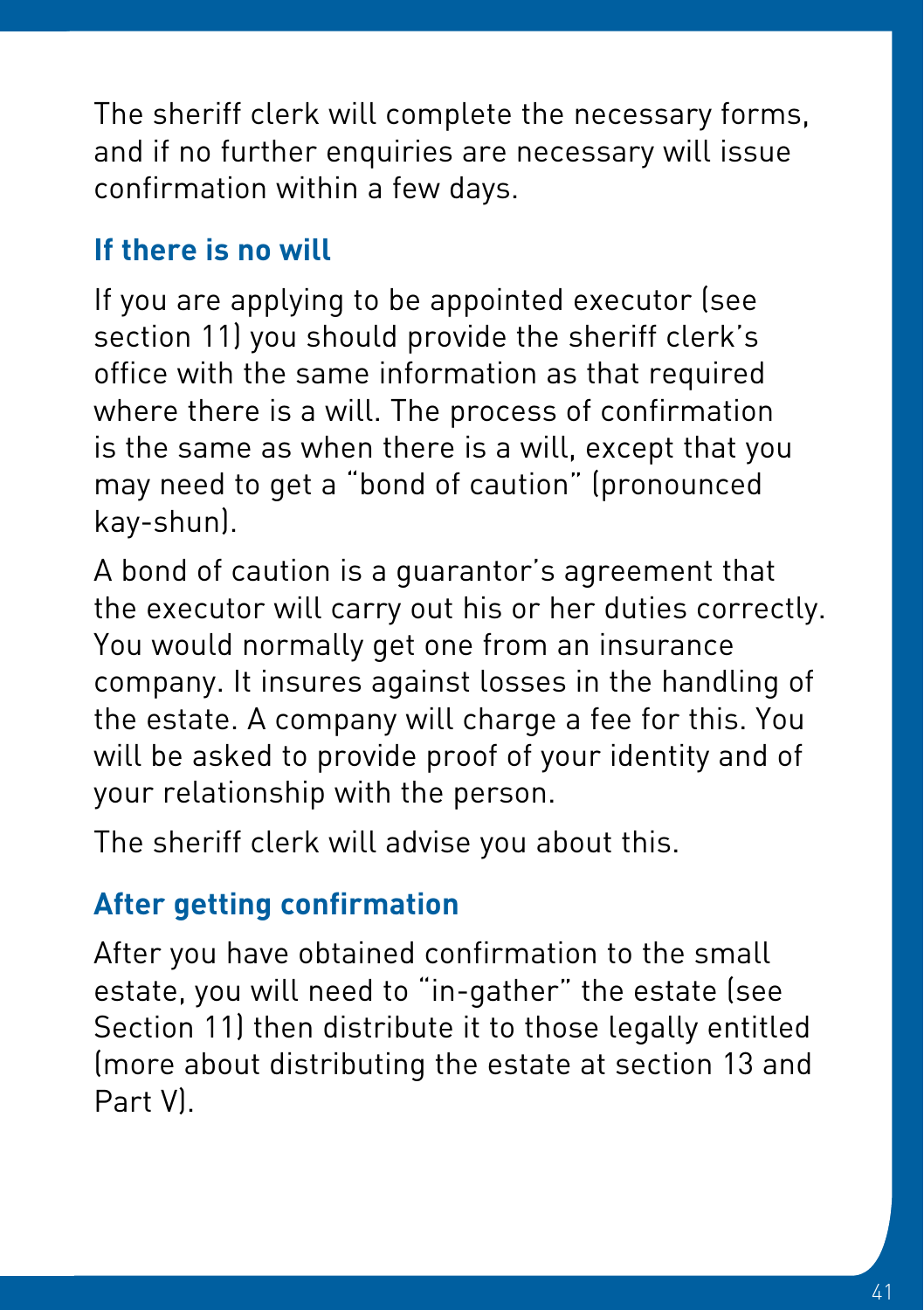# 13. DISTRIBUTION OF PROPERTY AND POSSESSIONS

## **A. If there is a will**

The dead person's property and possessions will be distributed in accordance with his or her wishes, by executors, after confirmation has been obtained, subject to payment of the "legal rights" due to his or her spouse, civil partner and children. You can read more about legal rights in Part V.

The executor should not distribute any of the estate to those entitled to it until a period of six months has passed since the date of the death. This is to allow persons or companies with a claim on the estate to make their claim known.

After that period, the executor may distribute the estate without having regard to any possible claims that he or she has not been told about. If any creditor or beneficiary presses for payment during the six month period a solicitor should be consulted.

## Challenging the will

A will can be challenged on a number of grounds, for example:

- if the person was legally incapable of making the will (for instance, he or she did not understand the effects of making the will)
- if the person was improperly influenced by another person when making the will.

If you wish to challenge a will, you should consult a solicitor.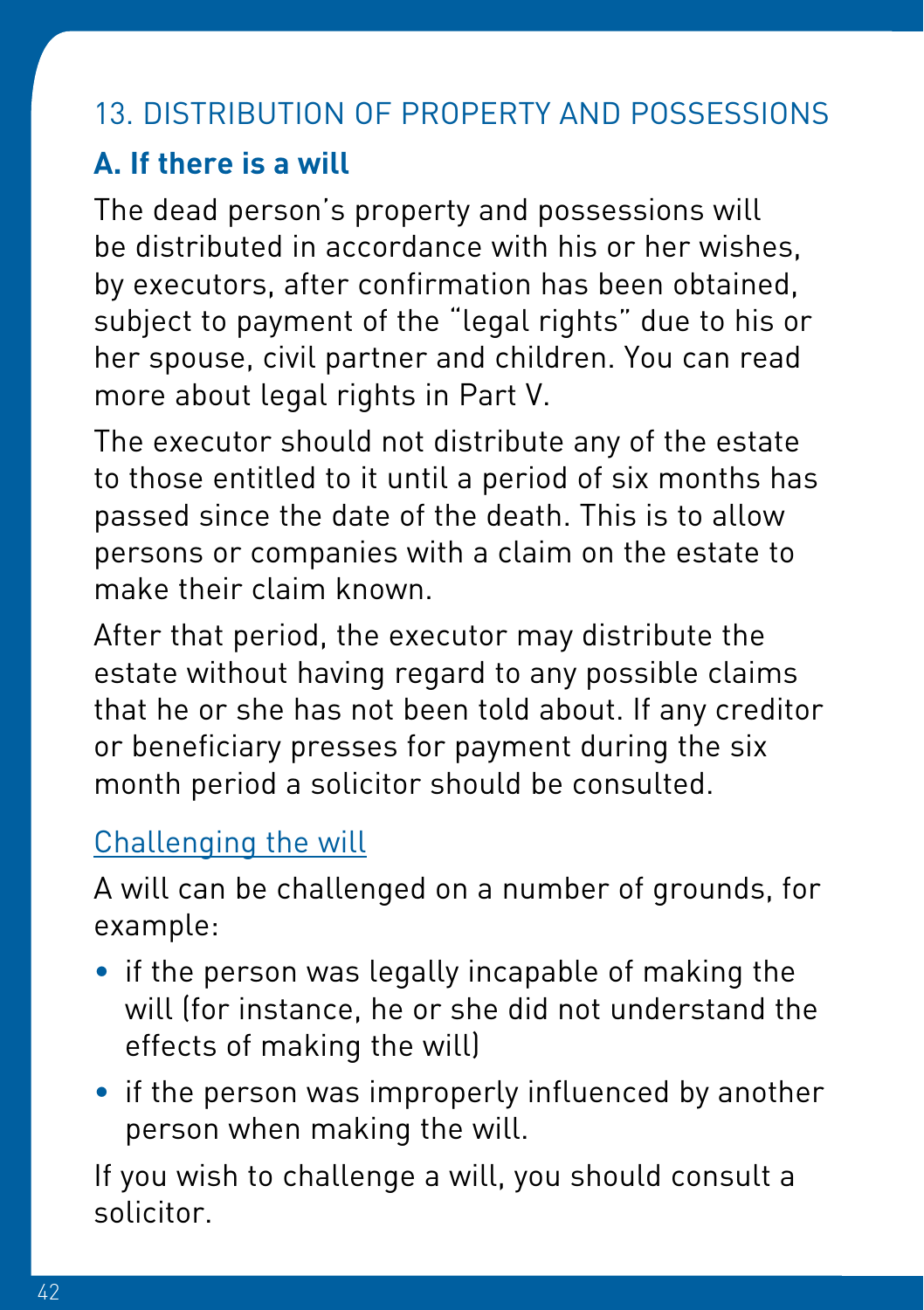## Legal rights

Whatever the will says, the surviving husband, wife, civil partner or children can, if they wish, claim "legal rights" from the estate. Part V explains this in more detail. If you wish to claim legal rights, you should tell the executor.

### **B. If there is no will**

If someone dies and does not leave a will, the law says how an estate should be divided. Part V explains the way that an executor must distribute such an estate.

# 14. THE HOME

If you are living in a home which the dead person owned or rented:

- Do not move out of the home without getting legal advice about your rights.
- Do not let (rent out) the whole or part of the home or take in a lodger without getting legal advice on whether the agreement with the building society, Council or landlord allows this.
- Contact the building society, the landlord or Council to arrange how the mortgage or rent should be paid in future.
- Find out if there is any insurance policy covering the mortgage and if so inform the insurance company of the death.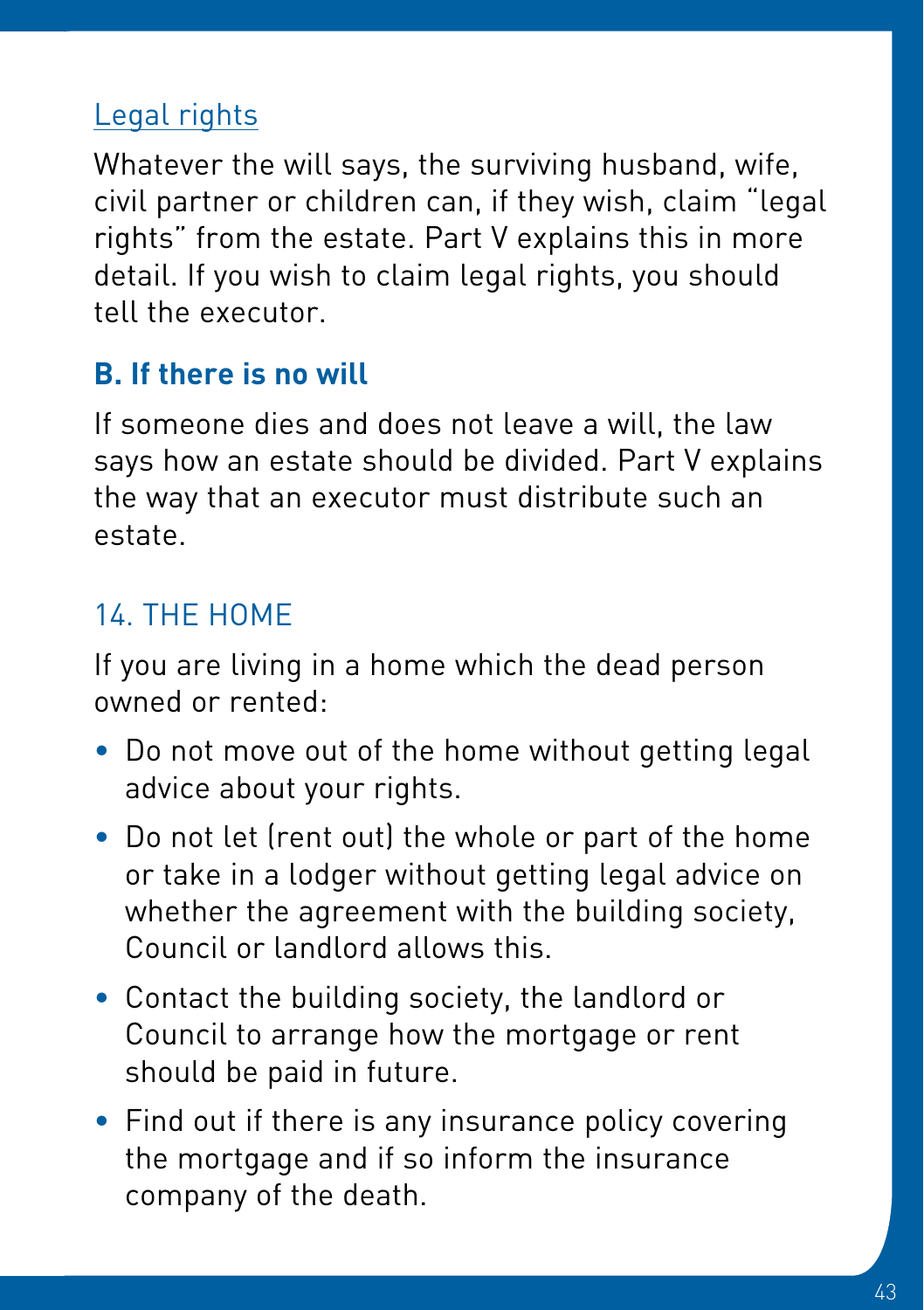## 15. DEBTS

Debts are paid out of the dead person's estate. They must be settled before an executor can distribute any of the estate to beneficiaries. The executor must give six months for creditors to make claims for the person's debts before distributing the estate, otherwise the executor may be legally liable for unpaid debts. The executor should check gas, electricity and telephone accounts, any firm where the person had an account or a credit, hire purchase or rental agreement, and should normally advertise to invite creditors to make claims.

If the debts are greater than the assets of an estate, the executor should seek legal advice. There are complicated rules for paying out what assets there are to the various creditors.

Do not be rushed into parting with goods before taking legal advice. Hire purchase goods cannot be repossessed after a third of the purchase price has been paid, unless the creditor gets a court order.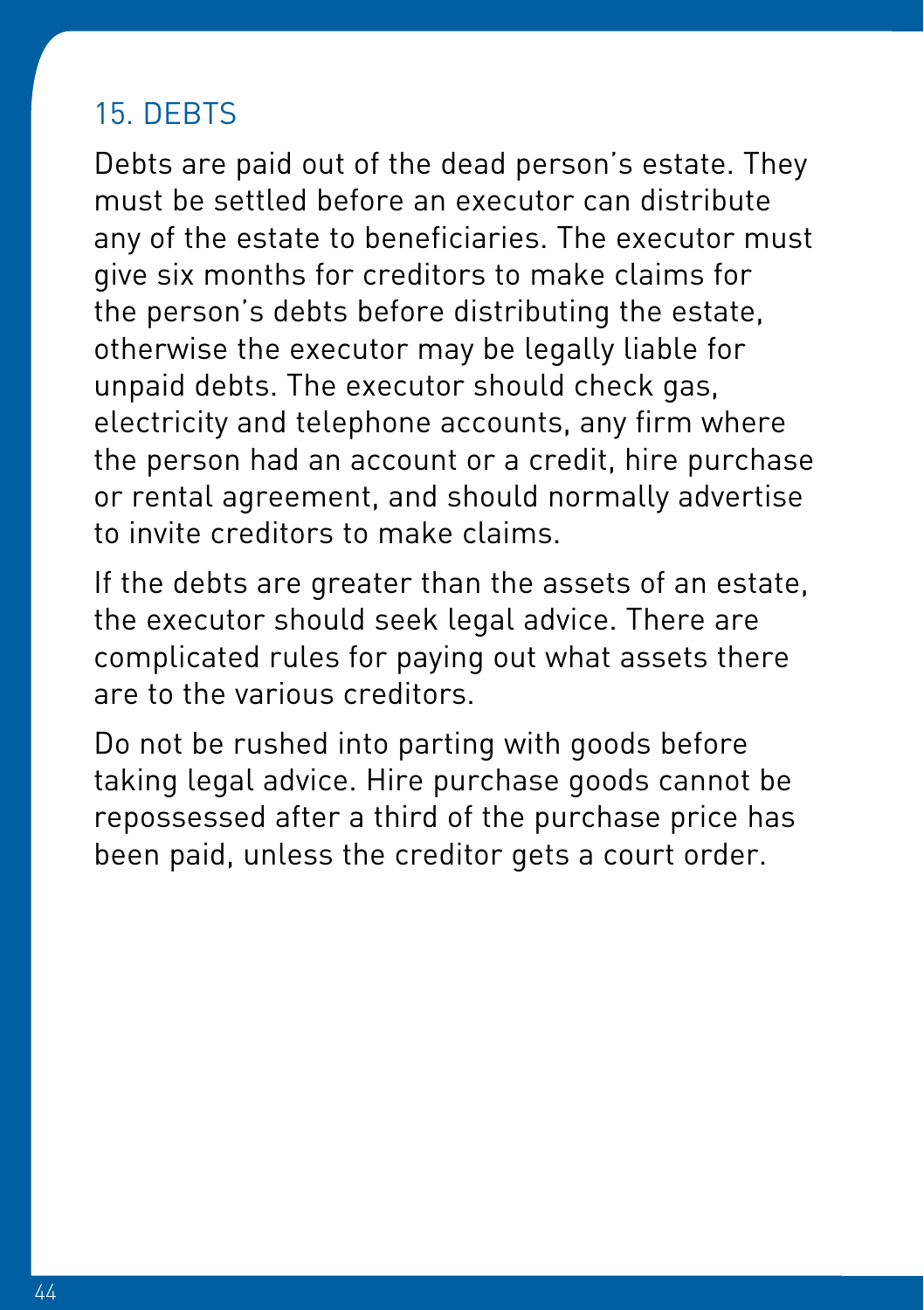# Part III **Financial help you may be able to access**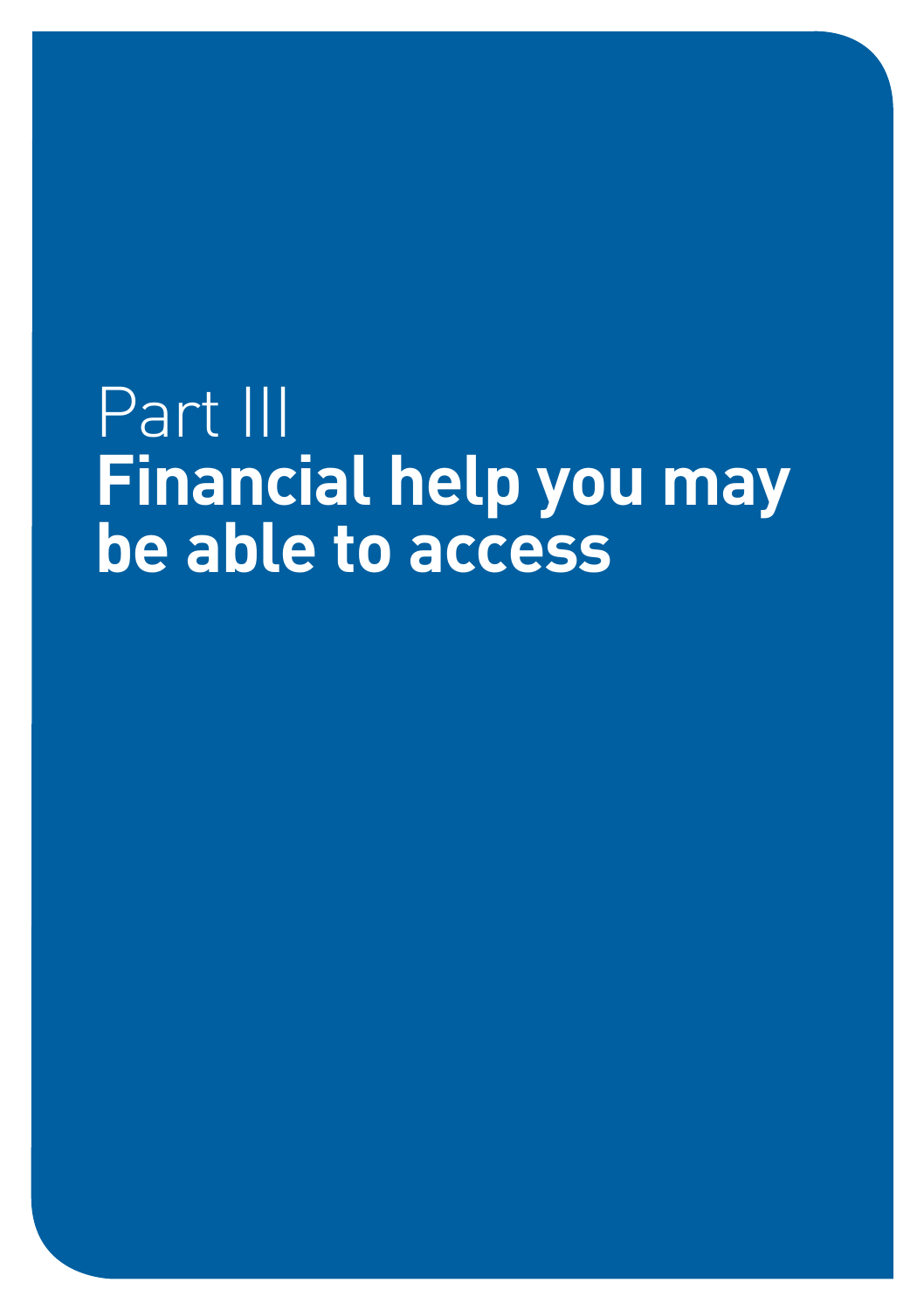### **PART III. FINANCIAL HELP YOU MAY BE ABLE TO ACCESS**

# 16. BENEFIT HELP

You may qualify for benefit help if you are:

- a widow, widower or surviving civil partner
- or if you have established or can establish under Scots law a marriage by cohabitation with habit and repute.

This includes bereavement benefits, and extra benefit or pension that widows, widowers and surviving civil partners may get on their husband's, wife's or civil partner's National Insurance record.

You may also be able to get help if:

- you are responsible for arranging the funeral (get claim pack SF 200 from your local Jobcentre Plus)
- you have a low income (you may also get help with NHS health costs)
- you are bringing up a child on your own
- your baby was stillborn
- the person who died was a war pensioner.

For more details of benefits you should contact your local Jobcentre Plus or visit the Government, citizens and rights/registering life events section of the government website www.direct.gov.uk.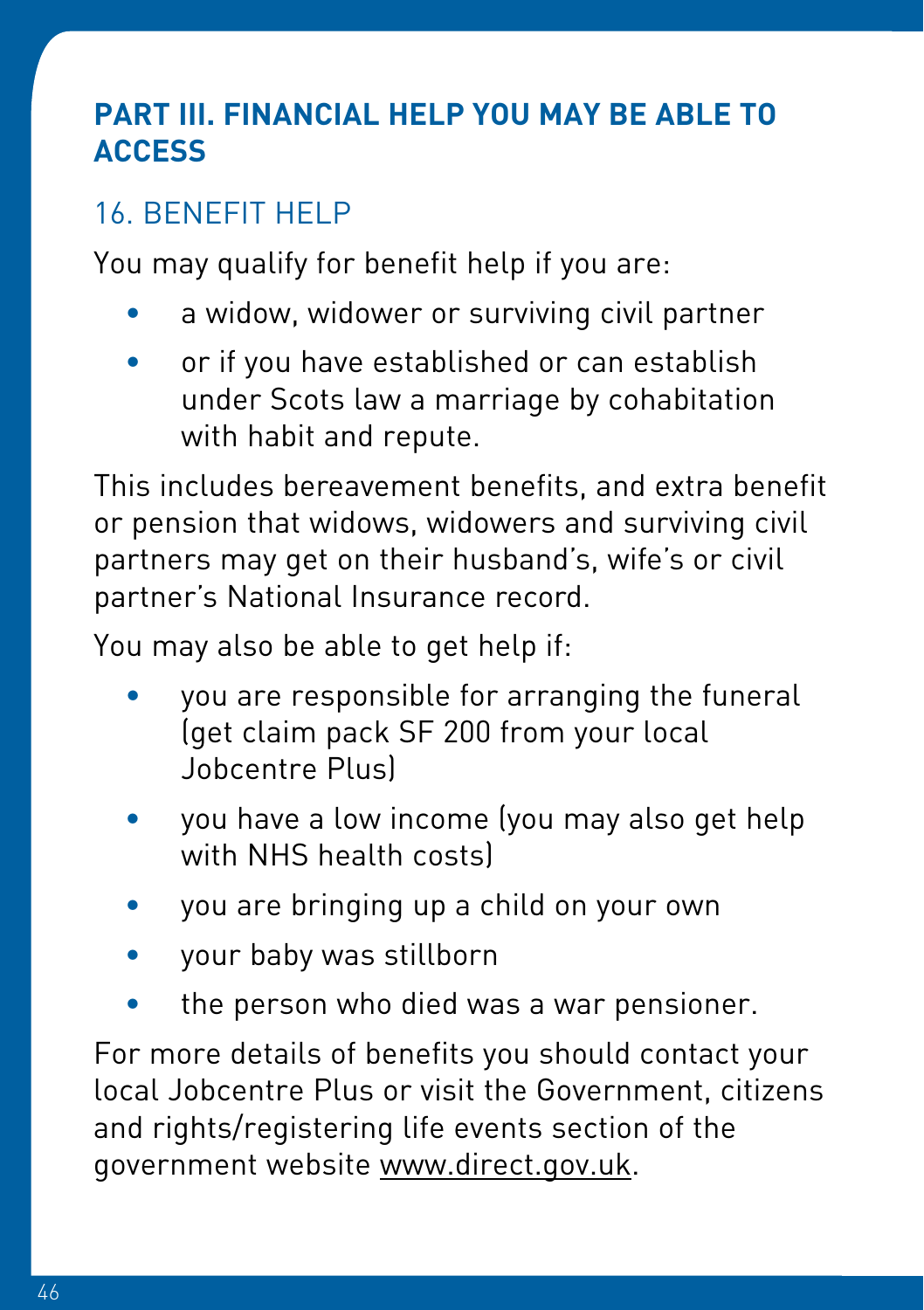# Part IV **What else has to be done?**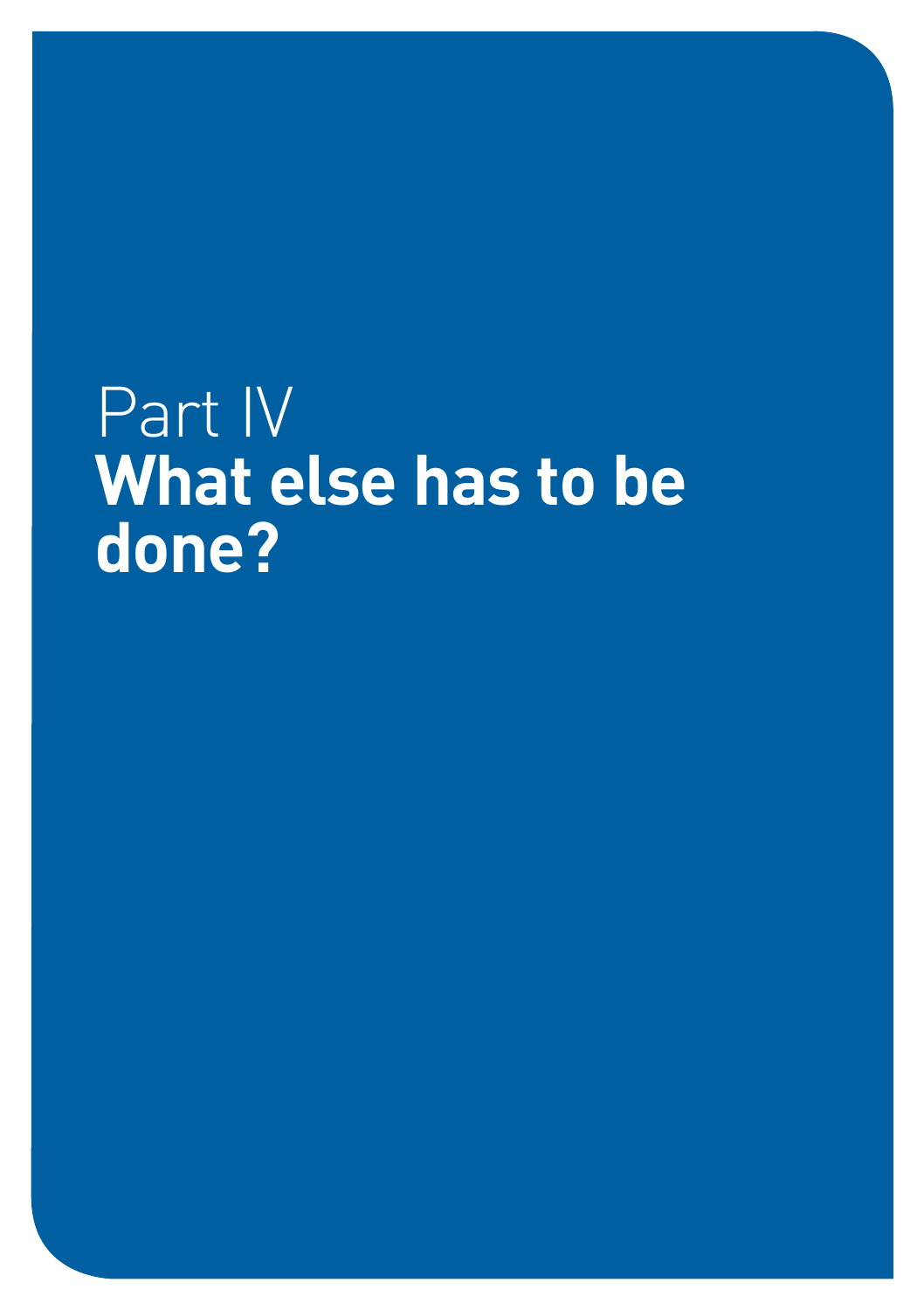## **PART IV. WHAT ELSE HAS TO BE DONE?**

# 17. OTHER THINGS TO DO

This part includes examples of the kinds of things that you may have to do. It is not a complete list and so may not cover everyone's individual circumstances.

### **You should return:**

- All the person's **medicines** to a community pharmacist as soon as possible for destruction.
- **Payable orders** or **benefit cheques** to the local Jobcentre Plus. This applies also to a child benefit book which includes payment for a child who has died. Payments should not be cashed after the death of the person.
- The person's **passport** to the United Kingdom Passport Service, 3 Northgate, 96 Milton Street, Glasgow G4 0BT. Before posting it, please cut off the top right hand corner of the book to physically cancel it. For further advice please visit [https://www.gov.uk/government/publications/what](https://www.gov.uk/government/publications/what-to-do-with-a-passport-when-the-passport-holder-has-died)[to-do-with-a-passport-when-the-passport-holder](https://www.gov.uk/government/publications/what-to-do-with-a-passport-when-the-passport-holder-has-died)[has-died](https://www.gov.uk/government/publications/what-to-do-with-a-passport-when-the-passport-holder-has-died) or telephone the Passport Adviceline on 0300 222 0000.
- The **driving licence** to DVLA, Swansea, SA99 1AB with a covering letter.
- The Registration Certificate, for the change of ownership to be recorded to DVLA, Swansea, SA99 1AB.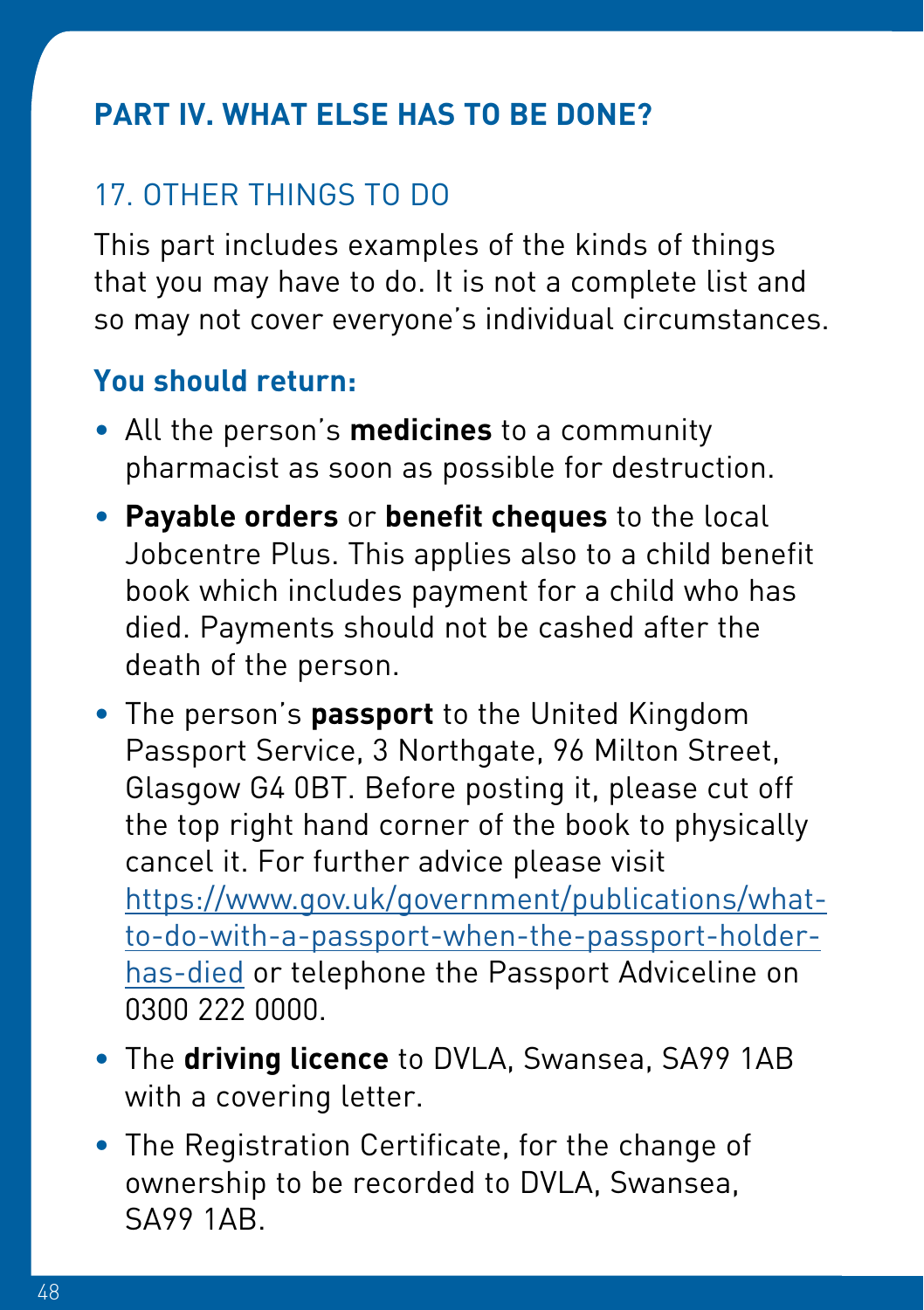- Blue Badge the Blue Badge is a parking badge given to some disabled people who find it difficult to get around without using a car. If the deceased person was a Blue Badge holder then his or her Blue Badge should be returned as soon as possible, either to the Chief Executive or Social Work Department of the Council that issued the Badge.
- If the deceased holds a current **Firearm, Shotgun, Explosive** or **Dealer Certificate**, please liaise with your local Police Firearms and Explosive Department or dial 101 and ask to be put through to the department in your area. Police Scotland Firearms and Explosive Licensing Department will advise you on the requirements regarding any weapons and certificates belonging to the deceased.
- Any season ticket, and claim any refund due.\*
- Membership cards of clubs and associations, and claim on unexpired memberships.\*
- Library books and tickets.

You should enclose a note of explanation with the date of death with each of these documents.

\* Any sums recovered must be included in the inventory (see section 11).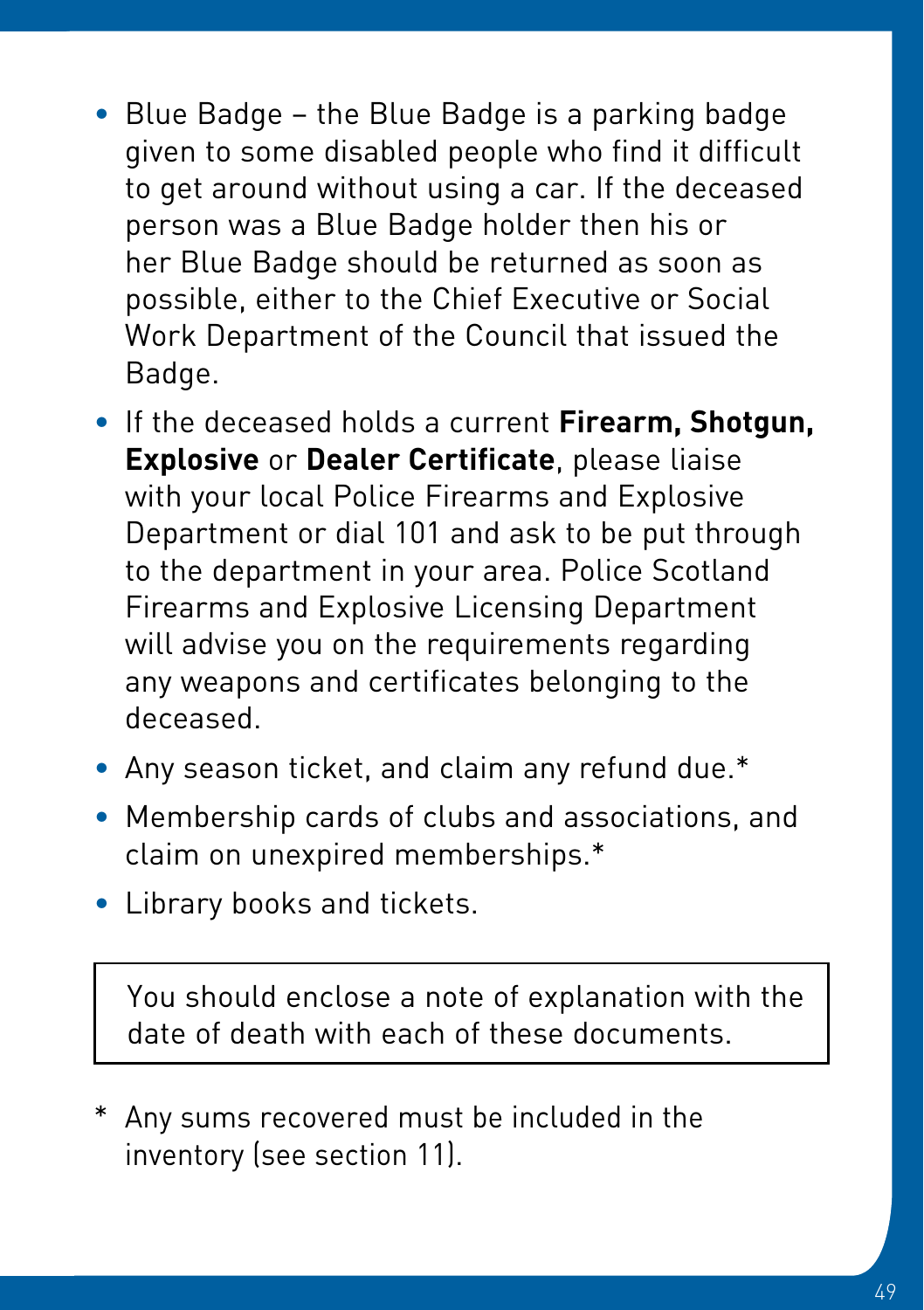#### **You should tell:**

- The local Jobcentre Plus if the person who died was receiving benefits. You can do this quickly and easily by telephoning the Benefit Enquiry Line on 0800 882200. If you have speech or hearing problems you can telephone the textphone service 0800 243 355. You can also get general information from the government website [www.direct.gov.uk.](http://www.direct.gov.uk)
- The social work department if the person had been getting meals on wheels, a home help, or had an appliance or aid issued by the department.
- Any hospital or nursing home the person had been attending.
- The family doctor to cancel any home nursing.
- The employer and trade union.
- The children's teacher if a parent, brother or sister has died.
- The person's bank.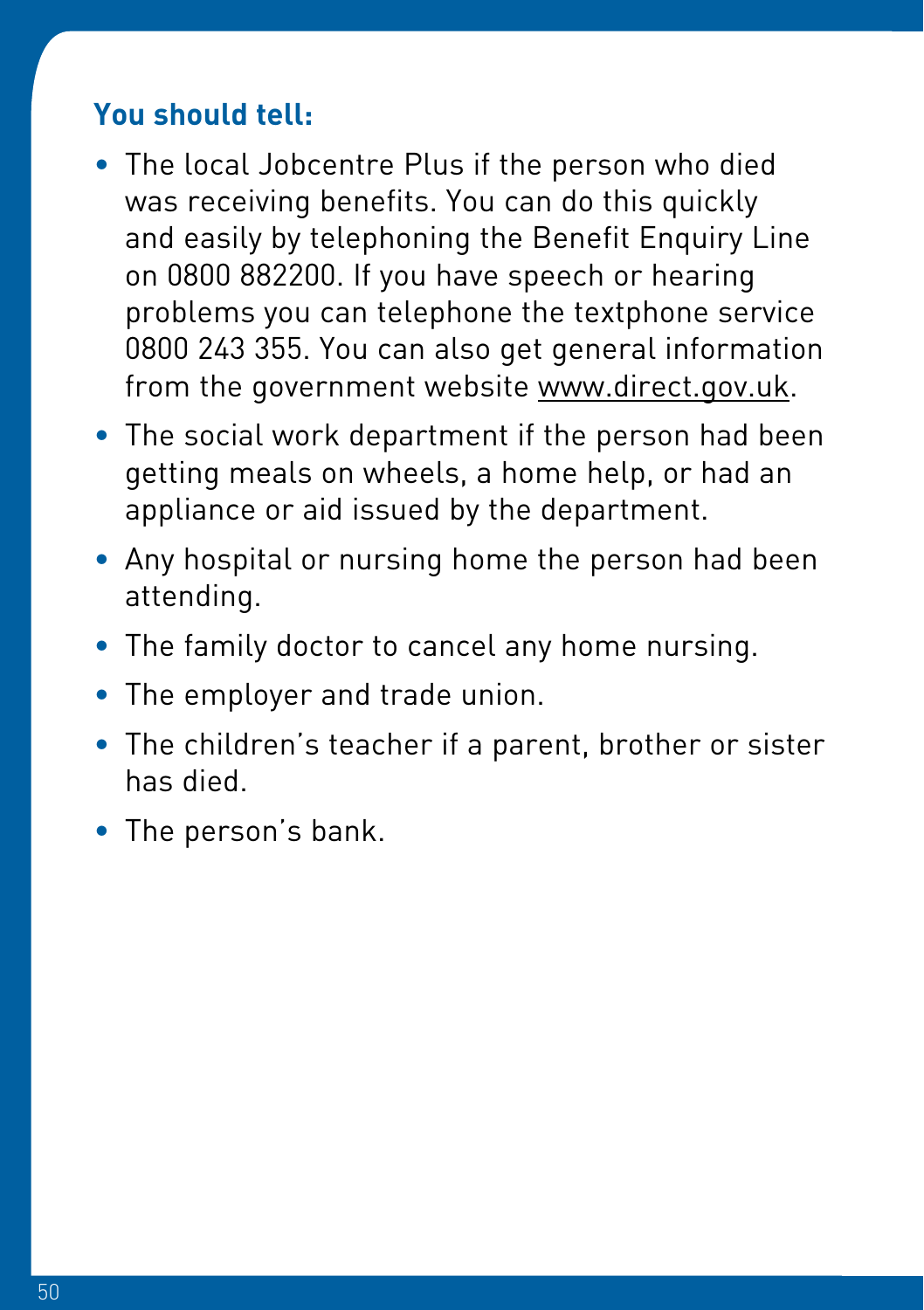# Part V **Rights of succession**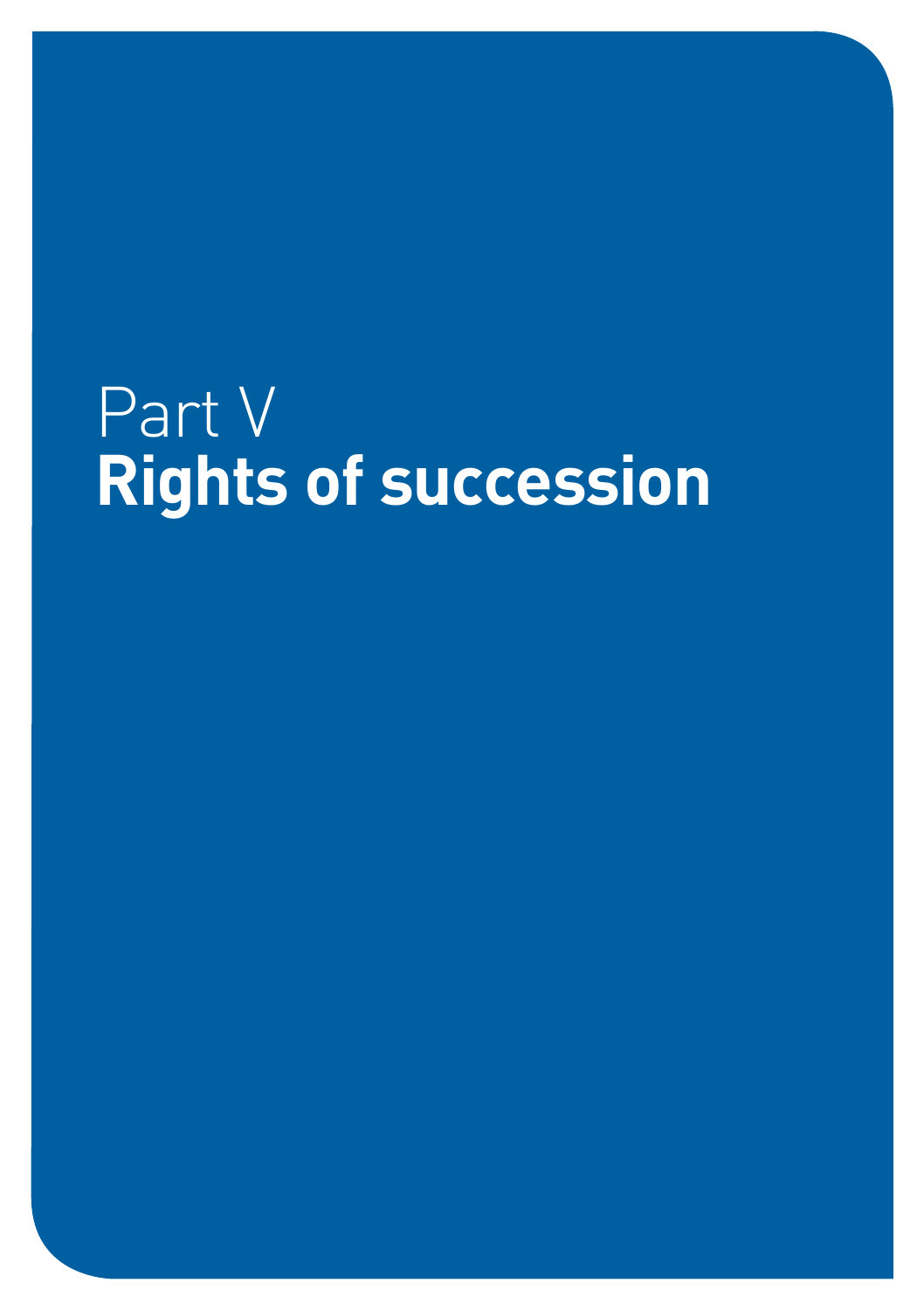## **PART V. RIGHTS OF SUCCESSION**

Succession law says what happens to someone's property when he or she dies. This information is only a guide to certain parts of the law. If you want to know how the law applies to you, get independent legal advice from a solicitor or a Citizens Advice Bureau.

## 18. WHERE THE PERSON DID NOT LEAVE A WILL

If someone dies and does not leave a will, his or her estate (property) is known as an "intestate estate". The law sets out how intestate estates should be divided. Someone who represents the person who died and deals with his or her estate is called an "executor". You can find out more about the role of an executor in section 11.

The executor first has to pay debts and meet certain liabilities from the dead person's estate. After that, the executor can distribute the estate to the beneficiaries (the people who will benefit from the estate).

Certain beneficiaries have rights to claim from a dead person's estate. These are called "prior rights" and "legal rights". After prior rights and legal rights have been satisfied, the executor must distribute the rest of the estate in accordance with the law.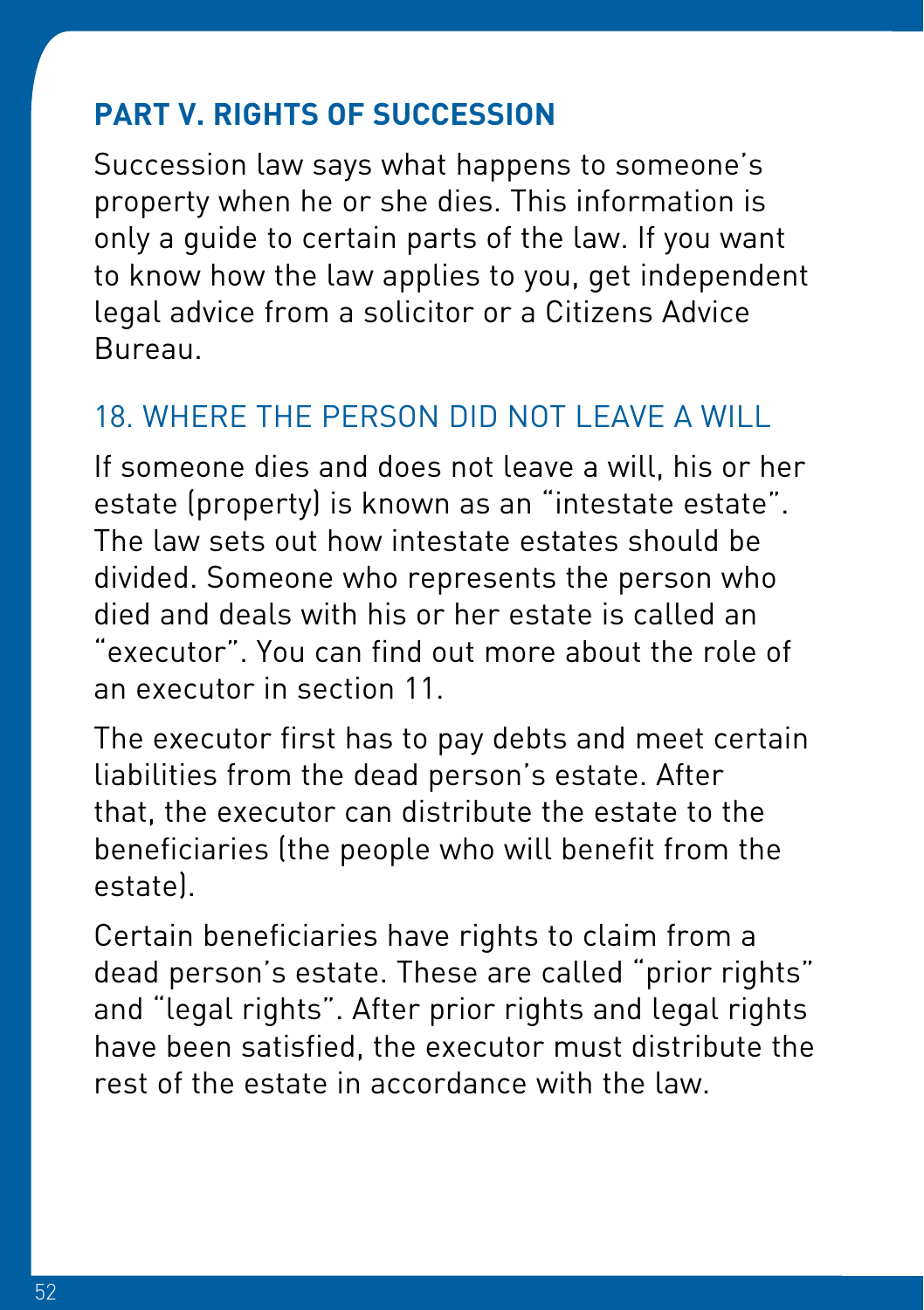# 19. PRIOR RIGHTS

A widow, widower or surviving civil partner has prior rights in his or her late spouse or civil partner's estate. In this section we call someone with prior rights "the survivor". The executor must deal with prior rights before legal rights.

If the person who died owned a house, and the survivor lived there, he or she is entitled to the house and the furnishings and furniture of that house, subject to certain limits.

The survivor can claim:

- the house, as long as its value is less than £473,000
- the furnishings and furniture up to the value of £29,000.

If the house is worth more than £473,000 the survivor's entitlement is to £473,000 in money. If the house forms part of another property – for instance, if it is part of a farm or a shop – the entitlement could, in certain cases, be to money and not to the house. If that happens, the £473,000 limit will apply.

The survivor is also entitled to money from the estate. The amount depends on whether the person who died left children or "descendants" of children such as grandchildren or great-grandchildren.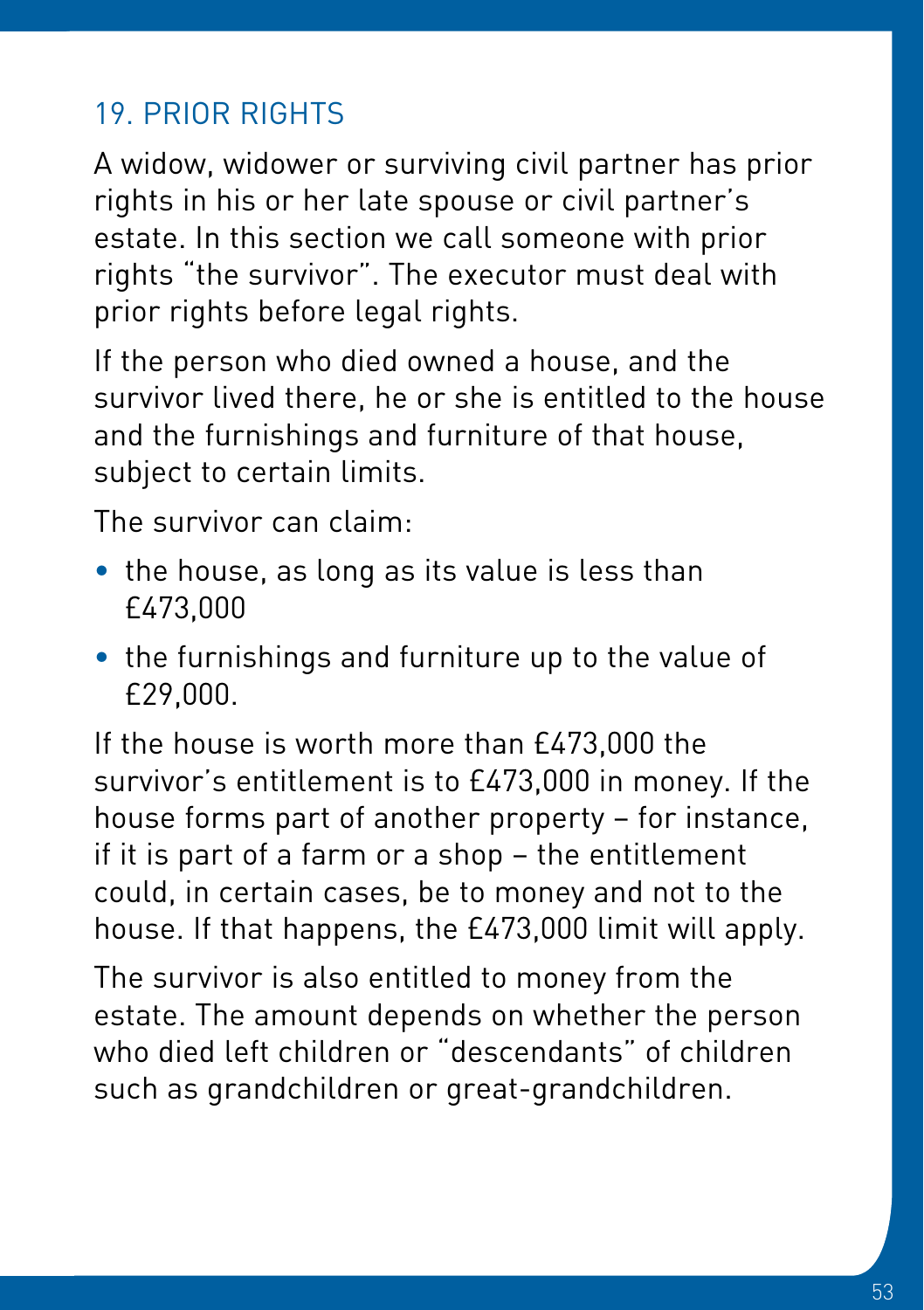If the person who died left children or descendants, the survivor is entitled to the first £50,000 out of the estate. If the person left no children or descendants, the survivor is entitled to the first £89,000.

### 20. LEGAL RIGHTS

A surviving spouse or civil partner and children are entitled to certain "legal rights" from the "moveable estate" of the person who died. The moveable estate can include things like money, shares, cars, furniture and jewellery. The other part of the estate is called the "heritable estate" and covers land and buildings.

### **The surviving spouse or civil partner**

A widow, widower or surviving civil partner is entitled to:

- one third of the moveable estate if the person who died left children or descendants of children (such as grandchildren)
- one half of the moveable estate if the person who died left no children or descendants of children.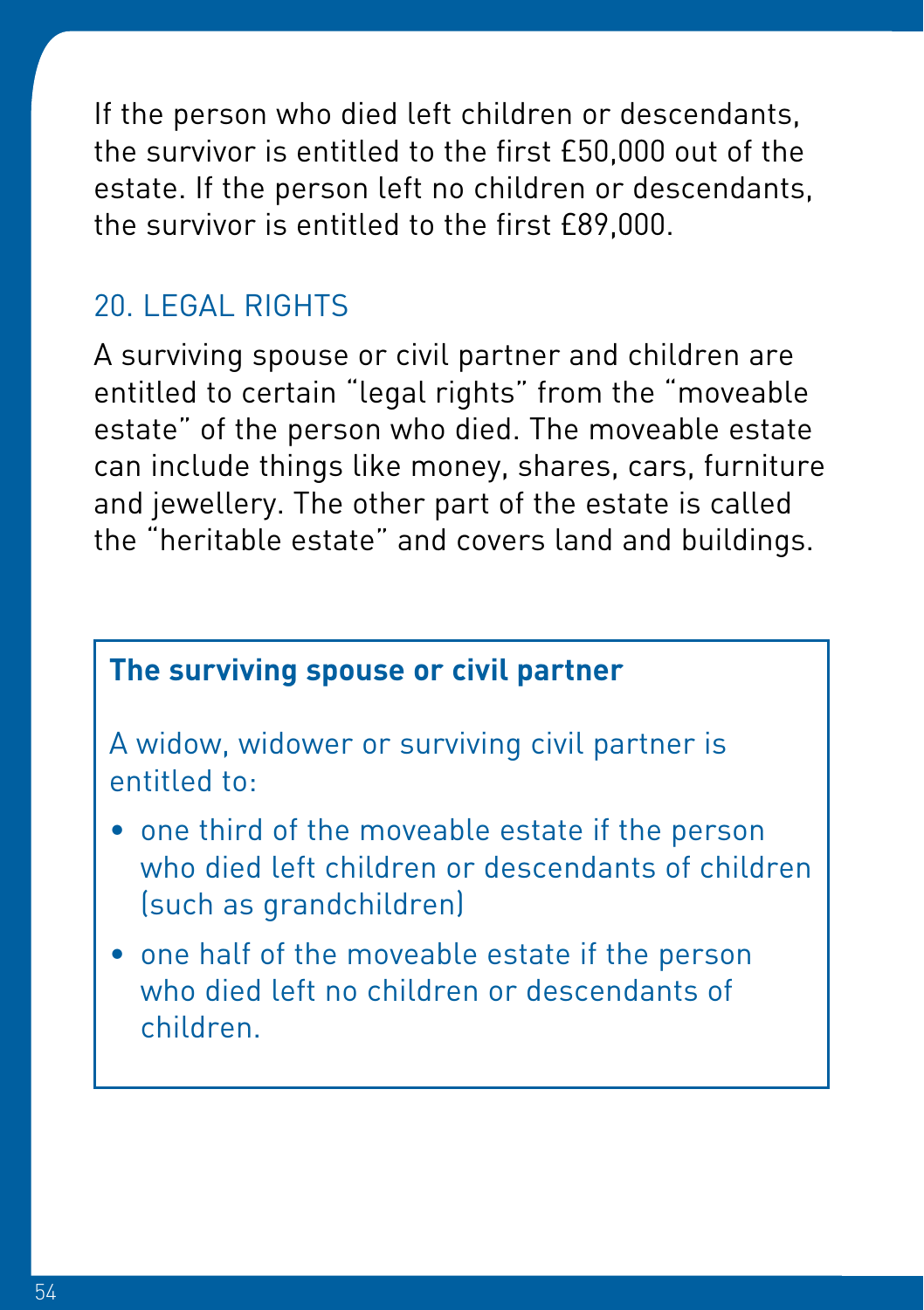### **The children**

The children are entitled to:

- one third of the moveable estate between them if the person who died left a spouse or civil partner
- one half of the moveable estate if the person who died did not leave a spouse or civil partner.

Each child has an equal claim. If a child would have been able to claim, but dies before his or her parent, the child's descendants (such as the grandchildren) can claim by the principle known as representation. Representation is further explained at section 22 below.

### 21. THE REMAINDER OF THE ESTATE

After the prior and legal rights have been satisfied, the rest of the intestate estate "devolves" according to legal rules. The chart on the next page describes the groups of people who inherit from an estate in this way.

If anyone is left alive in one group, no group further down the chart will inherit from the estate. For instance, if someone dies leaving children and one sister, the children only will inherit the remainder of the intestate estate. The order of succession in the chart is subject to the three general principles at section 22 below.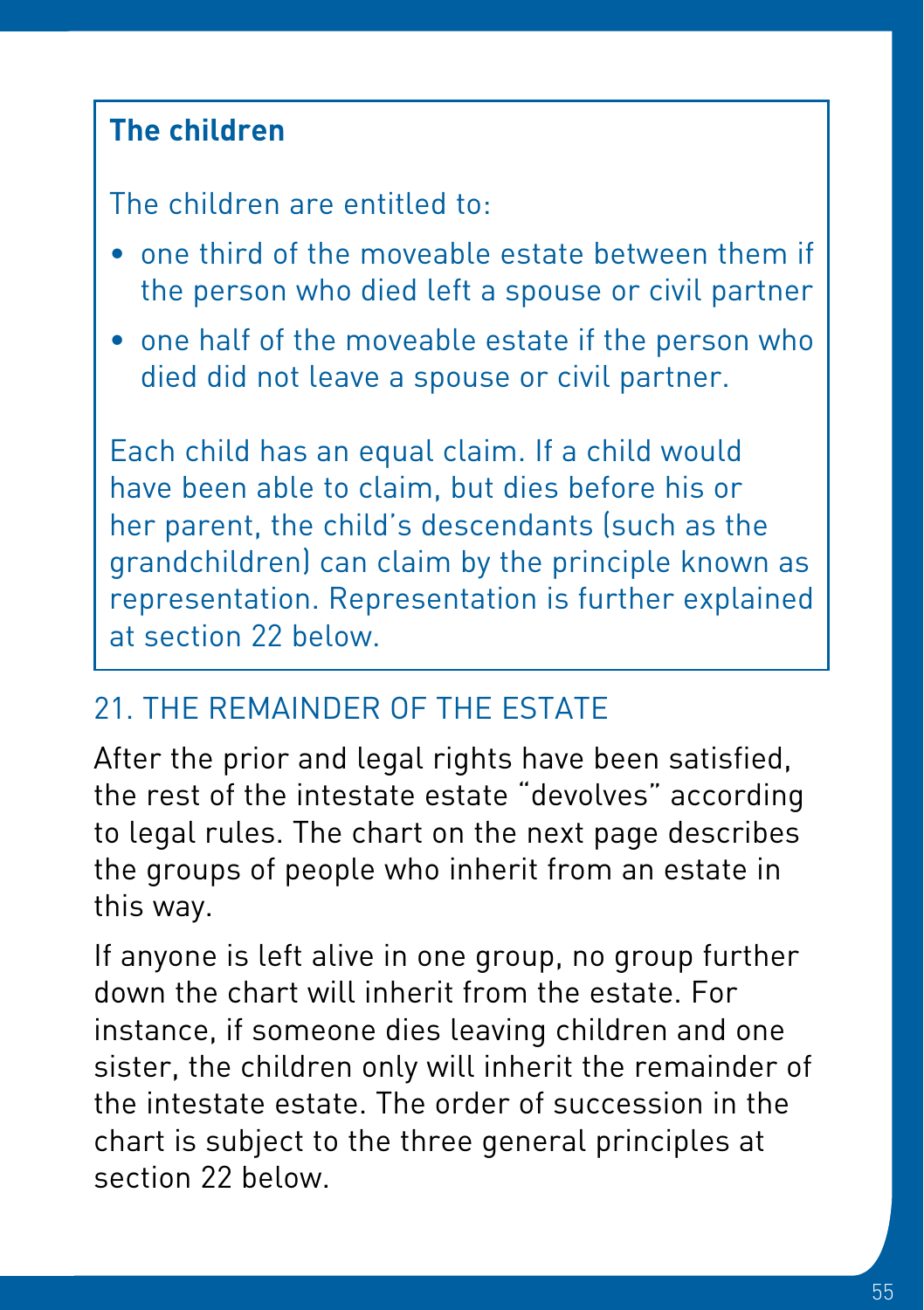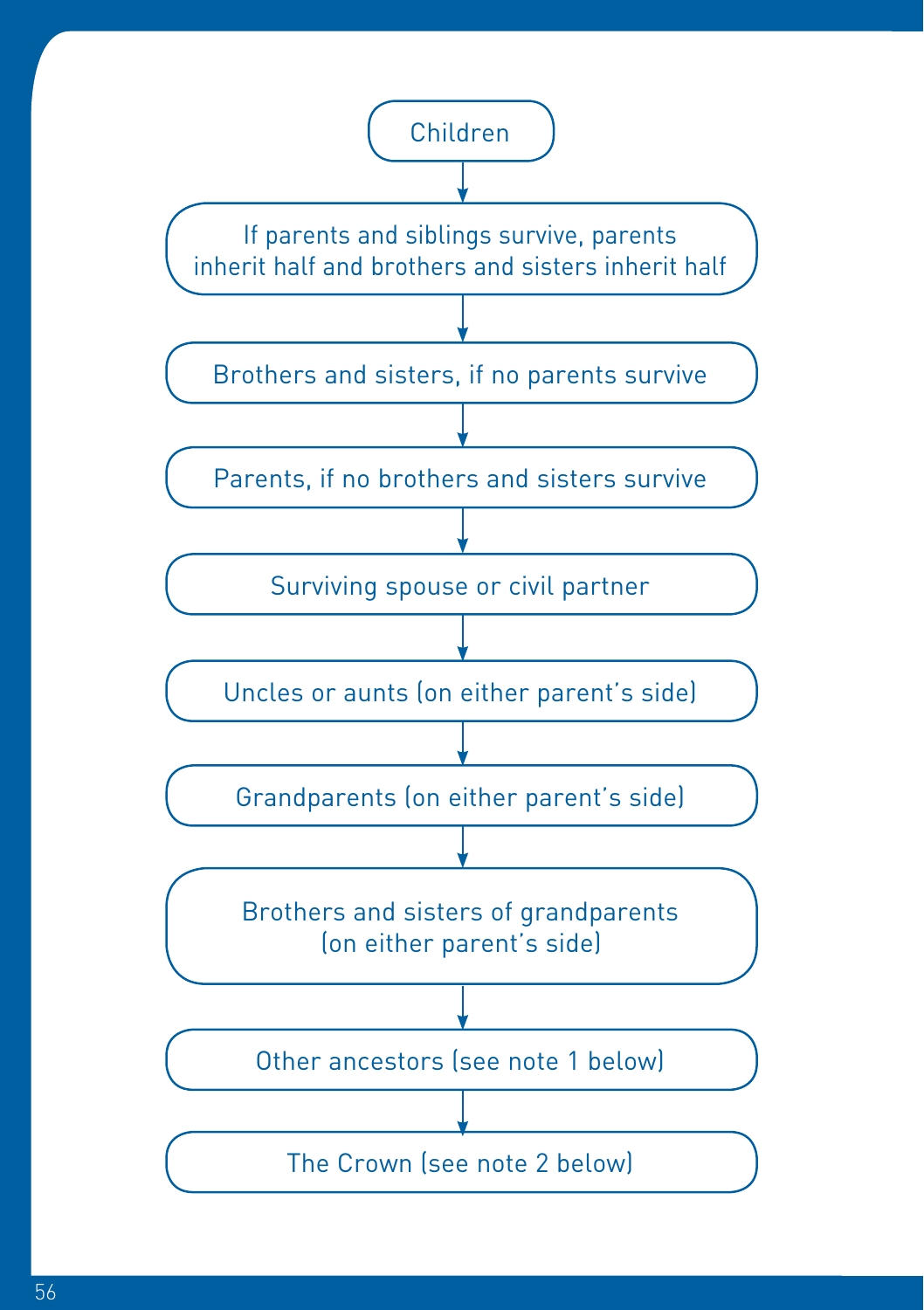### **Note 1**

Ancestors of the intestate person more remote than grandparents (for example, great-grandparents) successively take the whole. This applies to both maternal and paternal ancestors. However, if no ancestors survive in any generation, their brothers and sisters will inherit before ancestors of the next more remote generation.

This means, for example, that the brothers and sisters of a great-grandparent will inherit before the great-great-grandparents. If there are no surviving brothers and sisters of the intestate person's great-grandparents who are also dead, the great-great-grandparents will inherit.

### **Note 2**

If the executor cannot trace any of the dead person's relatives in the categories above, the estate may pass to the Crown as "ultimus haeres". The person who acts for the Crown in this capacity in Scotland is the Queen's and Lord Treasurer's Remembrancer (QLTR). You can find more about the QLTR's role at www.qltr.gov.uk. You will also find the QLTR's details in Part VI.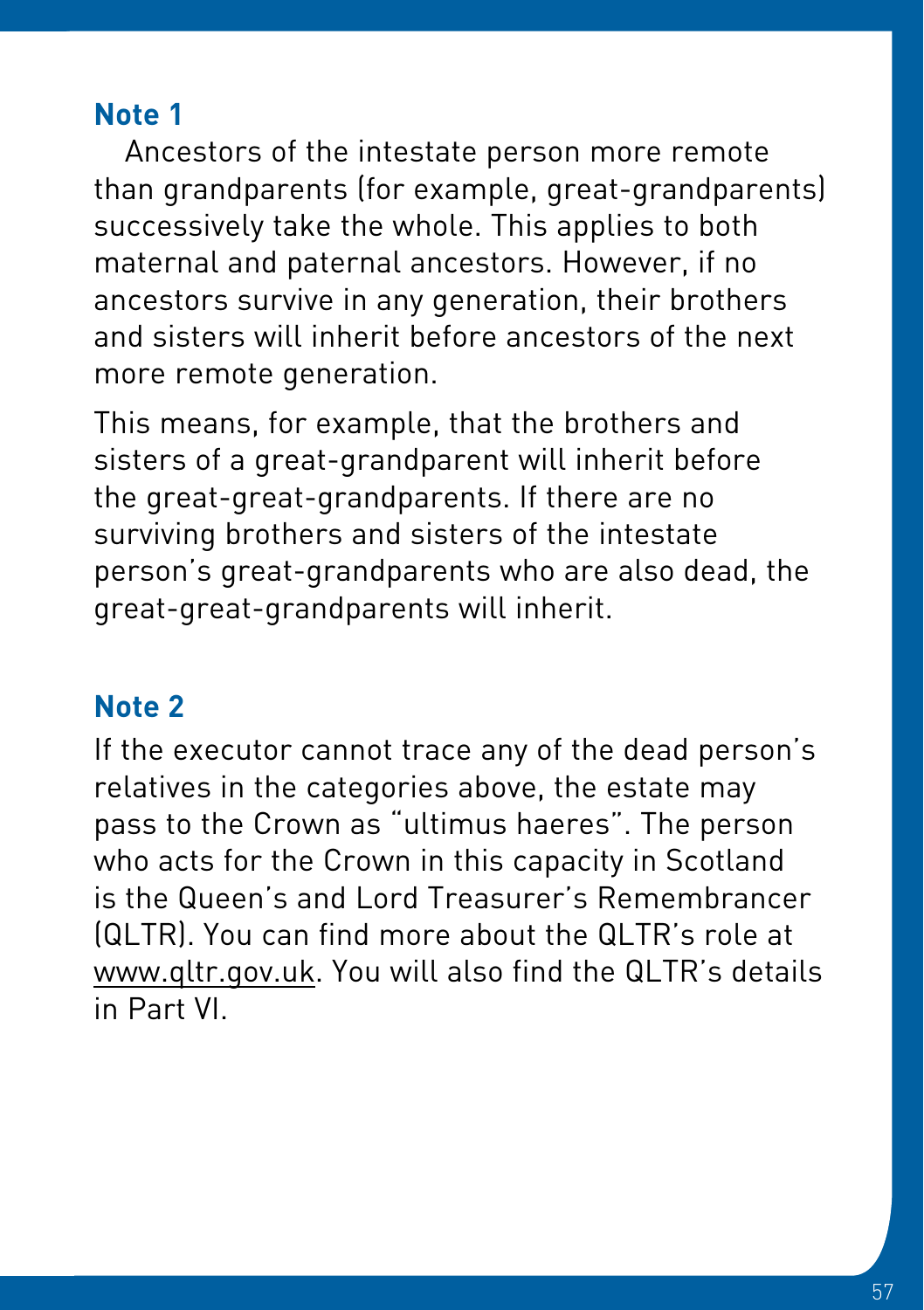### 22. THE THREE PRINCIPLES

The application of the order of succession above is subject to three general principles:

**1. There is no preference in relation to gender or age.**

For instance, brothers do not rank before sisters, or elder brothers before younger. In the case of things such as titles or coats of arms, there may be some preference for male people or older people to succeed first.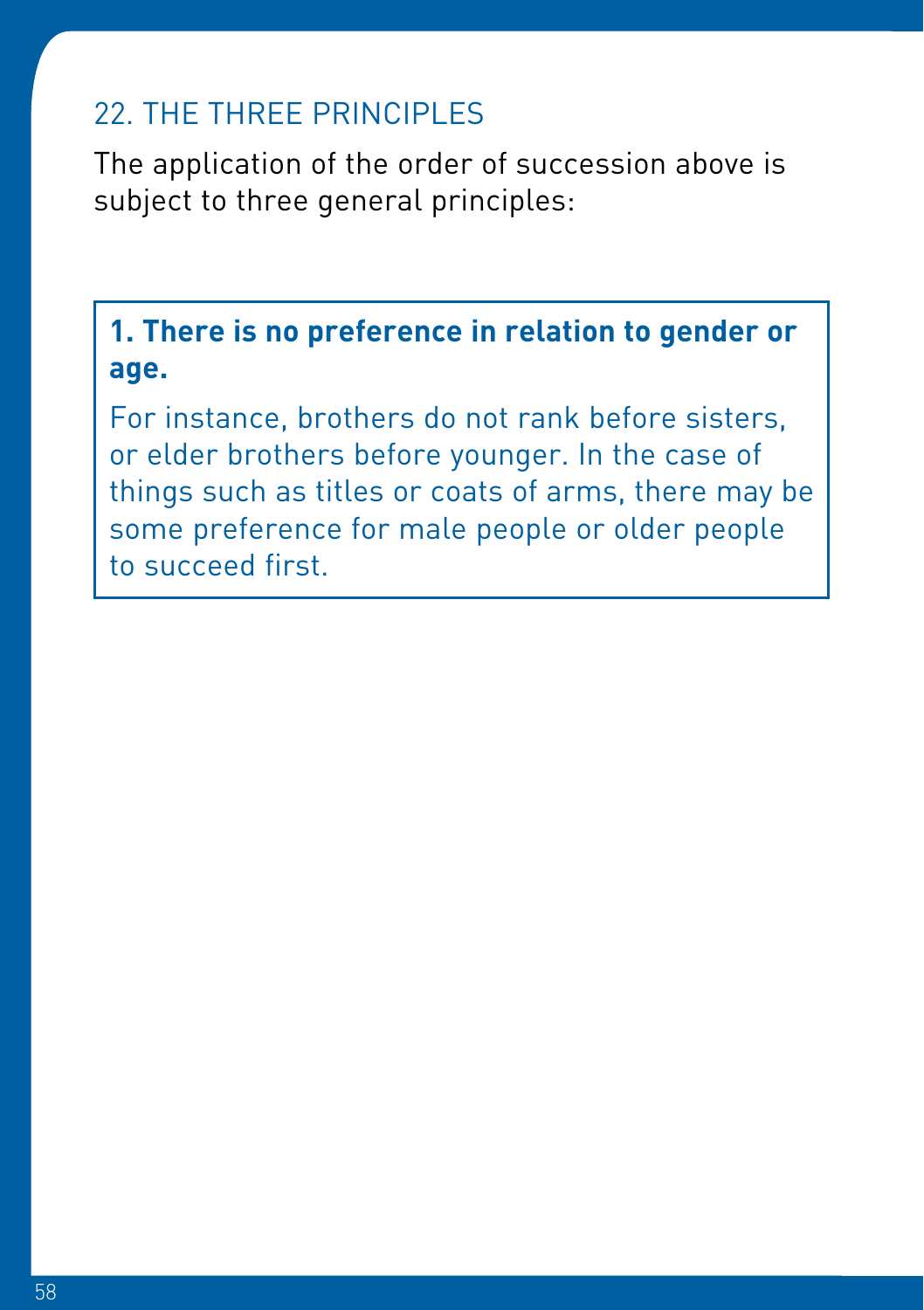### **2. There is representation in all branches of succession.**

This principle covers cases where someone with children dies before being able to inherit. For instance, person A has two children B and C, and B has two children X and Y. B dies, and a year later A dies. A's grandchildren, X and Y, will inherit the share of A's intestate estate that B would have inherited.

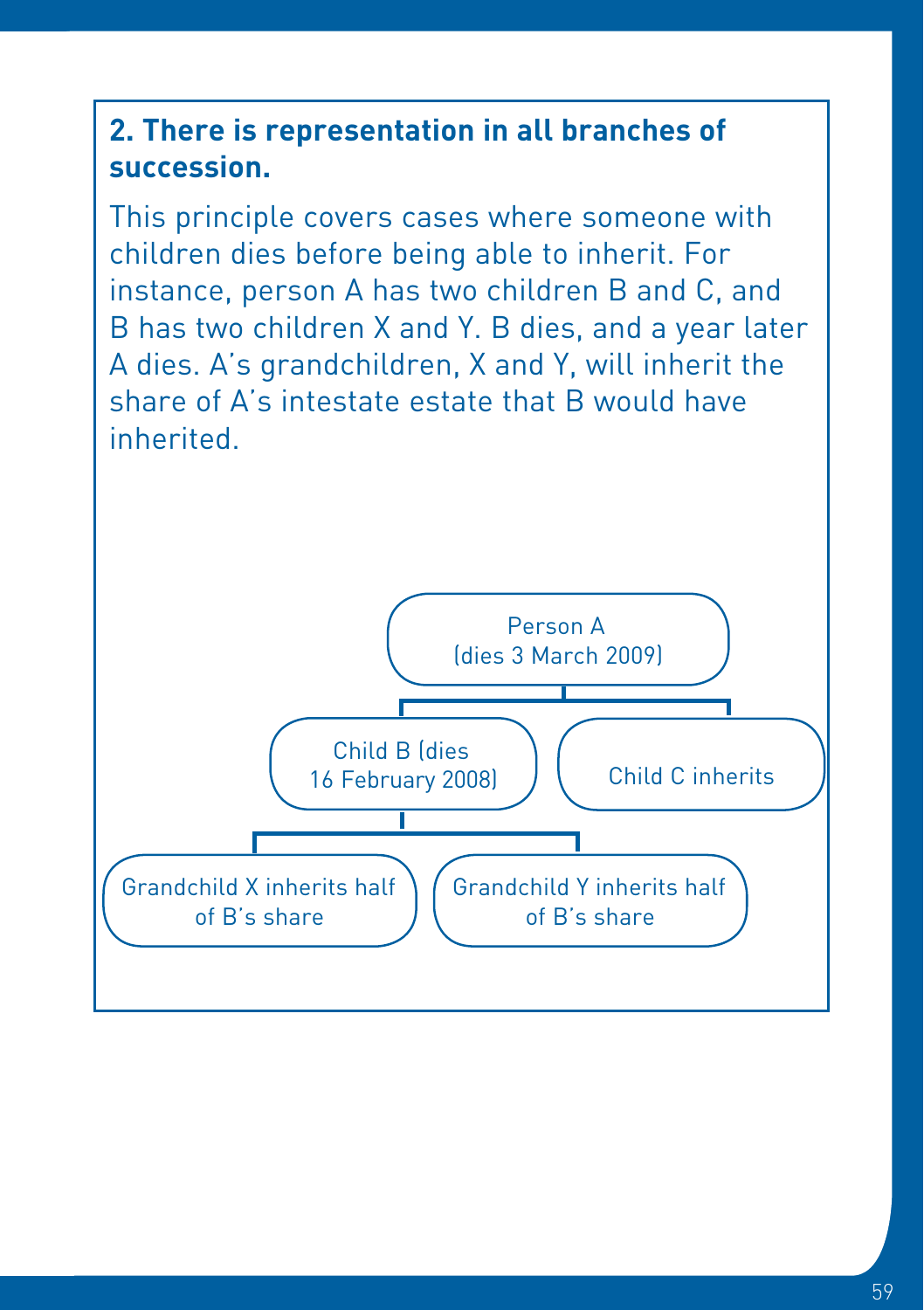### **3. Siblings have preference over half siblings.**

A sibling (brother or sister) and a half sibling of the person who died can both inherit. However, if there are any full siblings, the full siblings will inherit and the half siblings will not.

A half sibling is someone who shared only one parent with the person who died. A full sibling is someone who shared both parents with the dead person. If there are no full siblings, half siblings can inherit from the intestate estate.

For instance, if Mr C dies, leaving his sister and half brother, only his sister would inherit from his intestate estate (see diagram below).

The same principle applies to ancestors of the person who died. This means that, for instance, full siblings of grandparents of the person who died will inherit instead of half siblings of grandparents.

This principle is also subject to the principle of representation outlined above.

A descendant of a full sibling will inherit before a half sibling or a descendant of a half sibling. For example, a niece whose late mother was the full sibling of the person who died would inherit instead of the dead person's half brother.

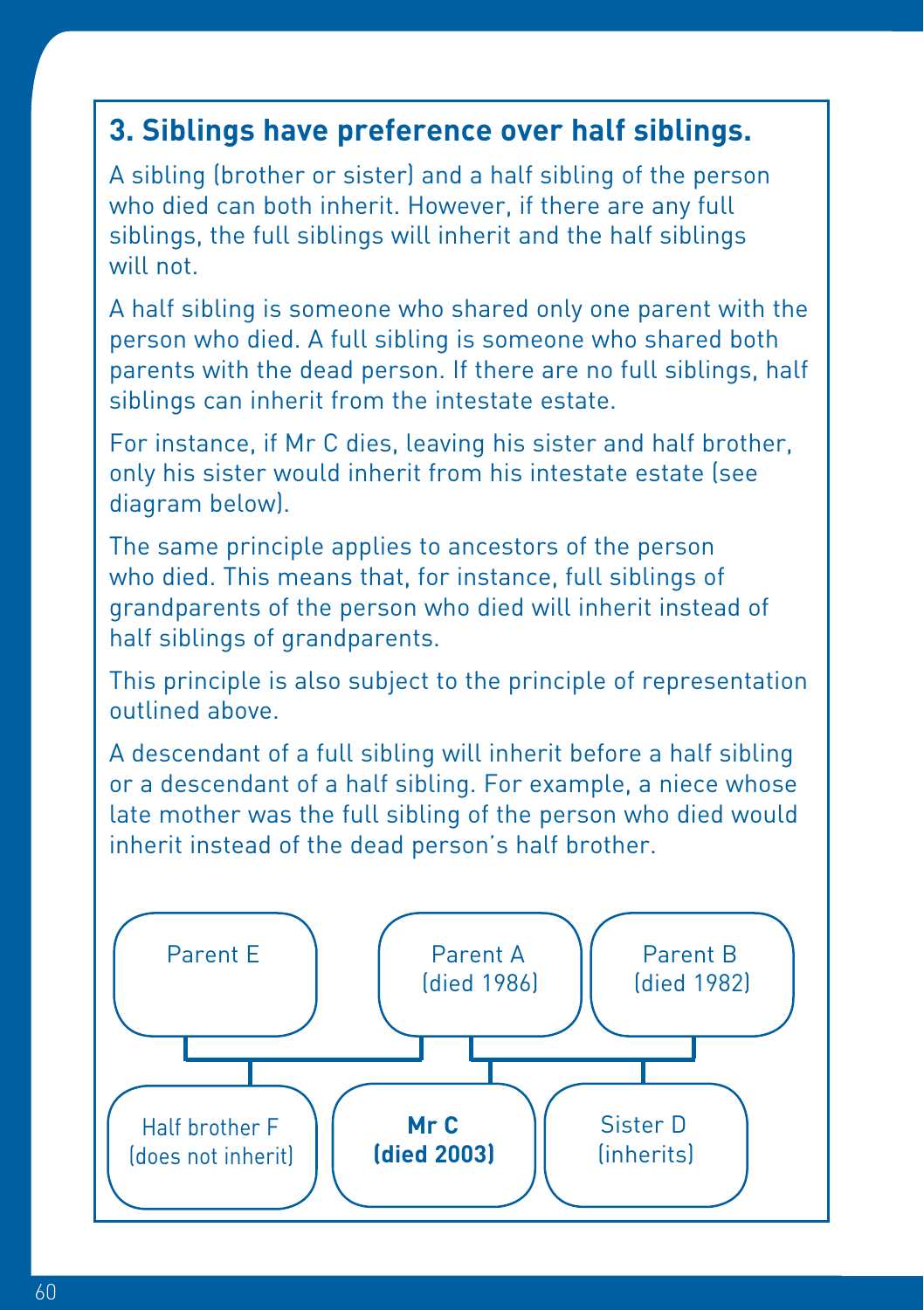# 23. WHERE THE PERSON LEFT A WILL

If someone dies leaving a valid will, the prior rights described in section 19 do not apply.

A surviving spouse or civil partner and children can still claim the legal rights described in section 20. However, if someone has rights under a will and legal rights, he or she cannot have both. Such a person must choose between them.

For example, if a man dies and in his will he leaves his widow £2,000, she can choose to accept it, or can instead claim the one third or one half of his moveable estate that is her legal right.

# 24. ADOPTED CHILDREN

For the purposes of succession law, the position of adopted children is the same as that of natural children. An adopted child has the same rights of succession in relation to his or her adoptive parent or parent's estate as a natural child. Similarly, adoptive parents have rights of succession in relation to their adopted child as if they are they the child's natural parents.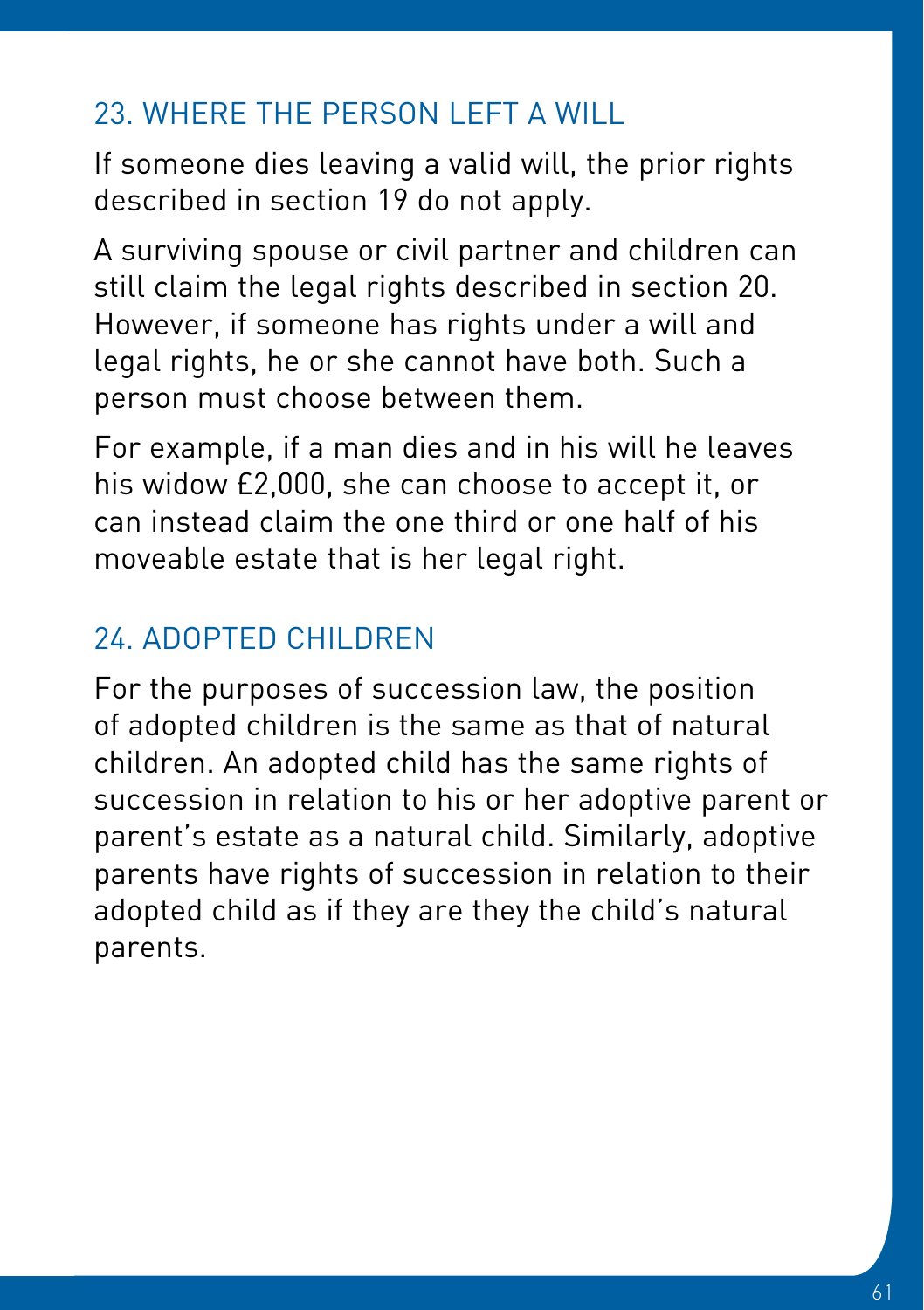## 25. COHABITANTS

The Family Law (Scotland) Act 2006 introduced new rights for cohabitants. A cohabitant is either one of a couple who live together (or lived together) as if they were husband and wife or civil partners.

The Act came into force as part of Scottish law on 4 May 2006. The Act allows a cohabitant to ask the court for a share from his or her cohabitant's estate. This only applies where the person who died did not make a will. If you want to apply for a share from your cohabitant's estate, you need to do so within six months of his or her death.

When the court considers giving a share of someone's estate to a former cohabitant, it will look at the couple's relationship. It will consider things such as:

- how long the couple lived together
- what sort of relationship they had (was it similar in nature to a marriage or a civil partnership?)
- what sort of arrangements they made about money. For example:
	- did they have a joint bank account?
	- did they support one another financially?

This will help the court to decide whether a cohabitant is entitled to an award under these rules.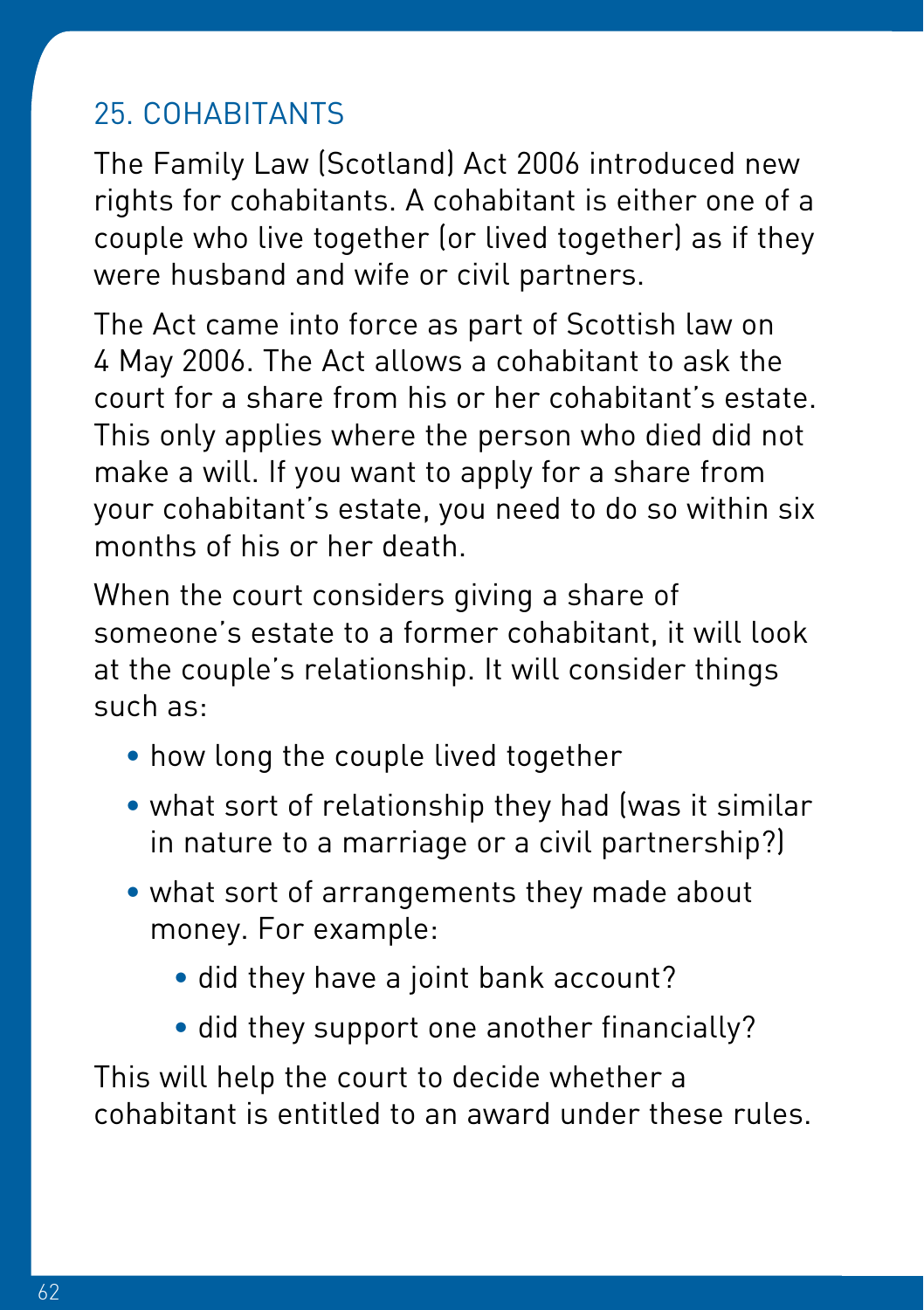Cohabitants may have rights to a croft tenancy on intestacy under the Crofting Reform etc. Act 2007.

If you think any of this might apply to you, you should seek independent legal advice from a solicitor or a Citizens Advice Bureau. You can read more about family law on the Scottish Government's website at [www.gov.scot/familylaw.](http://www.gov.scot/familylaw) You can contact the Scottish Government's family law team on 0131 244 3581.

### 26. IF YOU ARE MAKING A WILL OR NEED MORE **GUIDANCE**

The information in this part is a guide to help you understand rights of succession. Succession law is very complicated. If you are making a will or need further guidance, you should get independent legal advice. The Law Society of Scotland can give you the details of suitably qualified solicitors. You will find their details in Part VI. You could also ask your local Citizens Advice Bureau (CAB) for advice. You will find their details in your local telephone directory.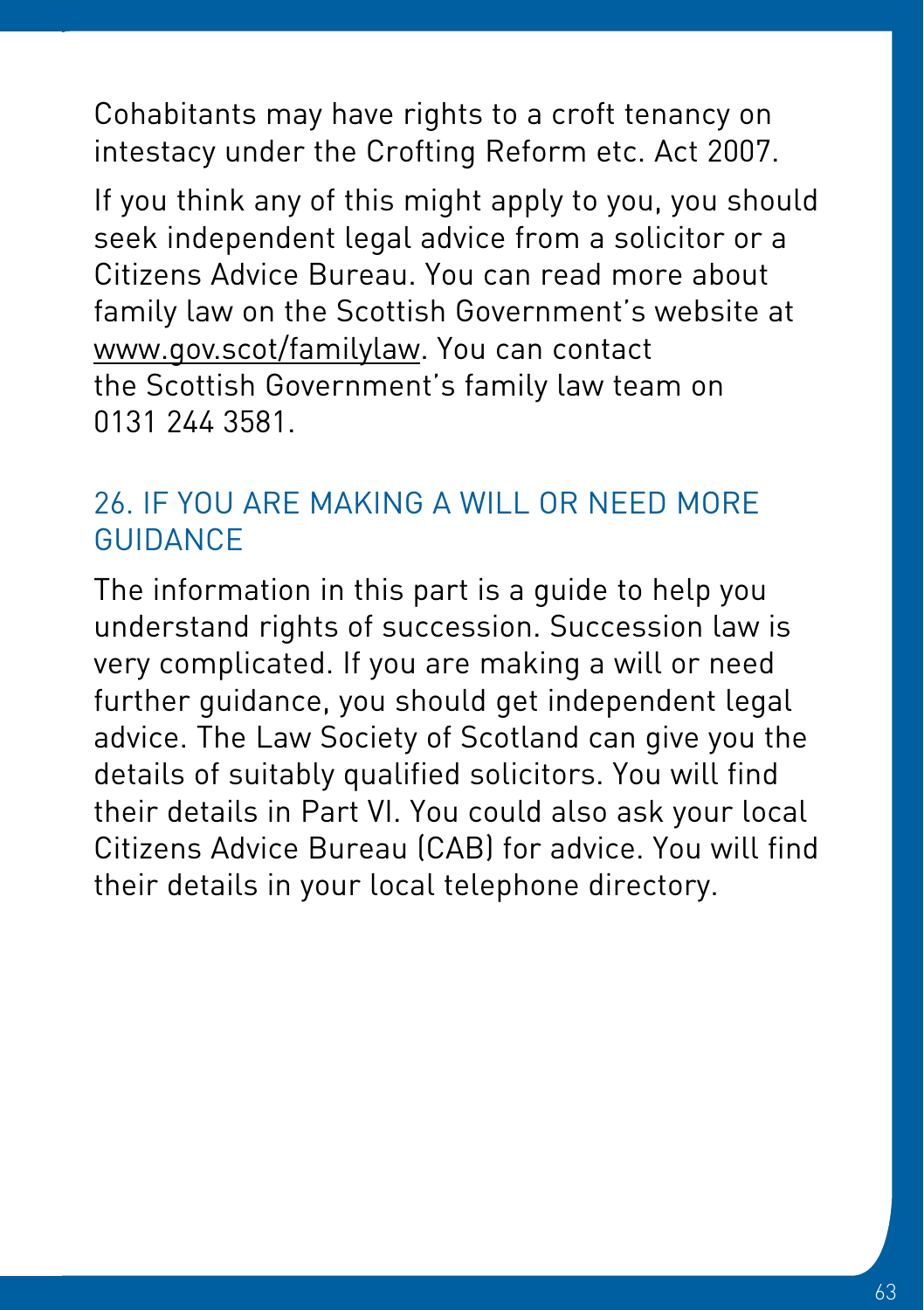# Part VI **Useful addresses**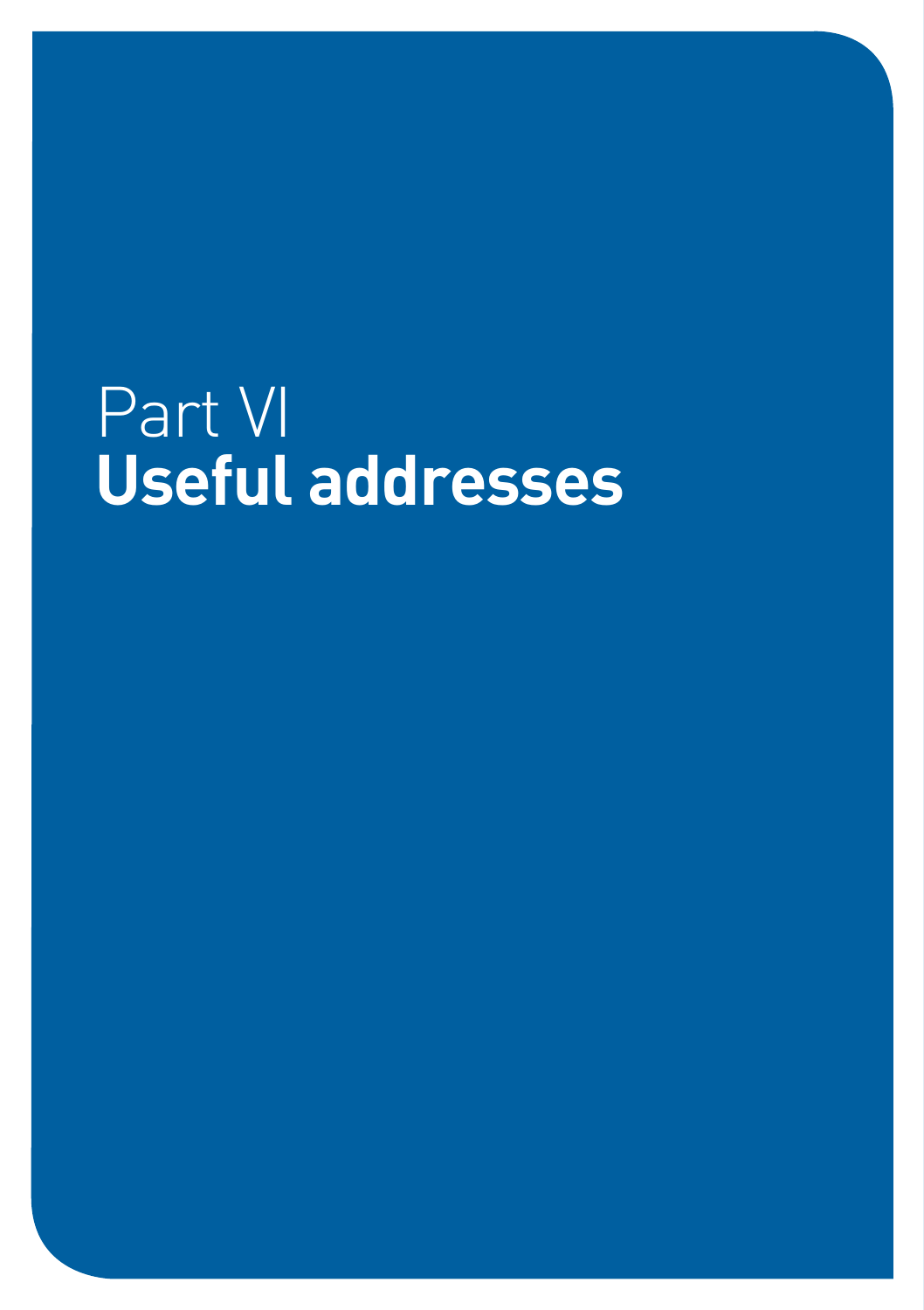### **PART VI. USEFUL ADDRESSES**

Age Scotland Causewayside House 160 Causewayside EDINBURGH EH9 1PR Telephone: Helpline 0800 124 4222 E-mail: info@agescotland.org.uk Website: www.ageuk.org.uk/scotland

Brake The Road Safety Charity PO Box 548 HUDDERSFIELD HD1 2XZ BrakeCare helpline for road crash victims: 0808 800 0401 E-mail: helpline@brake.org.uk Website: www.brake.org.uk

Citizens Advice Scotland A list of your local Citizen Advice offices can be found on the website. Website: www.cas.org.uk

Telephone: Citizen Advice Direct 0808 800 9060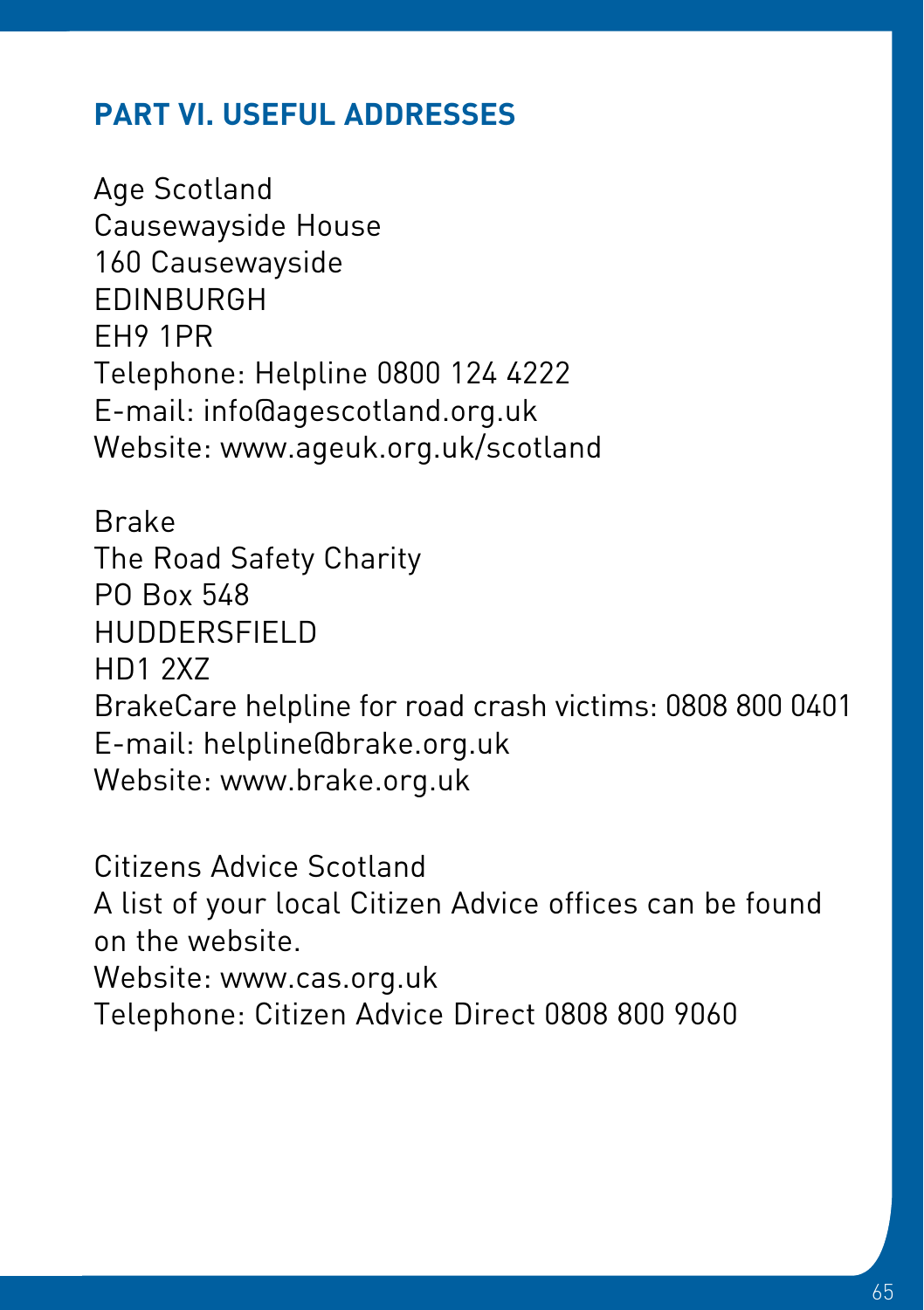Cruse - Bereavement Care Scotland Riverview House Friarton Road PERTH PH2 8DF Telephone: General 01738 444 178 National Phoneline: 0845 600 2227 E-mail: info@crusescotland.org.uk Website: www.crusescotland.org.uk

General Register Office for Scotland New Register House 3 West Register Street EDINBURGH EH1 3YT Telephone: 0131 334 0380 Website: [www.nrscotland.gov.uk](http://www.nrscotland.gov.uk)

Humanist Society Scotland Playfair House 6 Broughton Street Lane EDINBURGH EH1 3LY Telephone: 0300 302 0680 Website: www.humanism-scotland.org.uk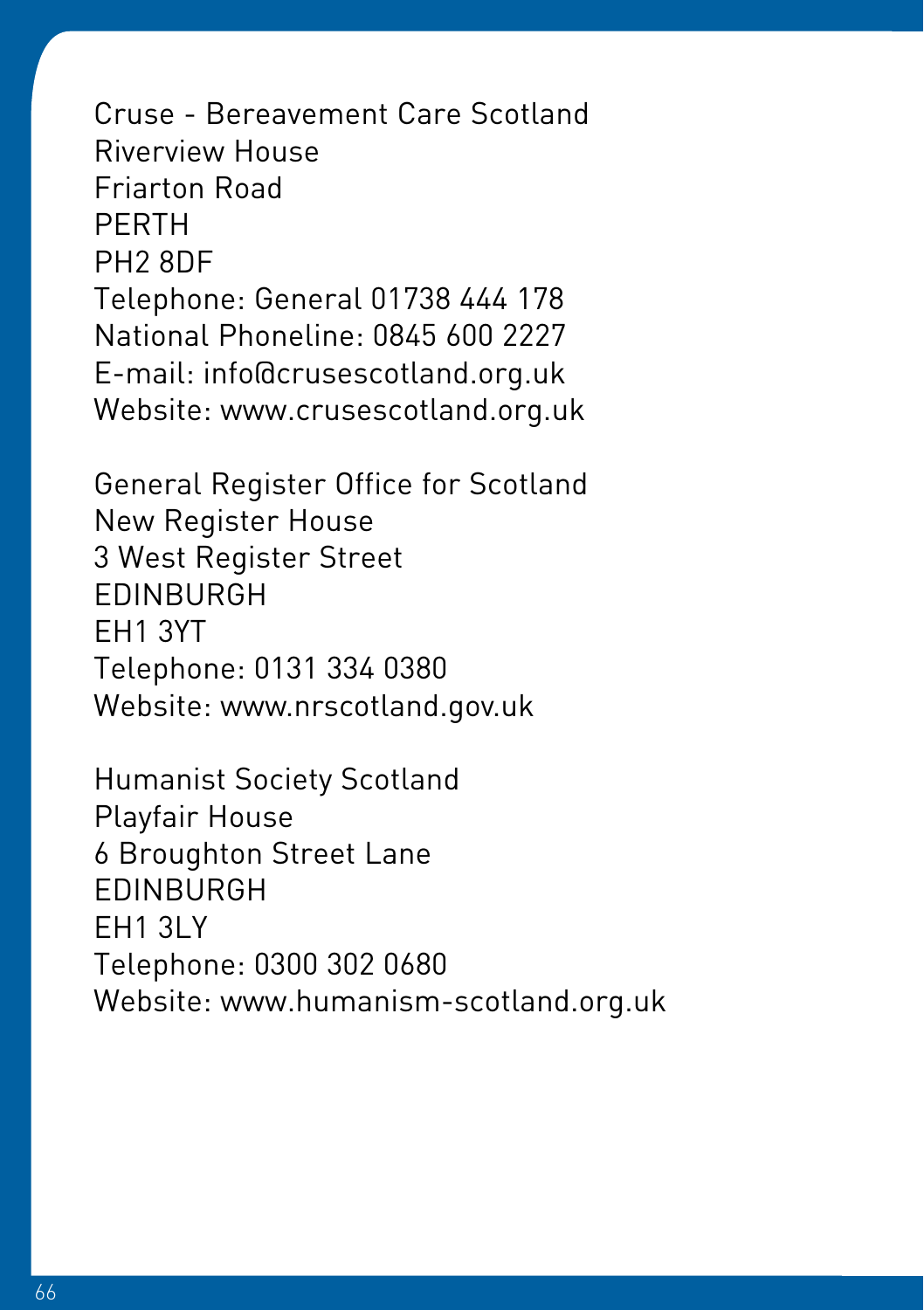HM Revenue & Customs Trusts & Estates, Inheritance Tax Ferrers House Castle Meadow Road Nottingham NG2 1BB Telephone: Inheritance Tax Helpline 0300 123 1072 Website: [www.gov.uk/inheritance-tax/overview](http://www.gov.uk/inheritance-tax/overview) (For information on inheritance tax and forms)

The Law Society of Scotland 144 Morrison Street EDINBURGH EH3 8EX Telephone: 0131 226 7411 Website: www.lawscot.org.uk Email: lawscot@lawscot.org.uk

Macmillan Cancer Support 89 Albert Embankment LONDON SE1 7UQ Telephone: 0808 808 0000 Website: www.macmillan.org.uk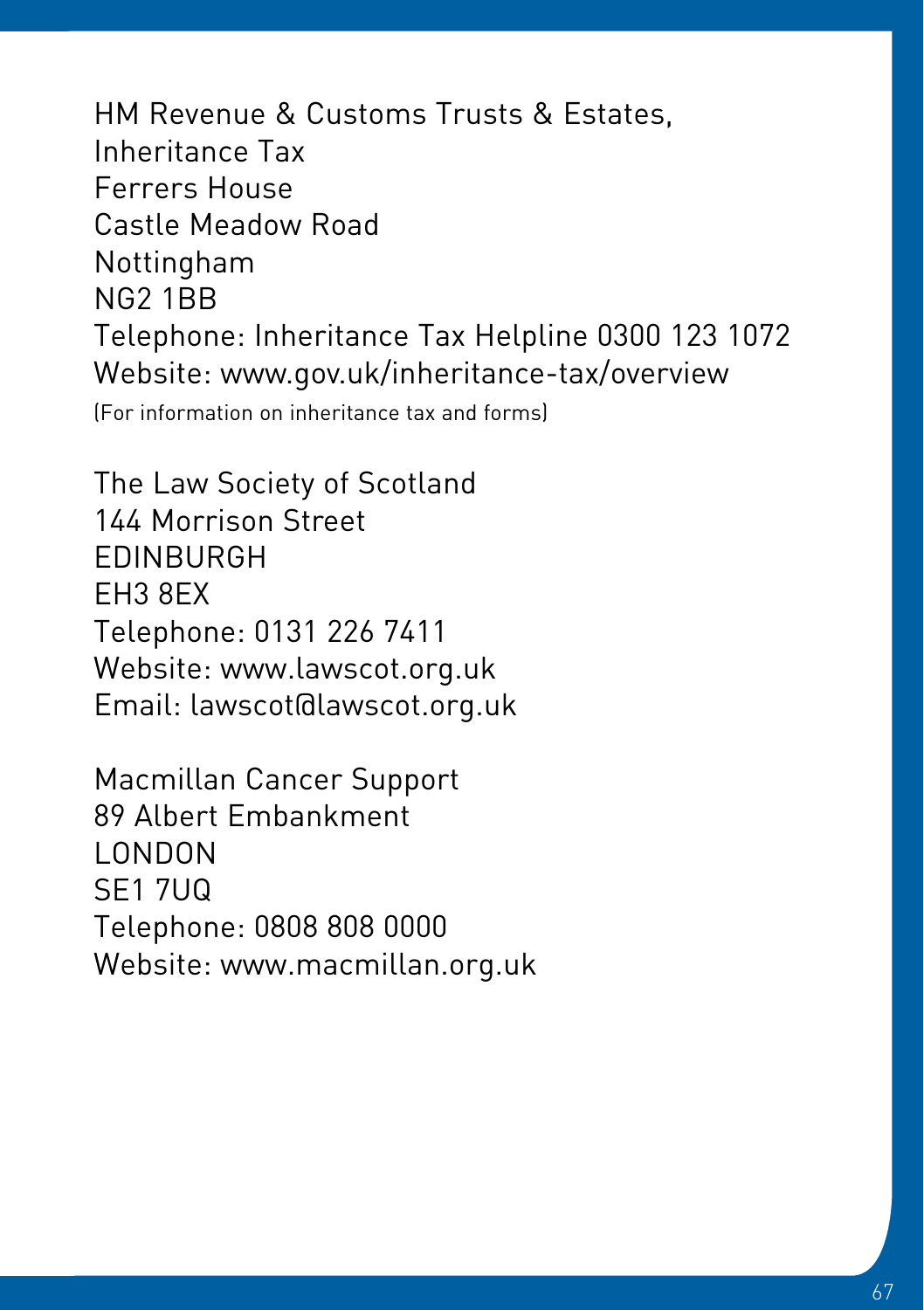The Miscarriage Association 17 Wentworth Terrace WAKFFIFI<sub>D</sub> WF1 3QW Telephone: Helpline 01924 200 799 (Staffed: Mon-Fri 9.00am-4.00pm) E-mail: info@miscarriageassociation.org.uk Website: www.miscarriageassociation.org.uk

The National Archives of Scotland HM General Register House 2 Princes Street EDINBURGH EH1 3YY Telephone: 0131 535 1314 Email: enquiries@nas.gov.uk Website: www.nas.gov.uk

National Association of Funeral Directors 618 Warwick Road SOLIHULL B91 1AA Telephone: 0121 711 1343 E-mail: info@nafd.org.uk Website: www.nafd.org.uk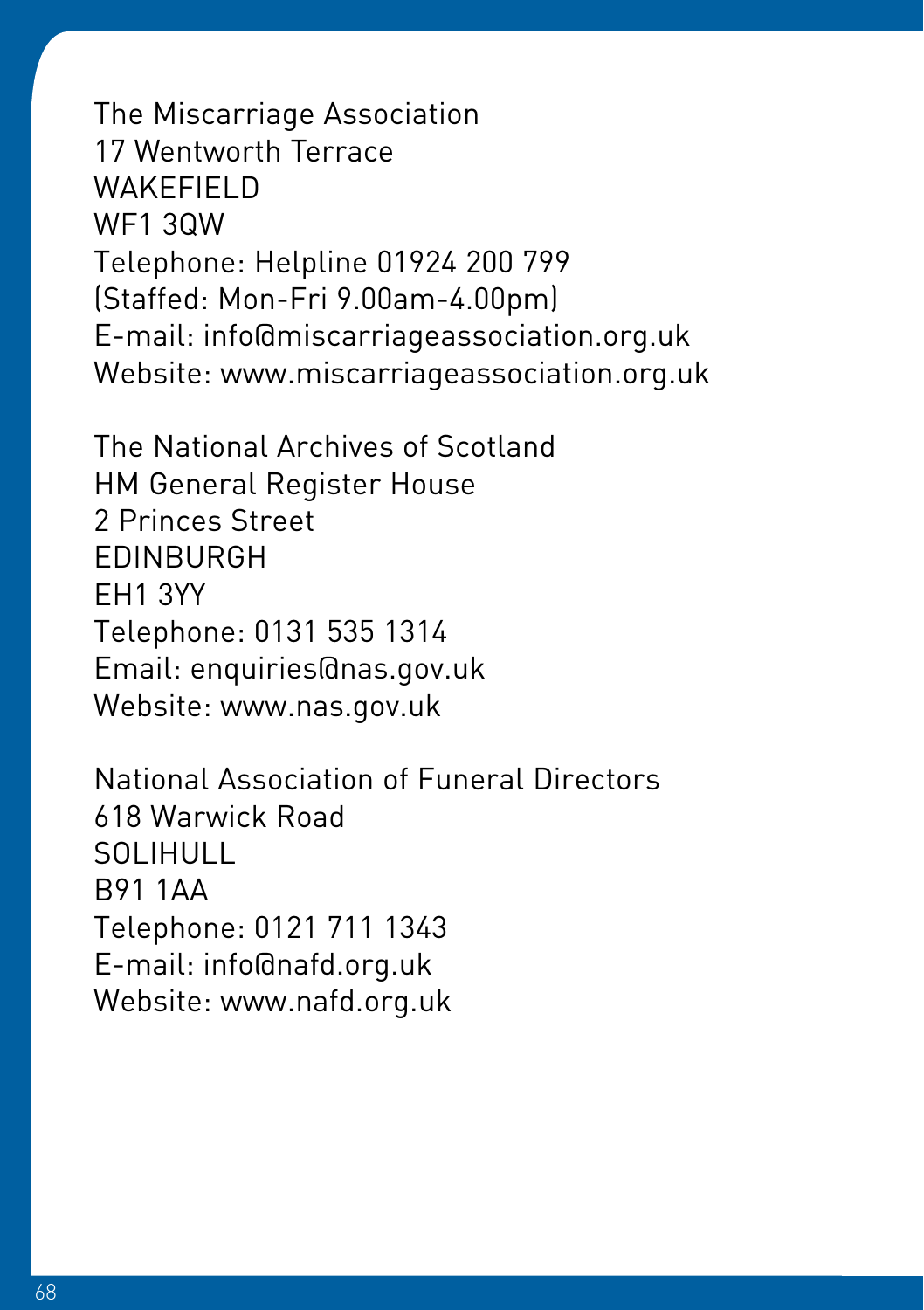Queen's and Lord Treasurer's Remembrancer Office Scottish Government Building 1B-Bridge Victoria Quay EDINBURGH EH6 6QQ Telephone: 0844 5613899 E-mail: coqltr@copfs.gsi.gov.uk Website: www.qltr.gov.uk

The Stillbirth and Neonatal Death Society (SANDS - Lothians) Craiglockhart Centre 177 Colinton Road EDINBURGH EH14 1BZ Telephone: 0131 622 6263 E-mail: info@sands-lothians.org.uk Website: www.sands-lothians.org.uk

Scottish Cot Death Trust 5th Floor, 5B (Main Building) West Glasgow Ambulatory Care Hospital Dalnair Street GLASGOW G3 8SJ Telephone: 0141 357 3946 E-mail: contact@scottishcotdeathtrust.org Website: www.scottishcotdeathtrust.org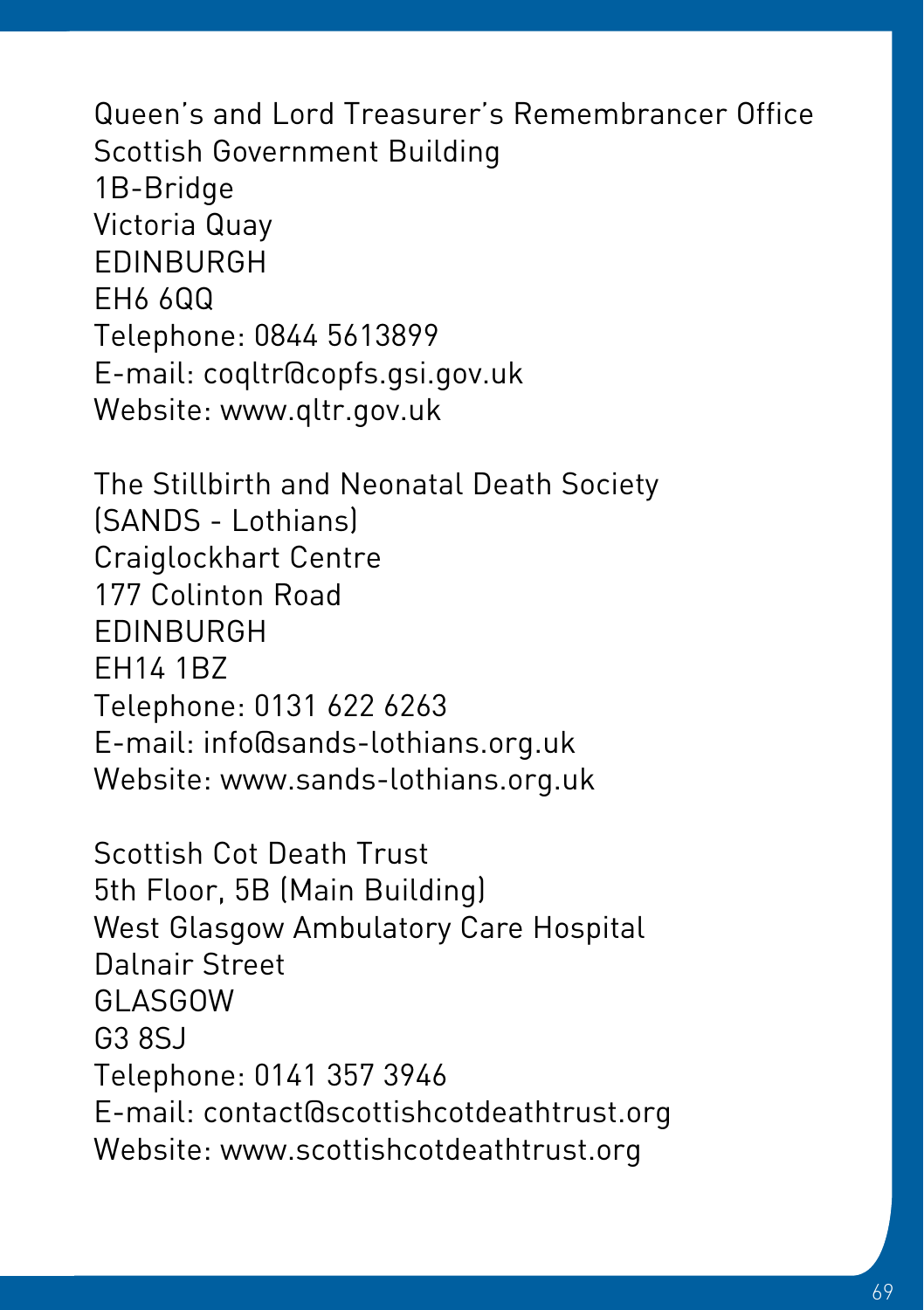The Scottish Government Civil Law and Legal System Division St Andrew's House Regent Road EDINBURGH EH1 3DG Telephone: 0131 244 3581

You can also view the most up-to-date version of this booklet online at www.gov.scot/Topics/Justice/law/ damages/succession

Waverley Care (Information on HIV and Hepatitis C) 3 Mansfield Place EDINBURGH EH3 6NB Telephone: 0131 558 1425 E-mail: contact@waverleycare.org Website: www.waverleycare.org

Voluntary Health Scotland Mansfield Traquair Centre 15 Mansfield Place EDINBURGH EH3 6BB Telephone: 0131 474 6189 E-mail: mail@vhscotland.org.uk Website: www.vhscotland.org.uk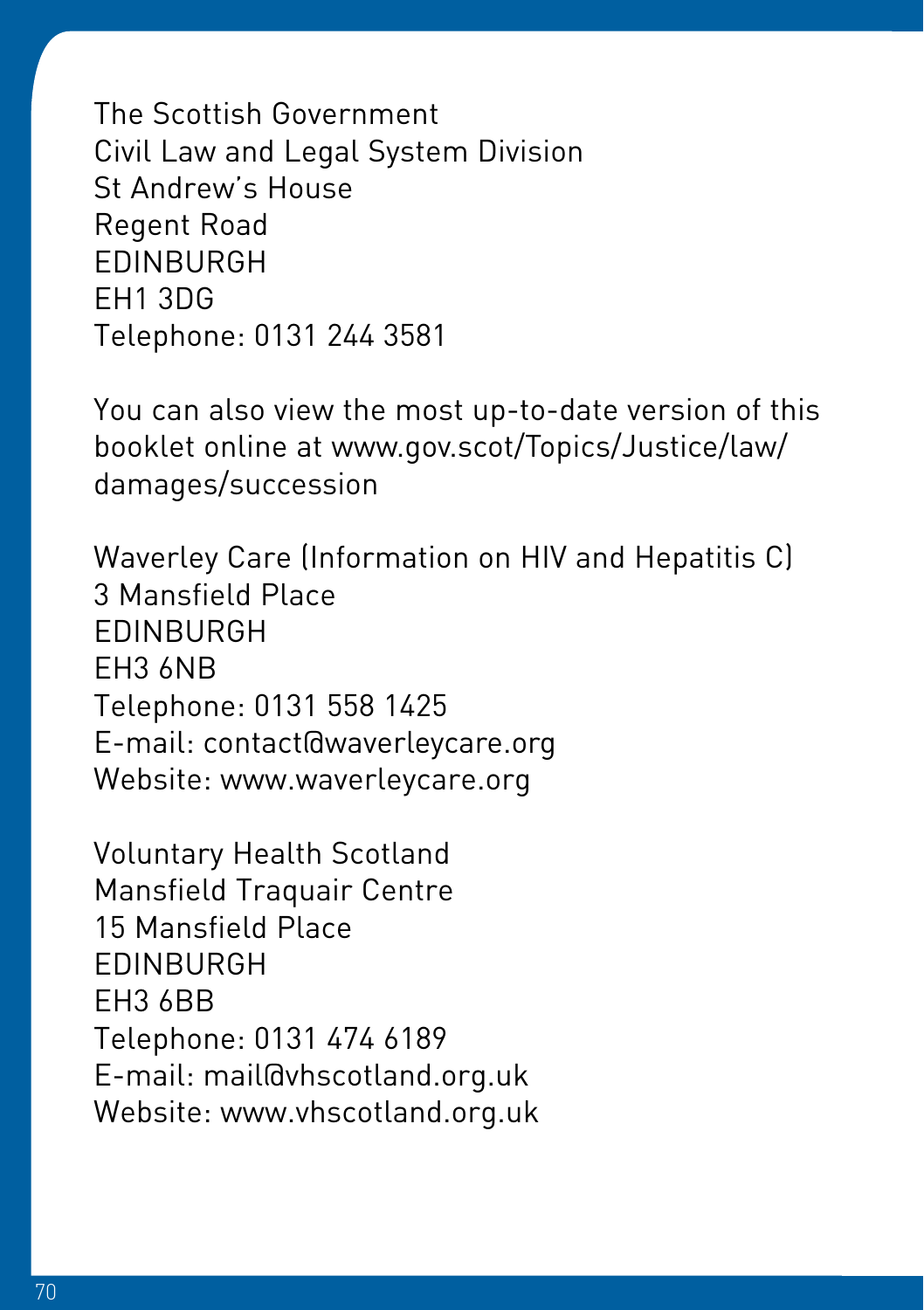Winston's Wish (support for bereaved children) Winston's Wish Head Office 17 Royal Crescent CHELTENHAM GL50 3DA Telephone: General Enquiries 01242 515 157 Helpline (Freephone) 0808 802 0021 E-mail: info@winstonswish.org.uk Website: www.winstonswish.org.uk